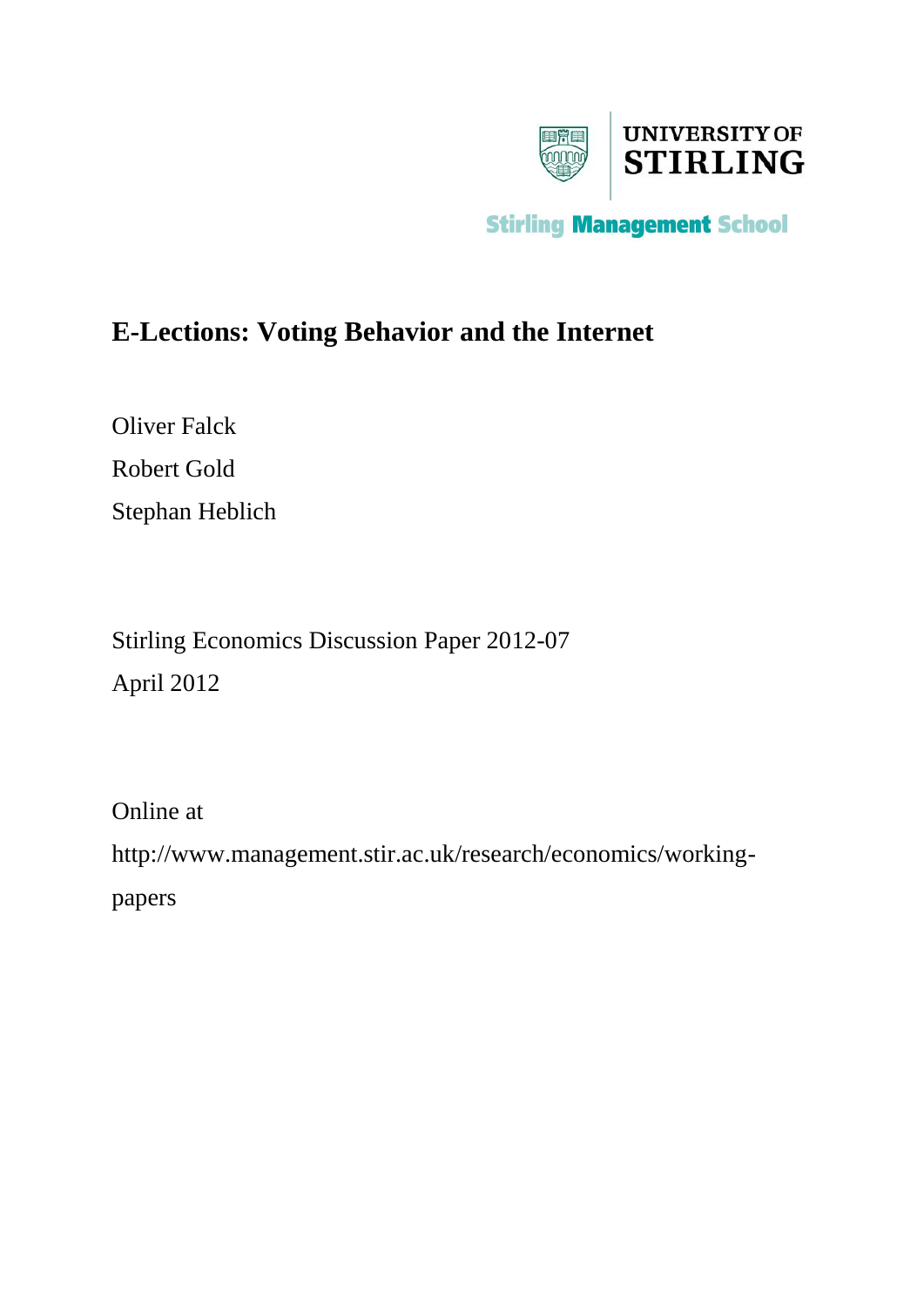# **E-Lections: Voting Behavior and the Internet**

Oliver Falck<sup>\*</sup>, Robert Gold<sup>‡</sup>, Stephan Heblich<sup>†</sup>

April 2012

\* University of Munich, Ifo Institute, and CESifo. Address: Poschingerstr. 5, D-81679 Munich (Germany), Phone: +49 89 9224 1370, Email: [falck@ifo.de](mailto:falck@ifo.de)

‡ Max Planck Institute of Economics, Entrepreneurship, Growth, and Public Policy Group, Kahlaischestr. 10, D-07745 Jena (Germany), Phone: +49 3641 686 733, Fax: +49 3641 686 710, Email: [gold@econ.mpg.de.](mailto:gold@econ.mpg.de)

† University of Stirling, IZA, and SERC. Address: Division of Economics, Stirling, FK9 4LA (UK), Phone: +44 1786 46 7481, Email: [stephan.heblich@stir.ac.uk.](mailto:stephan.heblich@stir.ac.uk)

<span id="page-1-0"></span>*Acknowledgments*: We thank Sascha Becker, Nina Czernich, Rob Fairlie, Ronny Freier, Bob Hart, Tarjei Havnes, Jed Kolko, Fabian Waldinger, Ludger Woessmann and seminar participants at the University of Munich (LMU), University of Jena, University of Stirling, and the Christmas meeting 2011 of the German Speaking Economists abroad for insightful comments and suggestions. We further thank Deutsche Telekom AG for providing data on the voice telephony network and IVW for providing data on newspaper circulation.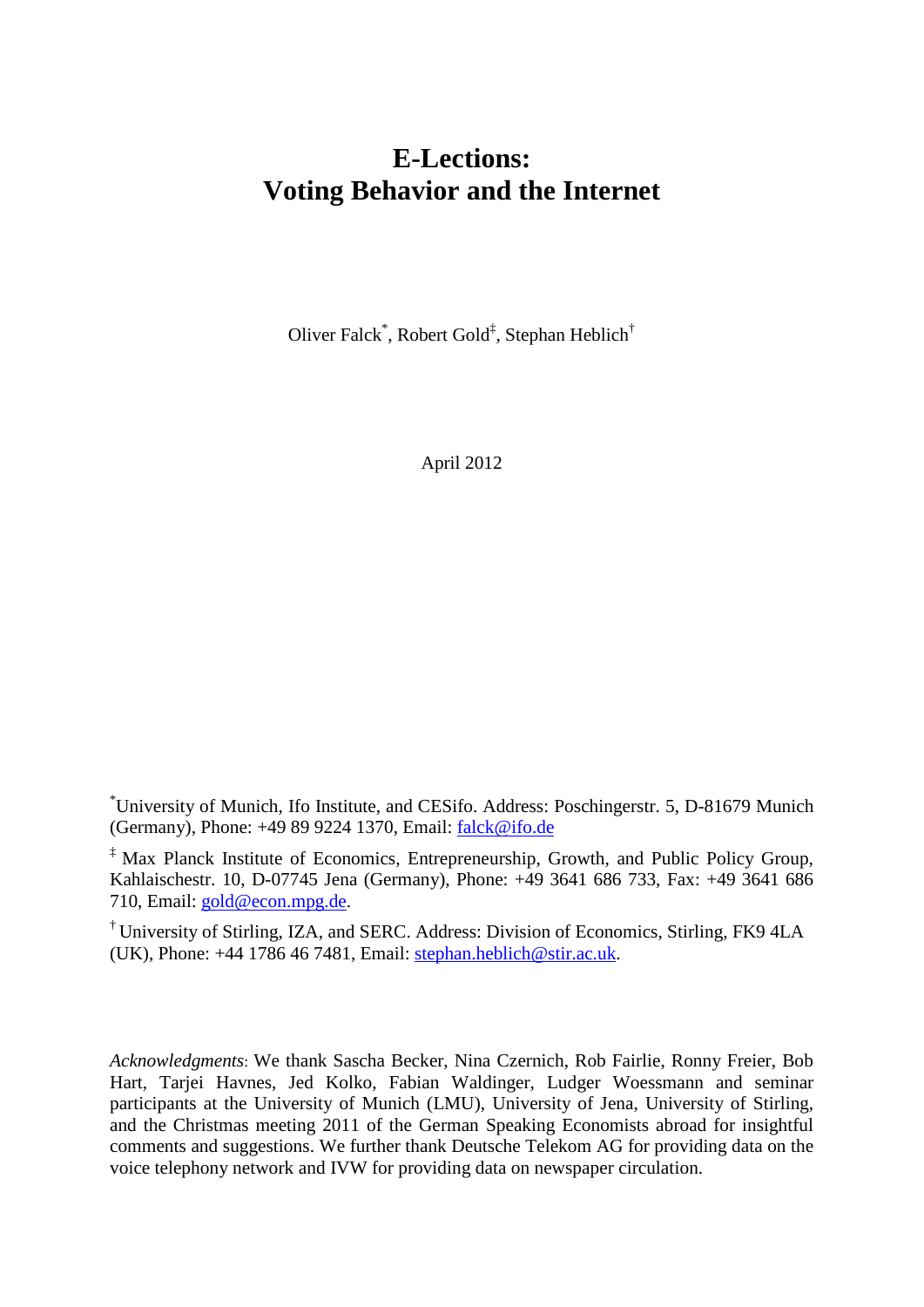# **E-Lections: Voting Behavior and the Internet**

## Abstract

This paper analyses the effect of information disseminated by the Internet on voting behavior. We address endogeneity in Internet availability by exploiting regional and technological peculiarities of the preexisting voice telephony network that hinder the roll-out of fixed-line broadband infrastructure for high-speed Internet. We find small negative effects of Internet availability on *voter turnout*, and no evidence that the Internet systematically benefits single parties. Robustness tests including placebo estimations from the pre-Internet era confirm our results. We relate differences in the Internet effect between national and local elections to a crowding out of national but not local newspapers.

JEL Codes: D72, C50, L86

Keywords: Elections, Political Economy, Instrumental Variables, Mass Media, Internet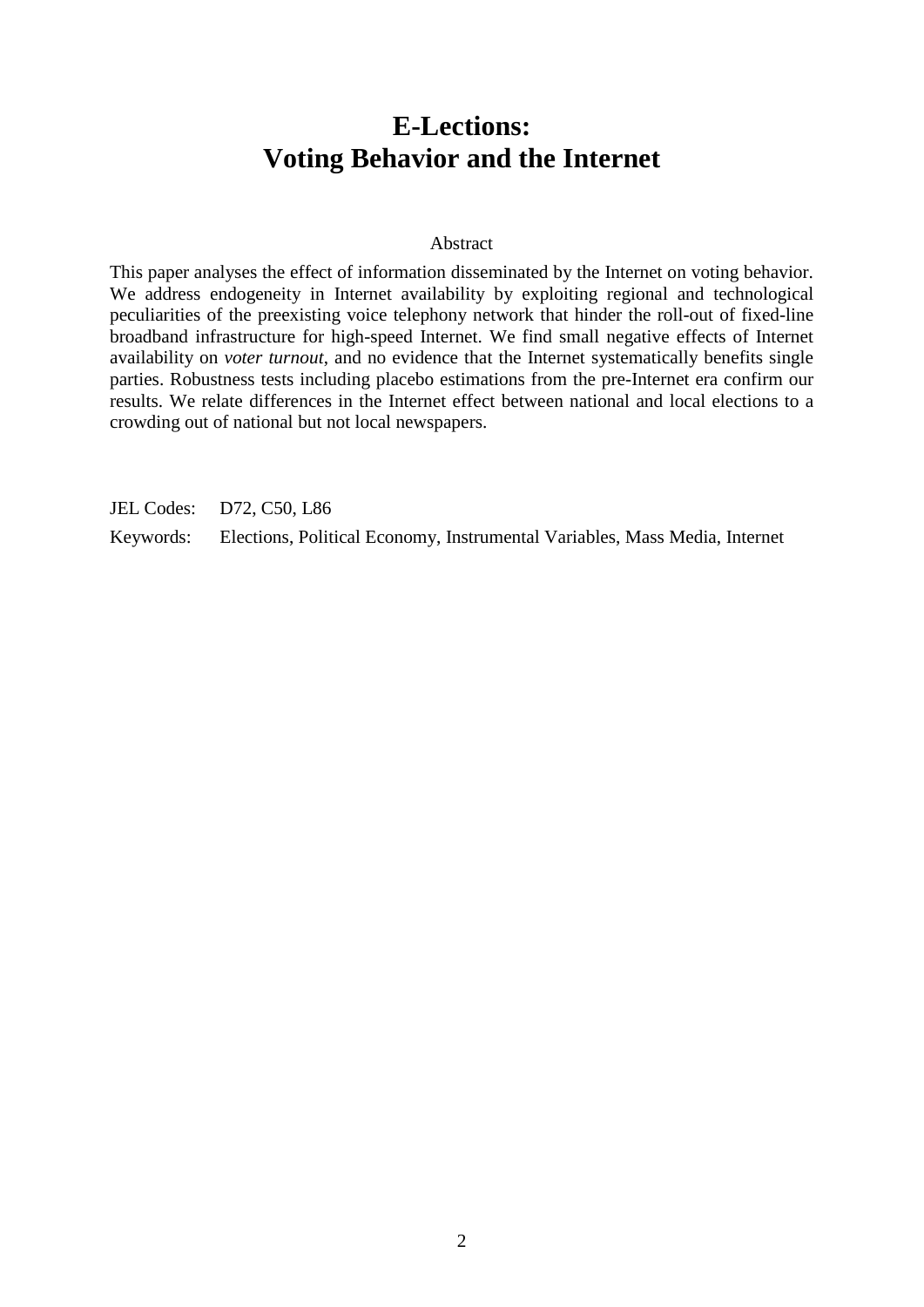# **1. Introduction**

A growing body of literature analyses the political economy of mass media. This literature shows that the emergence of newspapers, the radio, and television facilitated the distribution of information among larger and larger shares of the population. At the same time, selection and filtering during the editorial process of media production may affect the formation of voters' opinions and change the way people vote. It appears that more information comes at the cost of a potential media-induced bias because scale economies in the provision of information imply a concentration of media outlets. Specifically, biases may arise from media actively supporting a certain political ideology (cf. DellaVigna and Kaplan 2007; Durante and Knight, 2011) or the media might concentrate on political issues of general interest and crowd out local topics since the media serve increasingly integrated markets (Snyder and Strömberg, 2010; Gentzkow, 2006).

The emergence of the Internet as the new mass medium of the  $21<sup>st</sup>$  century now changes the market of mass media substantially. Information can be distributed at high speed, low cost, and broad scope and as a result, there is egalitarian access to the production and the consumption of news (cf. Prat and Strömberg, 2011). The unanswered question is whether the possibility to avoid editorial filtering does indeed influence voting behavior. We might expect a more differentiated supply of information but we also see the editorial offices of existing media outlets setting up webpages that distribute news in real time at an even larger scale. Moreover, Internet access per se does not guarantee more information because the possibility to self-select information bears the risk of an ideological polarization or even a decrease in information if voters prefer entertainment over information. Unfortunately, little is yet known about the role of the Internet with the result that "some of the allegedly greater democracy in cyberspace is based more on hope and hype than on careful research" (Putnam, 2000, p.173).

This paper analyzes the effect of the new mass medium Internet on voting behavior. We combine rich data on local elections, state elections, and national elections in Germany at different points in time with unique telecommunication data that document the availability of broadband Internet access across roughly 12.000 German municipalities. Broadband Internet provides access rates of at least 384 Kbit/s. At lower access rates, the information function of the Internet is severely limited thus not constituting a relevant alternative to traditional mass media. The structure of our data allows us to compare voting behavior before the Internet era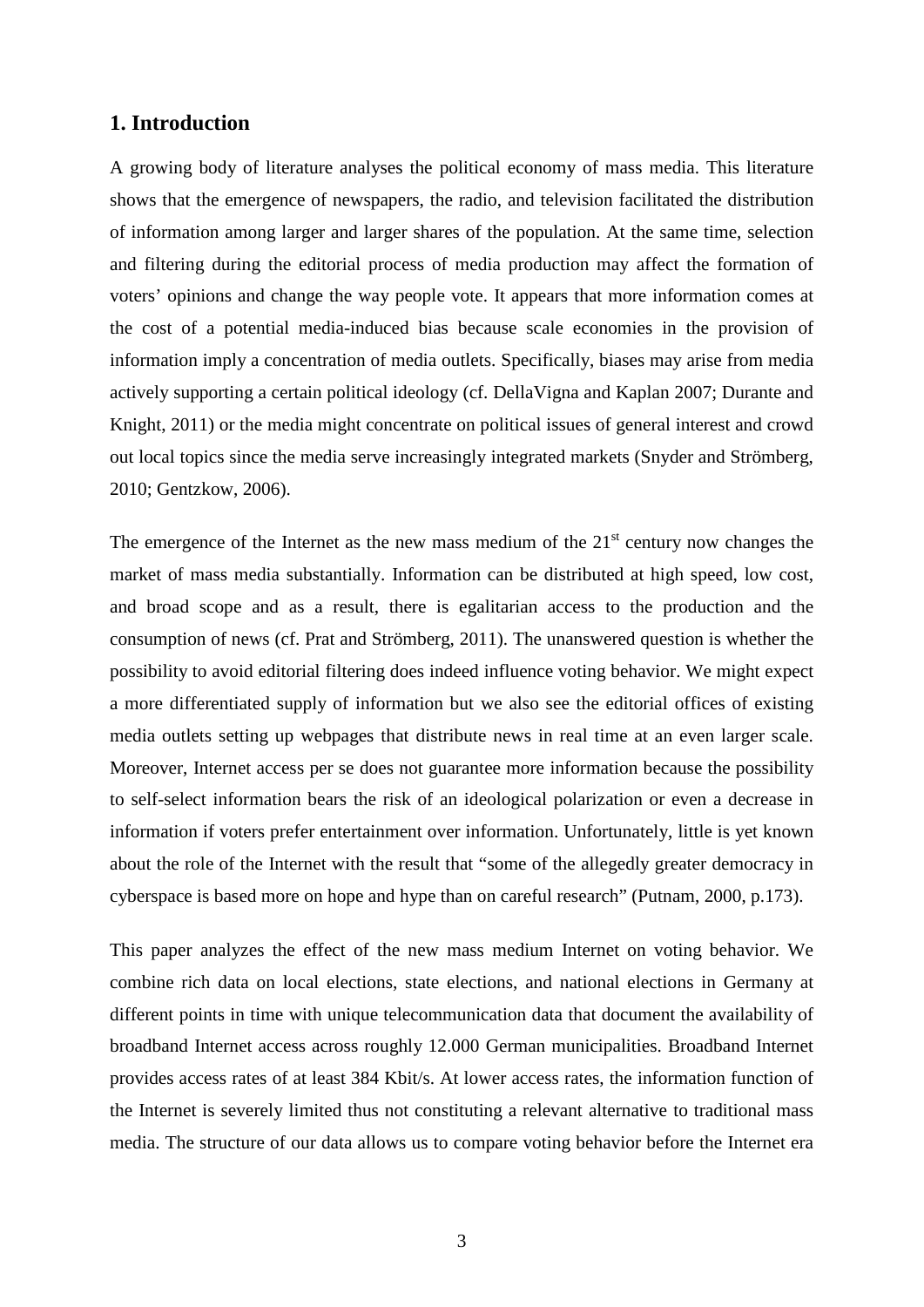prior to the year 2000 to voting behavior after the Internet era began in the year 2004.<sup>[1](#page-1-0)</sup> Based on this data, we analyze two potential effects of the Internet on voting behavior: (i) the effect of the Internet on voter turnout; (ii) the relative importance of the Internet for single parties, that is, established parties and small parties at the left and right fringes. In both cases, the effect of the Internet on voting behavior is not entirely clear *a priori* and the identification of a causal relation is additionally complicated by endogeneity concerns. Rolling out the infrastructure for high-speed Internet is quite costly what makes it efficient to exploit scale economies in densely populated areas. Accordingly, the mere correlation between Internet availability and voting behavior might just as well reflect selective migration to agglomerated areas. If, for instance, people in urban areas were more (less) interested in politics or political participation, OLS estimates would be upward (downward) biased. We resolve this endogeneity problem by exploiting exogenous variations in who has access to the Internet.<sup>[2](#page-4-0)</sup>

The identification strategy builds on the incidence that the first generation of DSL broadband technology in Germany was entirely built on the preexisting voice telephony network which did not fully support DSL technology.<sup>[3](#page-4-1)</sup> We derive three plausibly exogenous sets of instruments from predetermined characteristics of the preexisting voice telephony network that affect the supply of fixed-line broadband Internet. The first is that the traditional public switched telephone network is based on copper wires. These wires were rolled out long before the Internet era with the goal to provide universal voice telephone service to all German households. For our purpose, the relevant part of the telephone network is the copper wires that connect households to a main distribution frame (MDF). As the exact distance did not affect the quality of voice telephone services, the layout of this last connection part was mostly determined by the availability of buildings to host the central office with the operators manually switching telephone calls. In contrast to telephone services, the capacity of the DSL technology does depend on the length of the copper wire between the household and the MDF. When surpassing a technologically determined threshold of 4.2 kilometers (2.61 miles), DSL technology is no longer feasible and parts of the copper wire need to be bypassed with fiber wire. This involves costly earthworks as wires are rolled out subsurface in Germany. As

<sup>|&</sup>lt;br>|<br>| <sup>1</sup>Broadband Internet infrastructure was initially rolled out in Germany between the years 2000 and 2004. Consequently, we discard this "rollout period" from our analysis.

<span id="page-4-0"></span><sup>&</sup>lt;sup>2</sup> This strategy is similar to other identification strategies that exploit exogenous variation in technological possibilities to determine the effects of comparable media on voting behavior and political participation. For instance, Strömberg (2004a) uses geological features that affect the quality of radio reception as instruments for the share of households with a radio and Olken (2009) exploits topographical differences that affect signal strength to identify the effect of exposure to television.

<span id="page-4-2"></span><span id="page-4-1"></span><sup>&</sup>lt;sup>3</sup>Digital subscriber line (DSL) is the dominant Internet technology in Germany. DSL includes all technologies that employ the copper wires of a local telephone network to transmit data.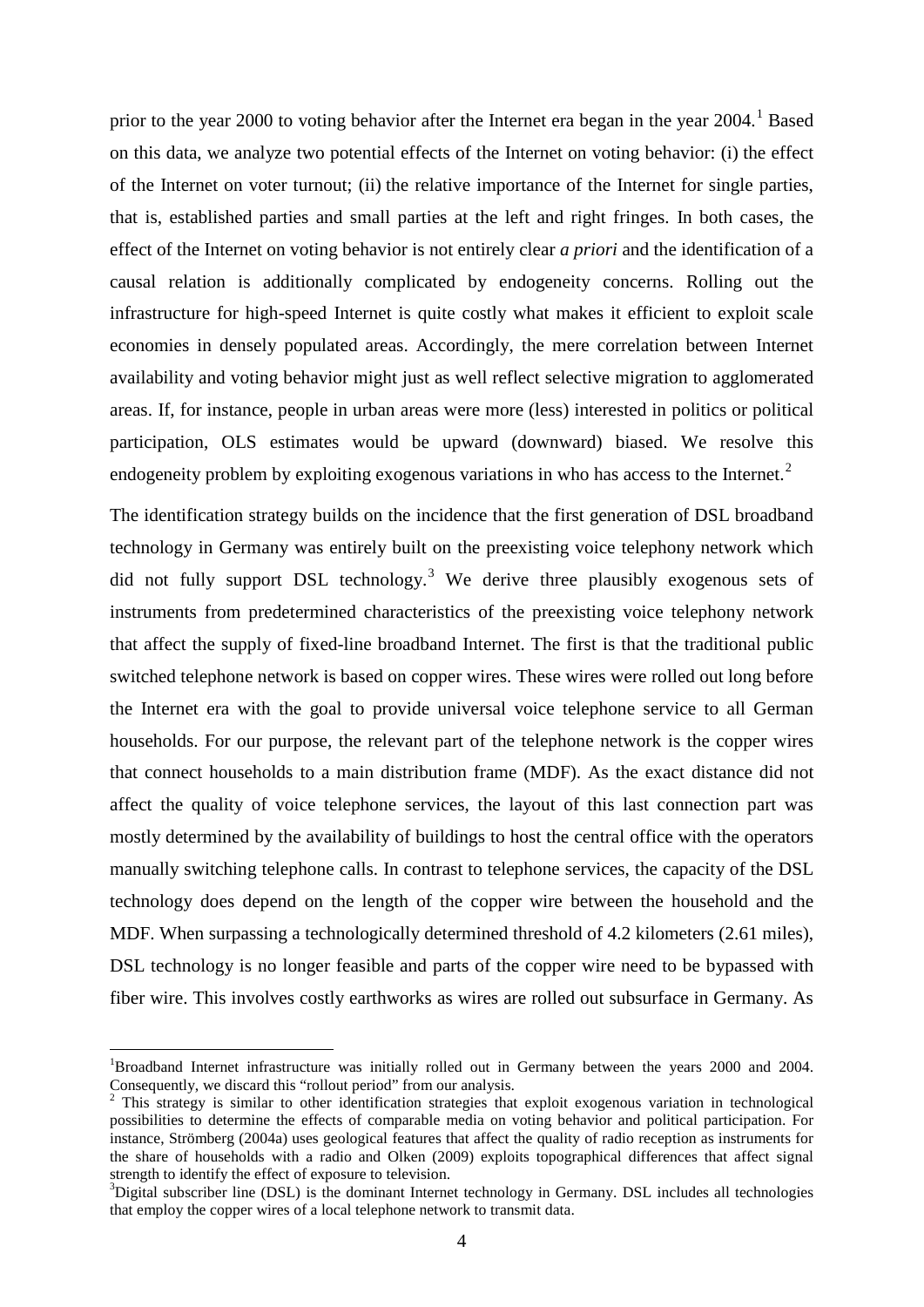a result, the probability of a municipality having access to broadband Internet decreases above this threshold. We exploit this kink at the threshold to determine a technical explanation for a systematically lower availability of DSL in municipalities surpassing the threshold.

A second distance related instrument exploits "wrongly" connected municipalities as source of exogenous variation in the availability of DSL. About 6% of the municipalities in Germany were connected to an MDF at a distance larger than 4.2 kilometers despite the existence of a closer MDF at a distance below the threshold. The choice of "wrong" MDFs relates to the geographic layout of telephone access areas. Organizational considerations led the stateowned monopolistic operator of the telephone network (*Deutsche Bundespost*) to connect municipalities only to the one MDF within their telephone access area even though there was a closer MDF in adjacent telephone access areas. This procedure reflects that distance did not affect the quality of telephone services. Now that distance does play a role for the Internet transmission quality, it is often cheaper for the telecommunication carrier to connect a municipality to the closer MDF than replace the copper wire to the "wrong" MDF that actually serves the municipality. This leaves us with a technical explanation why some of the municipalities above the threshold are more likely to have DSL access.

Beyond these distance-related instruments, a third instrument exploits the variation from a technological mistake affecting the provision of broadband Internet till today. After the German reunification in 1990, there was a lack of telephone access lines in many parts of East Germany.<sup>[4](#page-4-2)</sup> The new infrastructure that closed this gap was built on the basis of a special type of fiber wires instead of copper wires. This new OPAL technology was expected to dominate the ICT future as it was suitable for voice-telephony services, ISDN services, and a limited amount of data transmission. However, the ongoing request for higher bandwidths soon overextended the OPAL capacities and instead DSL became the leading access technology for broadband Internet in Germany. This development was the misfortune of roughly 11% of the East German households because the fiber wires were not compatible with the copper cable based DSL technology. Large investments were necessary to reverse this mistake and as a result, many of these areas cannot access DSL until today. This provides an additional source of exogenous variation in DSL availability that is not based on geographical distance.

All sources of technical variation turn out to be highly relevant in our instrumental variable estimations and they show the expected signs. The results of the second stage voting behavior estimations suggest that an increase in DSL availability from 0 to 100 percent decreases voter

<span id="page-5-0"></span> <sup>4</sup> Just before reunification, only about 10 percent of the East German households had telephone access.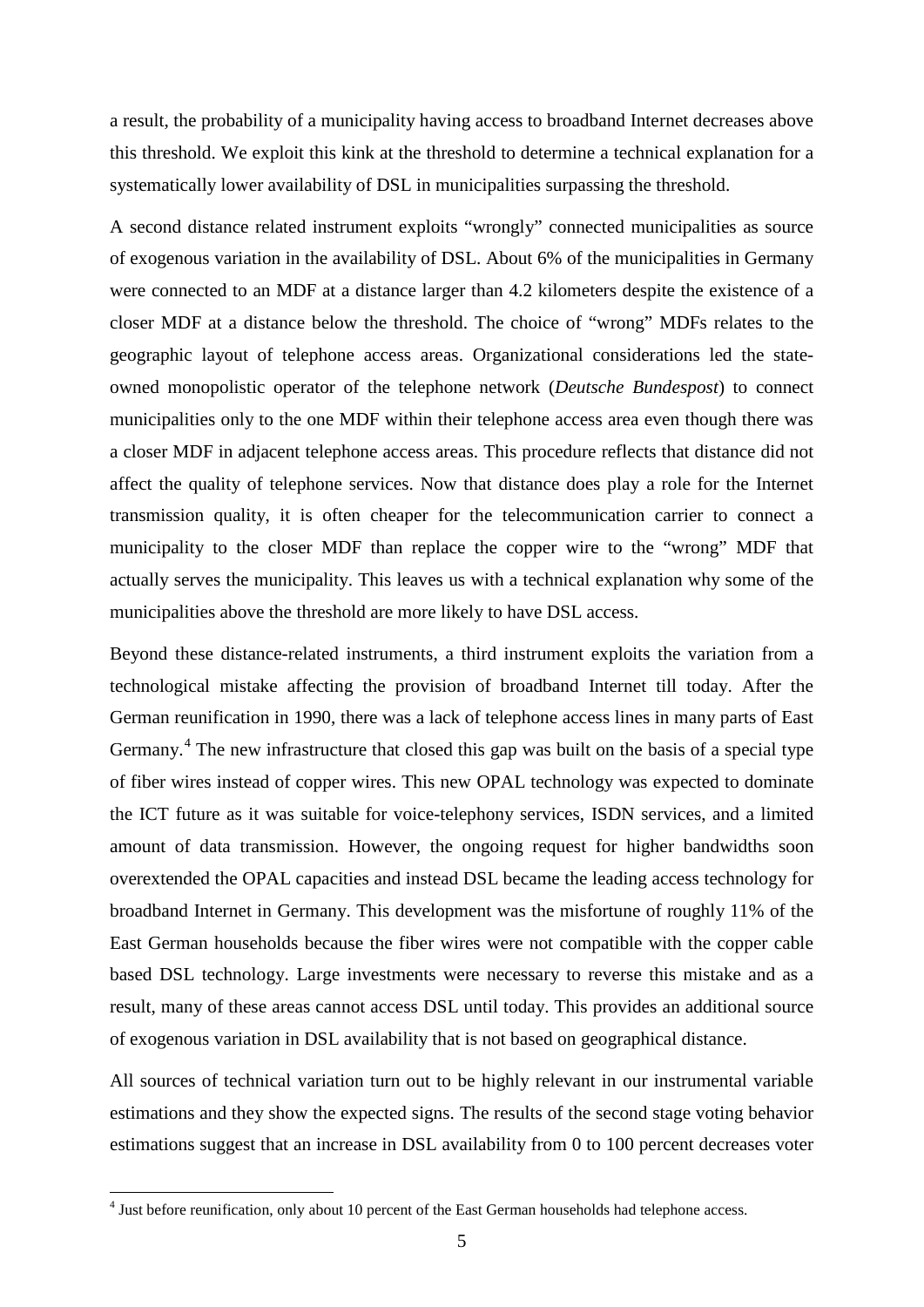turnout by 1.9 to 2.5 percentage points. Given an average turnout of 64.4 percent, this translates into a reduction of 3.0 to 3.9 percent. Our findings further suggest that single parties cannot systematically benefit from the Internet as platform to increase their publicity. However, in some specifications, we do find a marginally significant but sizable effect on the vote share for extremist right wing parties suggesting that an increase in DSL availability from 0 to 100 percent reduces their vote share by 0.4 percentage points. Given their average vote share of 2.2 percent, this is, after all, a 20 percent lower vote share.

The magnitude of the Internet effect on voter turnout is comparable to the effect of the introduction of TV on voter turnout in the US reported in Gentzkow (2006). He estimates that the introduction of television in the 1940s and 1950s reduced voter turnout in congressional races by 2 percent. While the negative effect of TV on voter turnout is particularly pronounced in local elections our estimations suggest that the Internet effect on voter turnout is driven by non-local elections. We can further show that those municipalities that comply with our instruments experience a significantly stronger decrease in the circulation of national daily newspapers than in the circulation of local daily newspapers. This crowding out of national newspapers reflects the increasing popularity of online newspapers like the most popular German news portal *spiegel-online*. Online news portals provide constantly updated information on a wide range of political topics. On the downside, this information becomes increasingly superficial because the common practice to report what happens before the eyes leaves no time to collect background information. The decrease in in-depth coverage and information on broader issues is in line with the observed decrease in voter turnout in stateand national elections. At the same time, local newspapers faced less competition at the beginning of the Internet era because of their limit range and local focus. As a result, the Internet crowds out less local information and we find no indication of voter turnout in local elections being affected by broadband Internet access.

Robustness tests confirm the validity of our results. First, we consider the existence of timepersistent effects which explain systematic differences between municipalities with high DSL availability and municipalities with low DSL availability that are not related to the introduction of DSL. To test for this competing explanation, we exploit the time dimension of our data and shift the window of our analyses to elections before the emergence of broadband Internet, i.e. before 2000. In line with our arguments, we do not find any indication of differing voting behaviors between complier municipalities and control municipalities. In a second robustness check, we consider an alternative explanation for the observed effect of the Internet on voter turnout. Imagine that the Internet improved the economic conditions of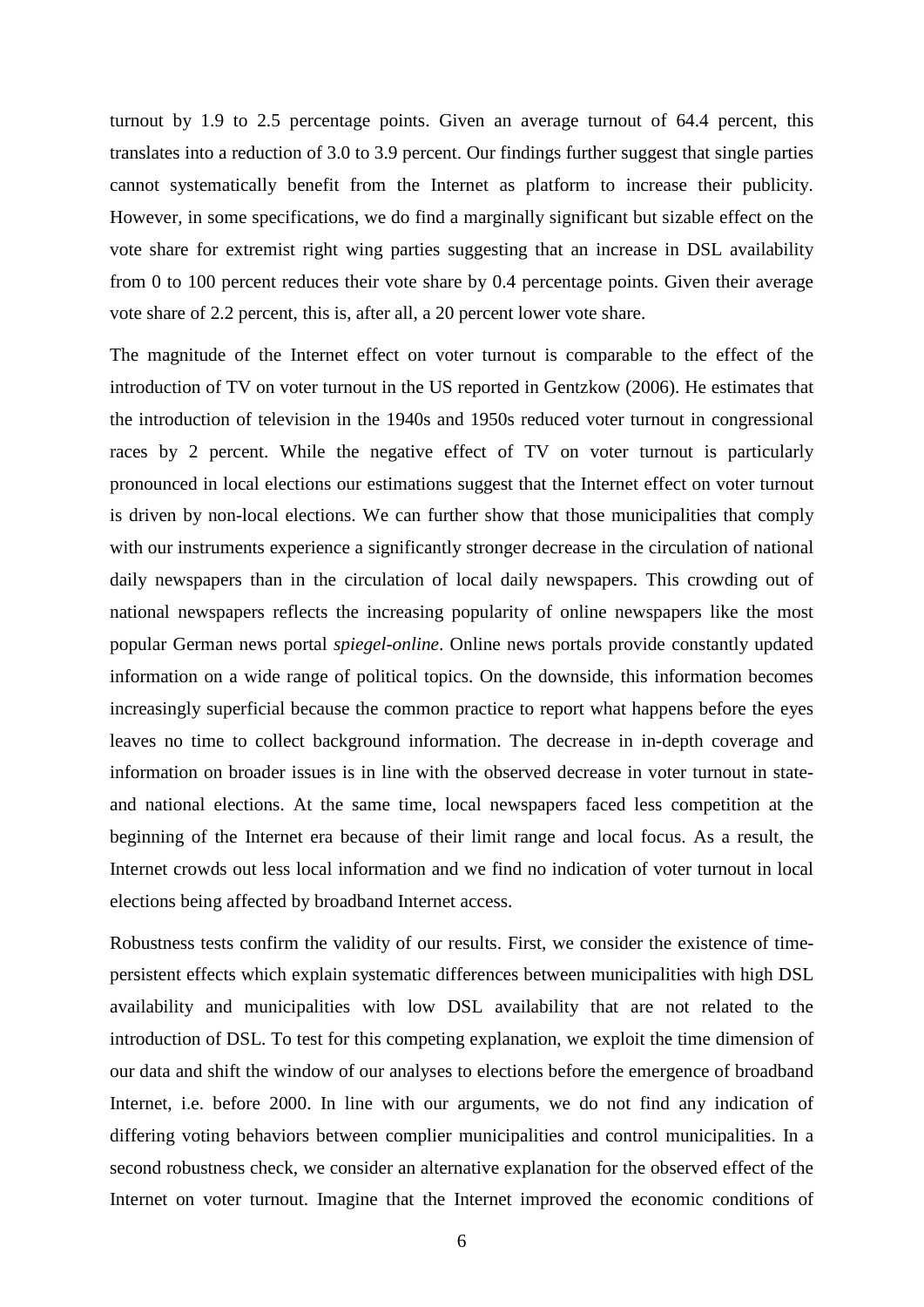municipalities with high DSL availability systematically. If better economic conditions which translate into higher wages and employment reduced voter turnout (Charles and Stephens Jr., 2011) this would provide an alternative explanation for the observed differences in voter turnout. To test this competing explanation, we perform comparable instrumental variable regressions with a municipality's unemployment rate as outcome variable. We find no significant effect of DSL availability on the unemployment rate suggesting that we indeed identify an information crowding-out effect of the Internet on voter turnout.

The remainder of the paper is organized as follows. Section 2 reviews the existing literature on the political economy of mass media and discusses the expected effect of the Internet on voting behavior. Section 3 introduces the data and shows the association between Internet availability and voting behavior in a multivariate framework. Section 4 advances our empirical strategy to a causal analysis and introduces our instrumental variable strategy. We present our baseline results and contest them with placebo regressions from the prebroadband-Internet era. We also explore the heterogeneity of the Internet effect on voting behavior. Section 5 sheds light on the mechanisms behind the Internet effect on voting behavior. Precisely, we explore whether the Internet crowds out daily newspapers and the effect of the Internet on local unemployment. Section 6 concludes.

## **2. The Political Economy of Mass Media**

Media are the main source of information for voters about government policies and ideological positions of parties and politicians. Theoretical models that formally express this relationship suggest that more information is generally good for voters because it helps them monitor politicians more efficiently (cf. Besley and Prat, 2006; Strömberg, 2004b). This simple insight is reflected in freedom of information legislations that guarantee access to government information. However, the quality of information provided by the media may vary across political issues and across regions thus giving rise to different kinds of media bias. One obvious bias would arise from a situation where the broad range of mass media was strategically employed to manipulate the public opinion (cf. McMillan and Zoido, 2004). We usually observe this in rather totalitarian regimes. However, even in the absence of strategic manipulation, media can still exert a tendentious influence on the public opinion as they might strengthen voters' predispositions by pervasive selection and filtering (cf. Prat and Strömberg, 2011). The intense Media coverage of an issue can make people believe that this issue is important (*agenda setting*); people may evaluate politicians' decisions based on the issues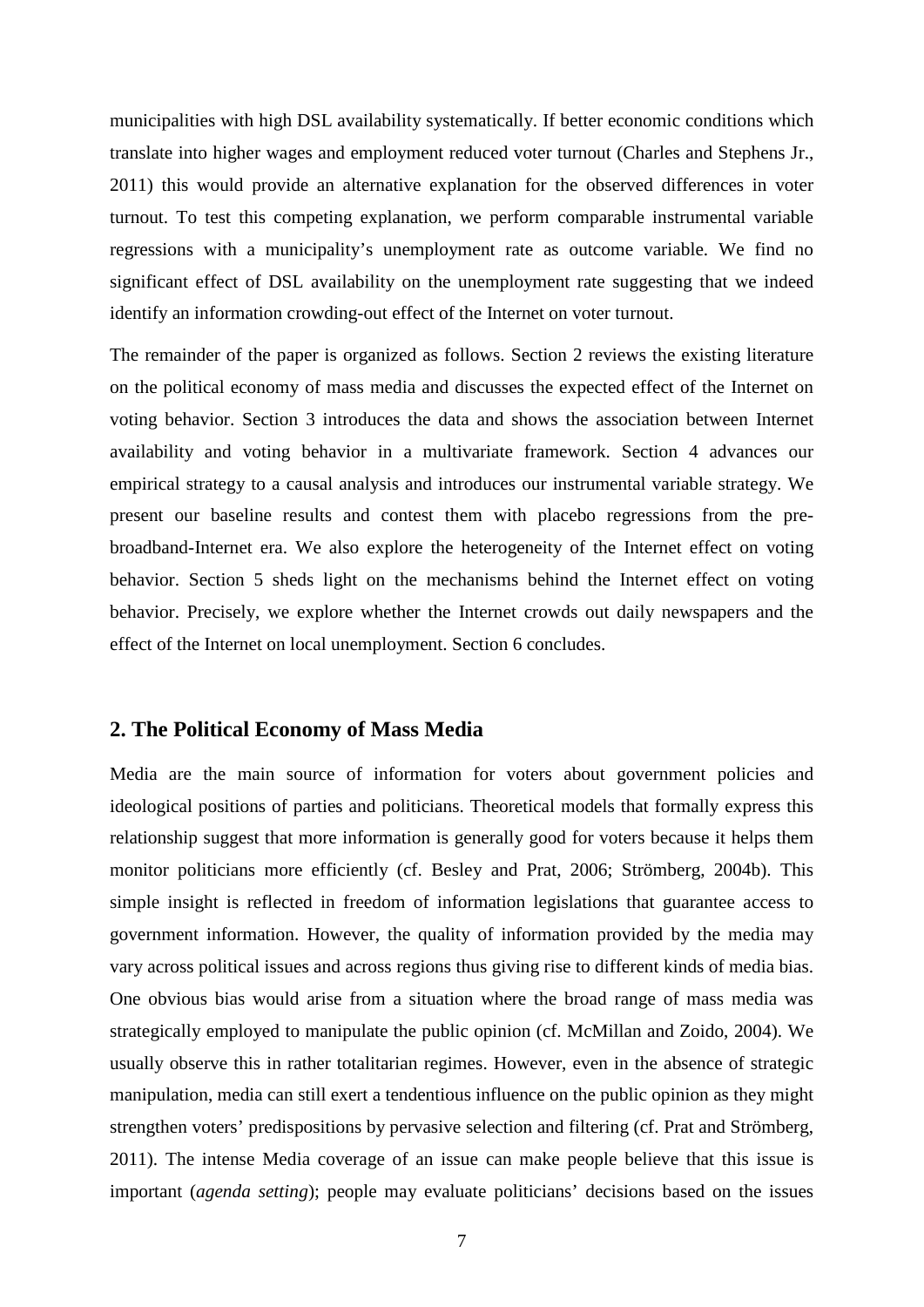covered in the media (*priming*); and the way an issue is characterized in news reports can have an influence on how it is understood by audiences (*framing*).

These different sources of biases seem especially feasible in the context of traditional mass media like newspapers, the radio or TV where editorial boards determine which topics are covered. For instance, DellaVigna and Kaplan (2007) analyze the impact of the introduction of Fox News in the United States on voting behavior between 1996 and 2000 and find that the entry of Fox News had a significant effect on the Presidential elections in 2000 with the Republican vote share increasing by 0.4 to 0.7 percentage points. Similarly, Enikolopov, Petrova, and Zhuravskaya (2011) analyze the expansion of the first private Russian TV channel (NTV) which supported the opposition in the 1999 parliamentary elections in Russia. Their estimations suggest that the presence of the independent TV channel decreased the aggregate vote for the government party by 2.5 percentage points while the combined vote for major opposition parties increased by 2.1 percentage points. Moreover, Prat and Strömberg (2006) analyze the introduction of a new commercial TV channel in Sweden as additional source of political information. Using survey data from the same respondents in two consecutive general elections before and after the entry of the commercial channel in 1990, they find significant effects on voters' political knowledge and voter turnout.

For the case of information provided by newspapers, Snyder and Strömberg (2010) find that a poor fit between newspaper markets and political districts reduces press coverage significantly. Increasing the congruence of newspaper markets and political districts from 0 to 1 is associated with 170 more articles written about the district's congressman. The authors then employ this variation in press coverage to infer on voter information and its effect on politicians' actions and policies. They find that voters living in areas with less coverage of their U.S. House representative are less likely to recall their representative's name and they are less able to describe and rate her. This lack of information (and accountability) leads to significantly lower amounts of federal funds flowing into less congruent districts.<sup>[5](#page-5-0)</sup> Newspaper coverage does also influence voting behavior. Gentzkow et al. (2011) analyze the effect of increased newspaper coverage in a panel of all U.S. newspapers published in English language that existed between 1869 and 2004. They estimate that one extra newspaper is associated with a 0.3 percent increase in voter turnout. These effects appear to be stronger in the period before 1929, i.e. before the rise of radio and TV.

<span id="page-8-0"></span> <sup>5</sup> <sup>5</sup>A similar relationship between newspaper penetration and government spending is also reported by Besley and Burgess (2002) for the case of India. Bruns and Himmler (2011) show for the case of Norway that the circulation of local newspapers has a positive effect on local government efficiency.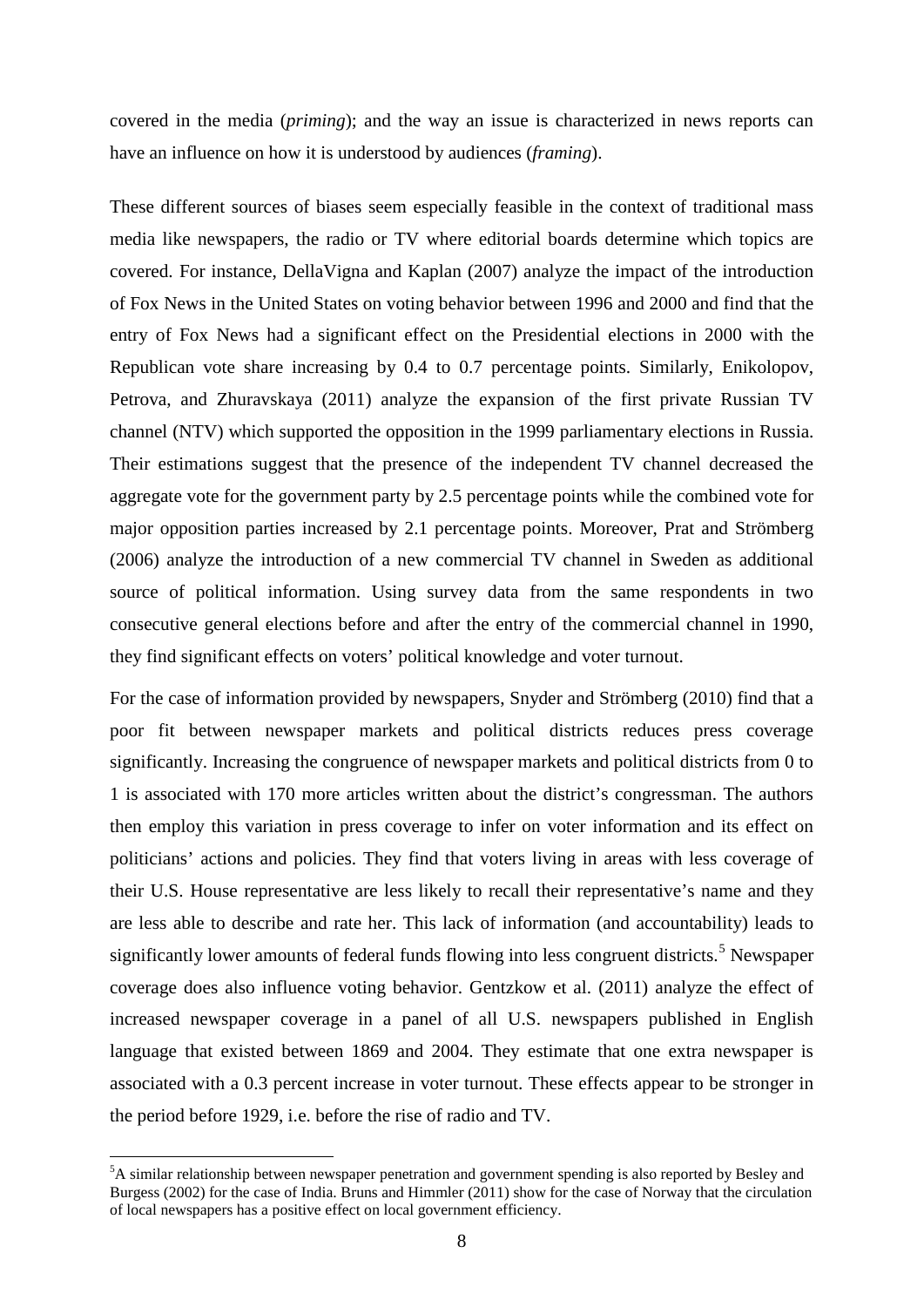Studies on the effect of the introduction of radio and television on political participation again suggest an effect of mass media on voting behavior. Strömberg (2004a) analyses the introduction of the radio in the United States in the period from 1920 to 1940 in the context of an unemployment relief program that was implemented during the diffusion period of the radio between 1933 and 1935. He estimates that an increase in the share of households owning a radio from 0 to 100 percent increases the voter turnout by 7 percentage points in this period. At the same time, regions with higher radio reception received higher funds from the unemployment relief program. This supports the idea that voters' access to mass media influences voter turnout and government policies.

Gentzkow (2006) studies the effect of the introduction of television in the U.S. on voter turnout in an attempt to explain the observed decrease of voter participation in the period from 1940 to 1970. Using variation across regions in the timing of the introduction of this mass medium, he shows that the introduction of television had a negative effect on voter participation. The estimations suggest that the introduction of television in the 1940s and 1950s reduced the turnout in congressional races (without simultaneous presidential elections) by two percentage points. Gentzkow argues that the effect is caused by TV crowding out media with more extensive coverage on political issues thus reducing the electorates' knowledgeability of political issues. In line with this, the introduction of television in a region was accompanied by a strong decrease of the diffusion of newspapers and radio in this region. By contrast, Oberholzer-Gee and Waldfogel (2009) find that the introduction of local Spanish-language television in US metropolitan areas improved the availability of information and eventually increased voter turnout among Hispanics in the metro area by 5 to 10 percentage points.

This paper focuses on the new mass medium of the  $21<sup>st</sup>$  century, the Internet, and the effect of its introduction on voting behavior. Previous research on the effect of mass media on voting behavior suggests that the Internet may similarly crowd out traditional media thus affecting voter turnout and election outcomes. In line with this concern, Liebowitz and Zentner (2011) show that the Internet has a small crowding out effect on TV. Whether and to which extent the Internet crowds out newspapers has not been analyzed so far. This paper will also provide evidence on this. The main reason why the Internet may affect voting behavior is its potential to provide direct and cheap access to the consumption and production of information without editorial filtering. However, the absence of editorial filtering may also come at some costs. If people now filter news by themselves and only consume the information and topics they want to hear and read about this might very well cause ideological lock-ins (Sunstein, 2001). While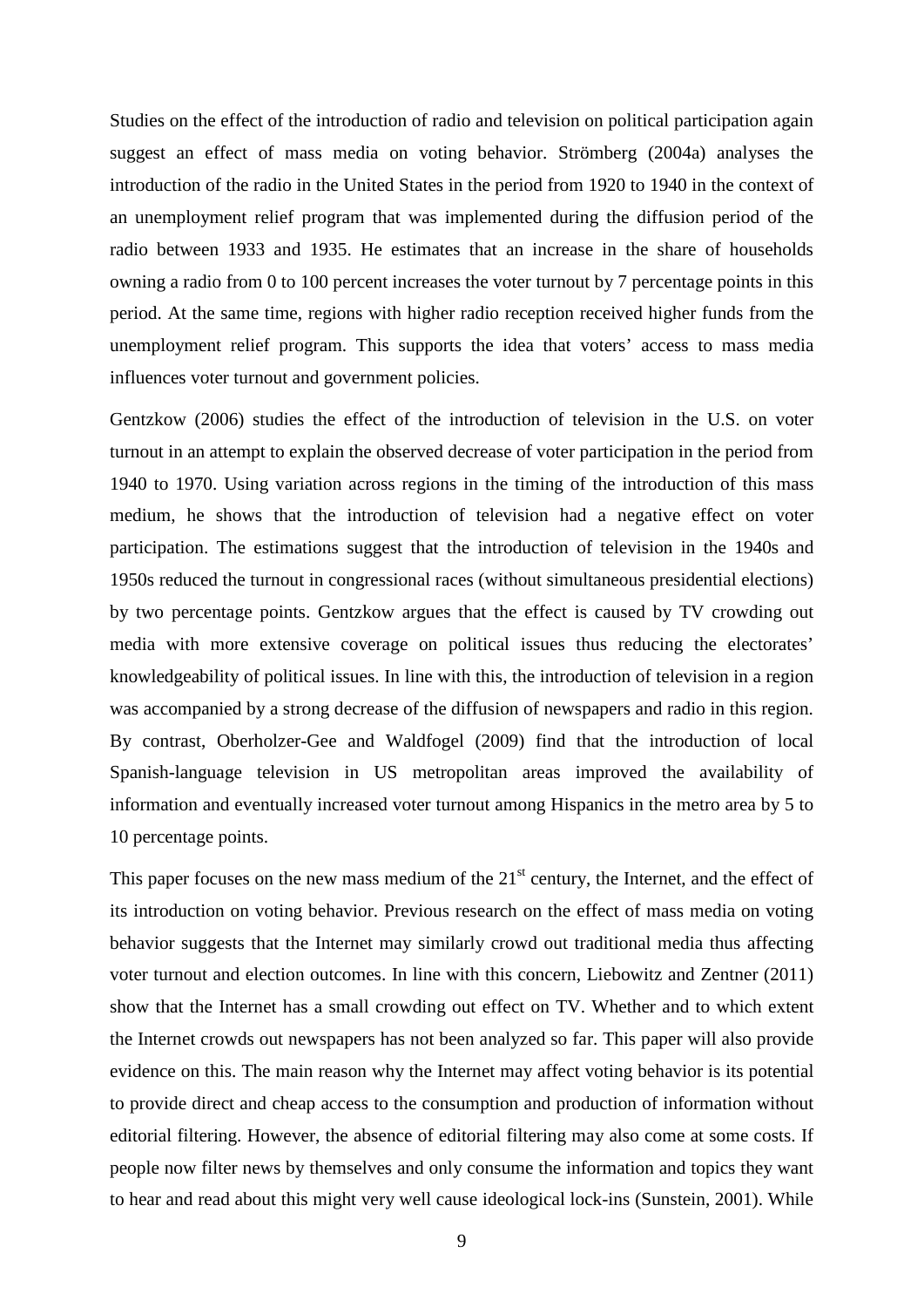the consumption of traditional media such as newspapers, radio or TV still urges people to encounter diverse viewpoints and to be exposed to new topics and ideas, self-selected news consumption according to prior beliefs bears the risk of segregation thus leading to ideological polarization.<sup>[6](#page-8-0)</sup> Accordingly, the introduction and diffusion of the Internet may increase or decrease the range of news and opinions people are exposed to. We thus hypothesize that the Internet–like other mass media–does affect voting behavior, but we do not have *a priori* assumptions about the direction of this effect.

In an attempt to get a better understanding of the potential ideological bias caused by a selective use of the Internet, Gentzkow and Shapiro (2010b) analyze the ideological segregation of individuals' online news consumption. Their data for the U.S. suggests that segregation on the Internet is low, however higher than in most traditional media, and significantly lower than segregation in face-to-face interactions. Online news consumption is mostly concentrated on a small number of relatively centrist outlets whereas ideologically extreme outlets such as political blogs or activist sites only account for a very small share of online news consumption. This paper takes the initial studies on the effect of the Internet on political participation and political opinions one step further: It analyzes how the introduction of the Internet and the possibility to consume online news affects actual voting behavior and assesses the causality of this relationship.

## **3. High-speed Internet Availability and Voting Behavior**

### **3.1 High-speed Internet availability in German municipalities**

Figure 1 shows the development of broadband subscriptions in Germany from 2001 to 2010. Broadband Internet connections via DSL technology were introduced to the market for private households in July 1999 by the incumbent network provider Deutsche Telekom. By the end of this year, 100,000 subscriptions existed (Bundesnetzagentur, 2000). The increasing importance of the Internet pushed the success of DSL and led Deutsche Telekom and its competitors to further develop the broadband infrastructure. As DSL networks where set up in larger cities, 8% of the population could access DSL in 2001 (Bundesnetzagentur, 2001). Out of 1.9 million broadband subscriptions registered in the year 2001, only 30,000 relayed on another technology than DSL. This underlines the role of DSL as dominant technology for broadband Internet connections which persisted over the following years. Only in 2007,

<span id="page-10-0"></span><sup>&</sup>lt;sup>6</sup>Campante and Hojman (2010) find that the introduction of radio and TV contributed to a reduction in the ideological polarization of the United States in the mid- $20<sup>th</sup>$  century.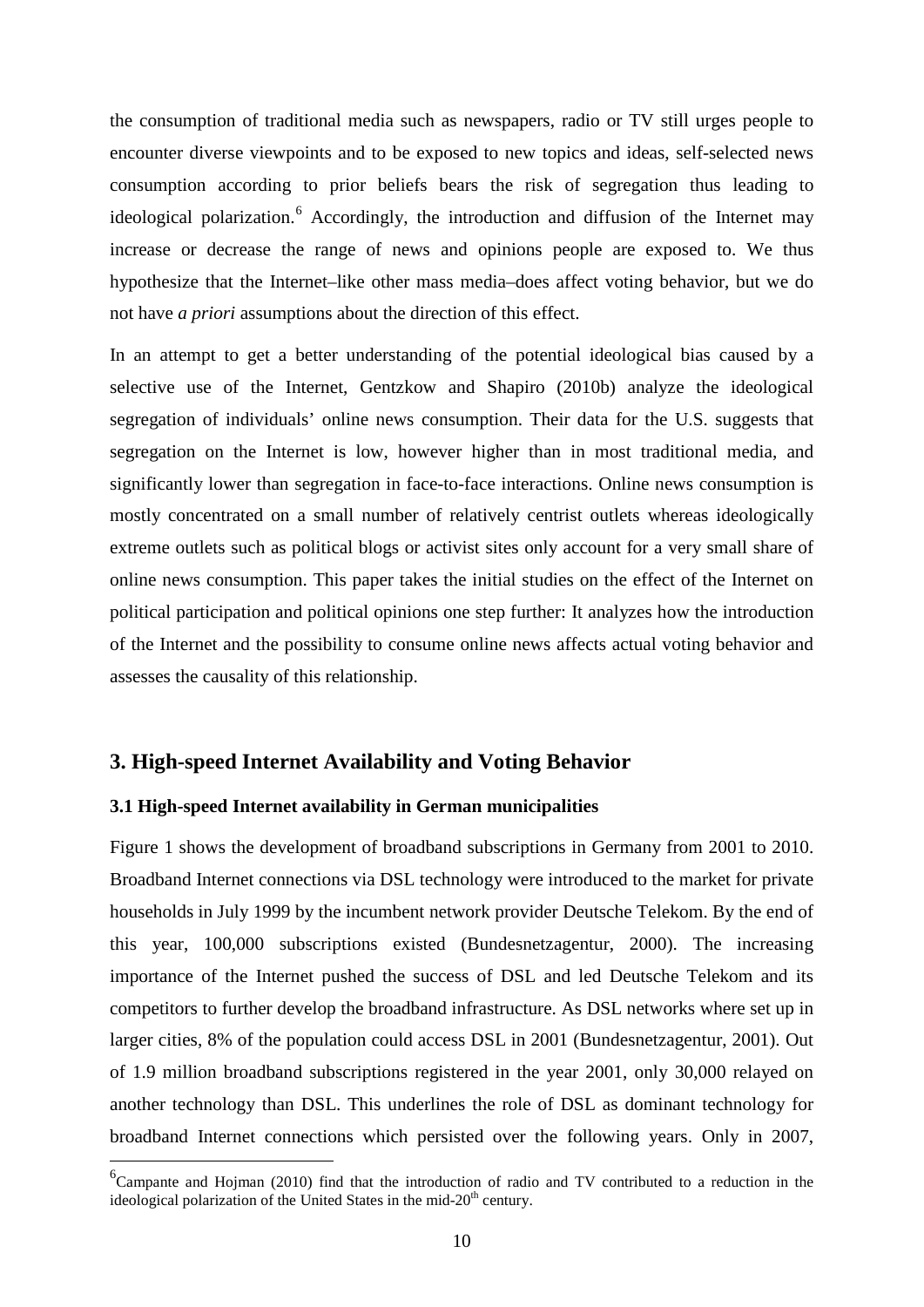broadband subscriptions via other technologies (mainly via the cable TV network) reached more than 5% market share. While this share is increasing since then, DSL is by far the most commonly used technology to access the Internet in Germany.

## <<Figure 1 about here >>

In this analysis, we employ data on high-speed Internet availability on the municipality-level. These data are taken from the German broadband atlas (*Breitbandatlas Deutschland*), an annual survey on broadband Internet availability conducted by the German Ministry of Economics and Technology since the year 2005. Network providers self-report the geographic areas they cover with their networks. This information is combined in a comprehensive dataset documenting the percentage of households that can access DSL across more than 12,000 German municipalities.<sup>[7](#page-10-0)</sup> The high geographical resolution of our data becomes obvious when considering that the average German municipality corresponds to a circle of radius 3.1 km (1.9 miles). Figure 2 shows histograms of DSL availability across German municipalities for the years 2005 to 2008 which is the time span covered in our analyses. Average DSL availability increased from 67 percent of the households in 2005 to 85 percent of the households in 2008. Furthermore, the share of so called white spots, this is municipalities with no DSL availability, decreased over this time span from more than 5 percent in 2005 to about 2 percent in 2008.

## << Figure 2 about here >>

We now turn to the question for what purposes individuals use the Internet. We are interested in the information function of the Internet thus implicitly assuming that individuals use the Internet to some extent to access news. To further assess this assumption, we employ a study by *Arbeitsgemeinschaft Media-Analyse* that asked nearly 19,000 individuals in Germany for which purpose they use the Internet (cf. Table 1). The survey was conducted in 2007 and allowed multiple answers. The most frequent answer was "Information Search" (94.6 %) closely followed by "Email" (89.4%), and "News" (71.7%). By contrast, "Entertainment" has been chosen by only 48.8% of the interviewees. Along with an Internet usage rate of 60.2 percent of the German population in 2007 (Initiative D21, 2010), these figures suggest that the Internet does have an information function and with its various news sites and information

<span id="page-11-0"></span><sup>-&</sup>lt;br>7 <sup>7</sup>Note for the interpretation of all subsequent results that the municipality-level DSL rate is measured as DSL availability, i.e. the percentage of households in a municipality for which a DSL subscription is technically available. However, it is not the pure availability of DSL but its use that will affect the outcome variables on voting behavior. We thus estimate the effect of DSL availability on the outcome variable and not the effect of DSL use. Technically, we estimate the intention to treat effect and not the treatment effect, a procedure that does overcome endogeneity problems when assessing the effect of DSL use on voting behavior.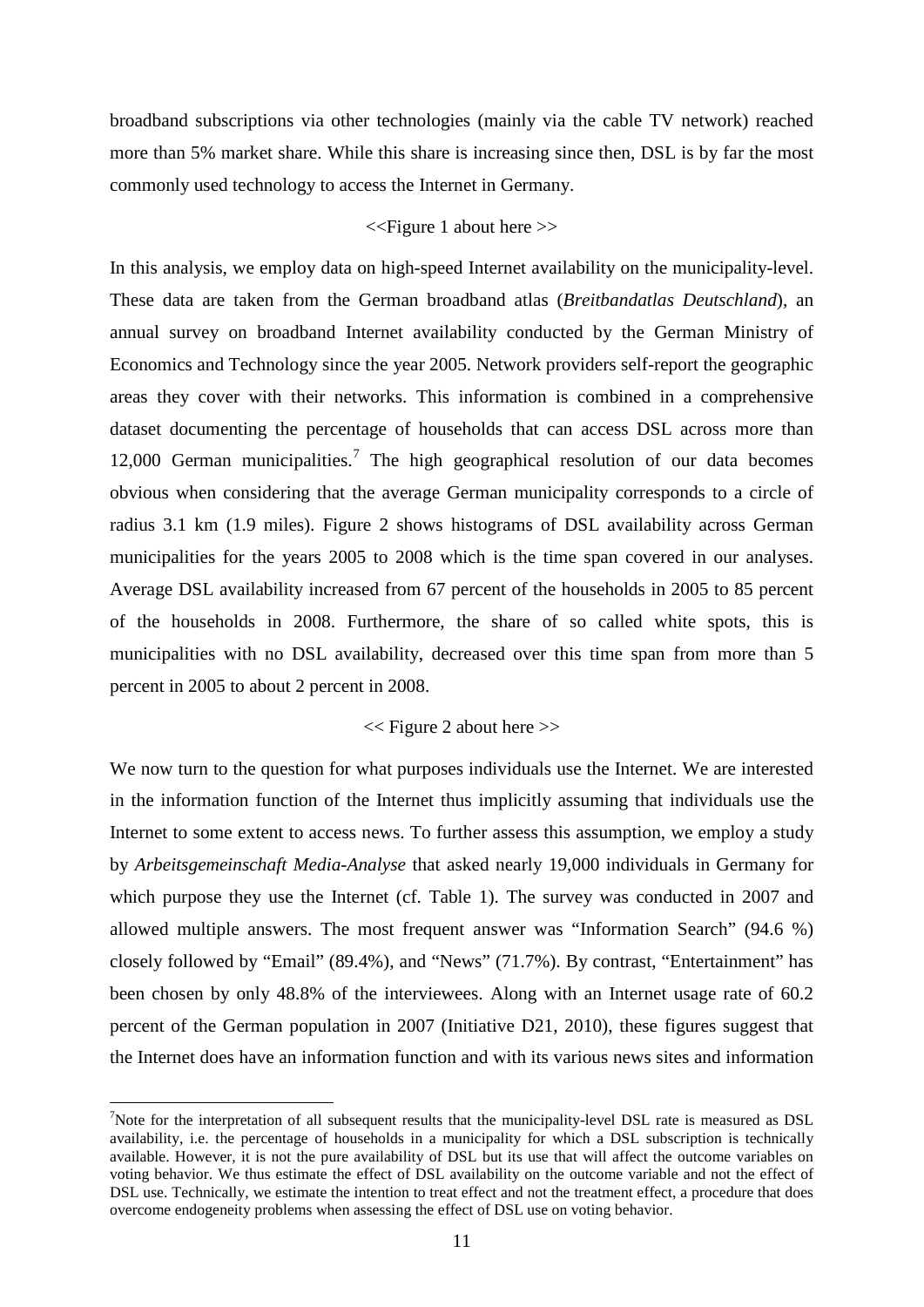channels, the Internet has become an important player in the mass media market. It is however worth noting that a bandwidth of at least 384 Kbit/s is the minimum requirement to use the Internet to access online news properly. We simulated, for example, the time to access the webpage *Spiegel Online*, one of the most viewed news sites in Germany, at different bandwidths. The main elements of this site loaded within 15 seconds at a DSL connection of 384 Kbit/s. With a dial-up Internet connection of 56k, loading the same site took more than one minute.

<<Table 1 about here >>

## **3.2 Election data**

We measure the effect of the Internet on two aspects of voting behavior: (i) voter turnout and (ii) the vote share of single parties, including established parties as well as radical parties. We observe these outcome variables at the municipality-level for elections at the three main levels of governance in Germany, i.e. elections for the Federal Parliament (*Bundestagswahlen*), elections for the State Parliaments (*Landtagswahlen*), and elections for the municipal- or city councils (*Gemeinderatswahlen* or *Stadtratswahlen*). [8](#page-11-0) The data are obtained from the statistical offices of the 16 German states.<sup>[9](#page-12-0)</sup> For each election type, we consider three elections–two elections from the time before the year 2000, i.e., before the DSL infrastructure roll-out, and one election from the year 2004, i.e., a time when DSL diffusion has surpassed a critical mass of users. We exploit information from elections before the year 2000 in value-added models and placebo regressions. Data from different municipalities are collapsed if municipalities merged during the period of our analysis. Our final dataset is a balanced panel of election data that draws a precise picture of political preferences and their changes across roughly 12,000 German municipalities over the last 20 years. Table 2 summarizes the timing of the three types of elections selected for our analysis.

 <sup>8</sup> <sup>8</sup>Note that many German cities do not belong to a county (*kreisfreie Staedte*). Those municipalities elect their own city council, but they do not participate in elections for a county council. Hence we discard elections for the county councils that always take place simultaneously to the elections for the municipality councils from our analysis.

<span id="page-12-1"></span><span id="page-12-0"></span><sup>9</sup> Namely these are the *Statistisches Amt fuer Hamburg und Schleswig-Holstein* (Hamburg and Schleswig-Holstein), Statistisches Landesamt Sachsen-Anhalt (Saxony-Anhalt), Amt fuer Statistik Berlin-Brandenburg (Berlin and Brandenburg), Bayerisches Landesamt fuer Statistik und Datenverarbeitung (Bavaria), Statistisches Landesamt Baden-Wuerttemberg (Baden-Wuerttemberg), Hessisches Statistisches Landesamt (Hesse), Statistisches Landesamt Rheinland-Pfalz (Rhineland-Palatinate), Statistisches Amt Saarland (Saarland), Landesbetrieb fuer Statistik und Kommunikationstechnologie Niedersachsen (Lower Saxony), Landesbetrieb Information und Technik Nordrhein-Westfalen (North Rhine-Westphalia), Statistisches Landesamt Bremen (Bremen), Statistisches Landesamt des Freistaates Sachsen (Saxony), Statistisches Amt Mecklenburg-Vorpommern (Mecklenburg-Western Pomerania) and Thueringer Landesamt fuer Statistik (Thuringia).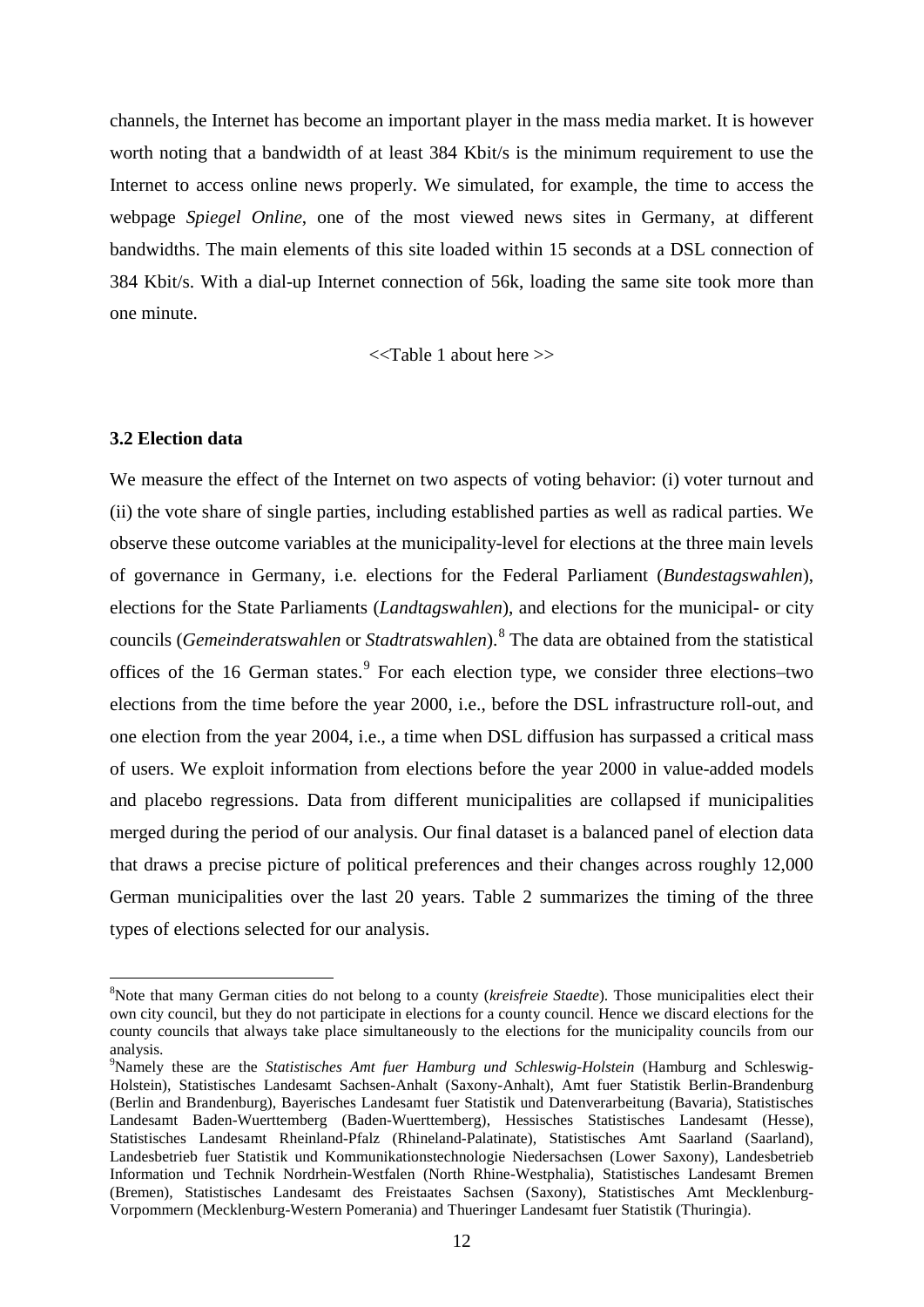## $<<$  Table 2 here  $>>$

In the absence of irregular early elections, Federal elections take place every four years. The legislative periods of state parliaments vary between 4 and 5 years. Federal parliaments and state parliaments are both legislative bodies that elect and control the respective government. For all German parliaments, the electoral system mainly rests on the principle of proportionality, i.e. a party's vote share translates into its share of seats in the elected parliament. Voters deliberately choose their preferred parties and this decision expresses their preference for a party's political profile. Accordingly, the proportional vote is an appropriate approximation of the policy-orientation within a specific region.<sup>[10](#page-12-1)</sup>

Elections for the municipal- or city councils are held every 4 to 6 years. Those councils do not have legislative authority but control and advice authorities at the corresponding regional level. Nevertheless, councils influence local policy outcomes, since their resolutions are binding for the local authorities, thus determining the overall goals and measures of political action on the local level. The actual election systems for the municipal- or city councils vary significantly between states, mainly with regard to the way mandates are distributed. But nearly all municipalities still distribute the seats in the respective councils by proportional rule. The few remaining municipalities who apply majority rule as major principle to their council elections are excluded from our analysis. We further exclude the three city-states Hamburg, Bremen, and Berlin from our analysis. Elections on the sub-national level are subject to the special institutional setup in these small city states and a comparison with subnational elections in the other 13 states would likely be biased.

The vote shares of single parties are calculated as share of the overall votes in an election and municipality. Established parties are the conservative parties CDU and  $CSU<sup>11</sup>$ , the social democratic party SPD, the liberal party FDP and the ecologist green party GRUENE. These parties are active on all levels of governance, have sub-organizations in all German states, always participate in all German elections, regularly gain seats in the German parliaments, and usually provide the federal government and state governments respectively. All five parties have been active for at least 30 years and arguably dominate the political life in Germany during the time window of our analysis.

<span id="page-13-1"></span> $10$ Note that federal elections and many state elections also contain an element of majority vote as voters can use a second ballot to elect their districts representative. With this ballot, voters decide on individual nominees who are mostly party delegates. If they win a majority of votes in their election district, they are elected for parliament. As the election of individual candidates does not affect the distribution of seats in parliaments, the proportional vote is the decisive vote in all German federal and state elections. Therefore, we restrict our outcome to the proportional vote ballots.<br><sup>11</sup>With the CSU being the Bavarian branch of the CDU.

<span id="page-13-0"></span>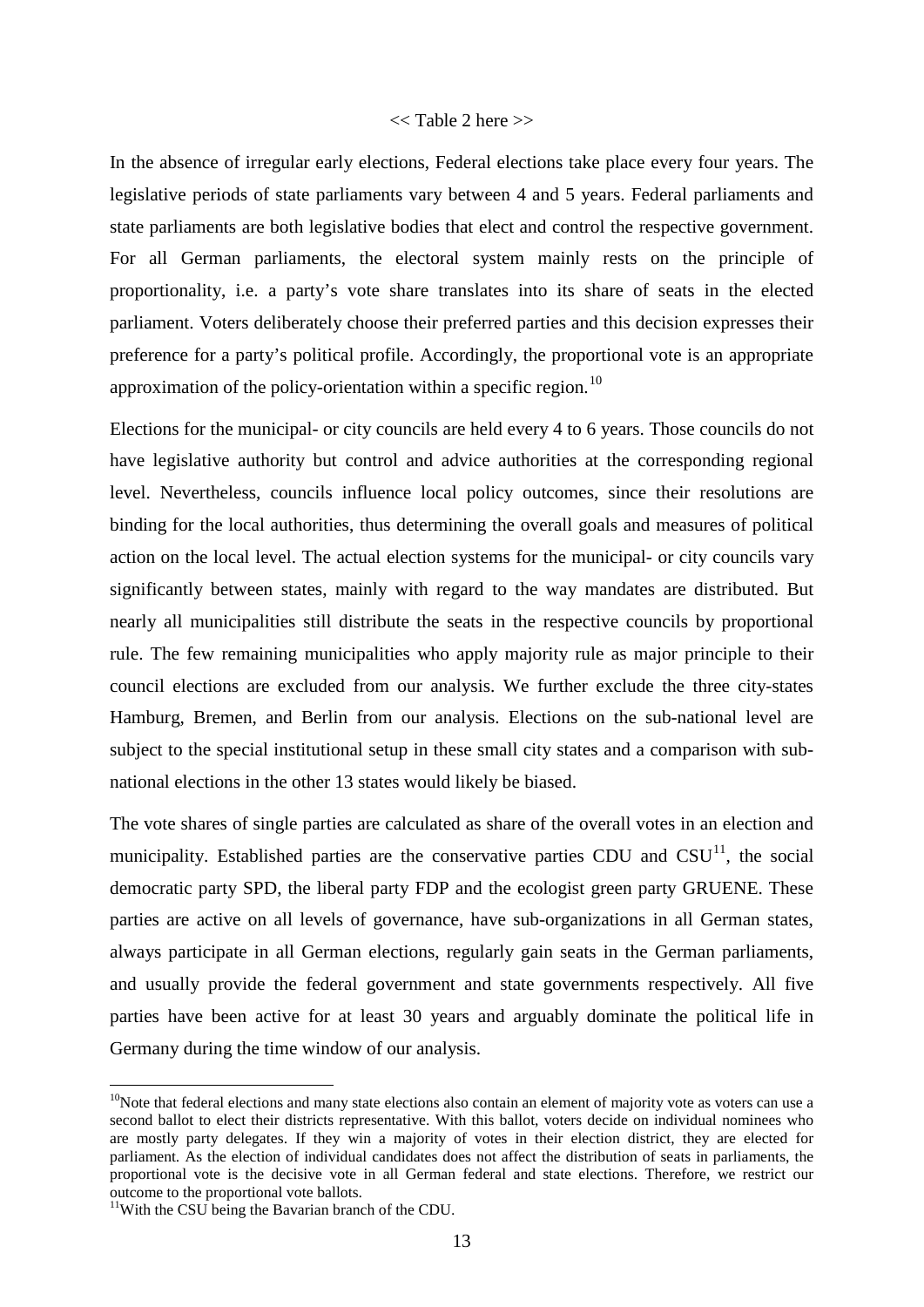The group of not established parties consists of numerous organizations of different sizes and ideological backgrounds that only occasionally gain seats in state parliaments or the federal parliament.<sup>[12](#page-13-1)</sup> Within this group, we are especially interested in the vote shares of parties from the extreme right-wing and the extreme left-wing of the political spectrum. The most prominent among the extreme right wing parties' include the radical nationalist parties NPD, DVU and REP. At the other end of the political spectrum, we look at vote shares of various Marxist and Leninist parties, first and foremost the socialist party LINKE and its predecessors PDS and WASG.<sup>[13](#page-14-0)</sup>

## $<<$  Table 3 about here  $>>$

Table 3 shows summary statistics on different election outcomes. From the year 2004 on, voter turnout varied between 60 percent and 73 percent depending on the type of elections. The vote share of established parties reached more than 80 percent in supra-regional elections. In local elections, established parties only reached a vote share of about 55 percent. The vote share of extreme right wing parties was about 3 percent in supra-regional elections and close to zero in local elections. Note that, in general, a single party must reach a vote share of 5 percent in supra-regional elections to get a seat in the respective parliament. Extreme left wing parties reached vote shares of up to 10 percent which is mainly driven by the socialist party LINKE and its predecessors PDS and WASG.

#### **3.3 The association between high-speed Internet availability and voting behavior**

Table 4 shows the results of simple multivariate regressions of DSL availability (measured as share of households having access to broadband Internet in a municipality) on different measures of voting outcome. As we concentrate on elections after the DSL infrastructure rollout, we consider election outcomes from the year 2004 on and add year of election dummies.<sup>[14](#page-14-1)</sup> In our main specification, we pool the three types of elections (municipality, state, and national) and add election type dummies as controls. All regressions further condition on a set of municipality-level control variables including surface, population, female population

<span id="page-14-0"></span><sup>&</sup>lt;sup>12</sup>Nevertheless they might play some role when it comes to city or municipality councils.<br><sup>13</sup> One might argue that the socialist party LINKE is also an "established" party. LINKE is a merger of the PDS, i.e. the successor of the socialist unity party formerly ruling the German Democratic Republic and thus mostly active in East Germany, and some leftist parties and factions rooted in West Germany. While LINKE nowadays manages to gain a fair amount of votes all across Germany, during our period of analysis it was mainly an East German party. We thus choose to label it as small party instead of incumbent party. Changing this does not affect our results.

<span id="page-14-2"></span><span id="page-14-1"></span> $14$  DSL availability on the municipality-level is not available for the year 2004. We thus merge election outcomes from the year 2004 with DSL availability in the year 2005. For all other years, we can merge our election data with our data on DSL availability on a year-to-year basis.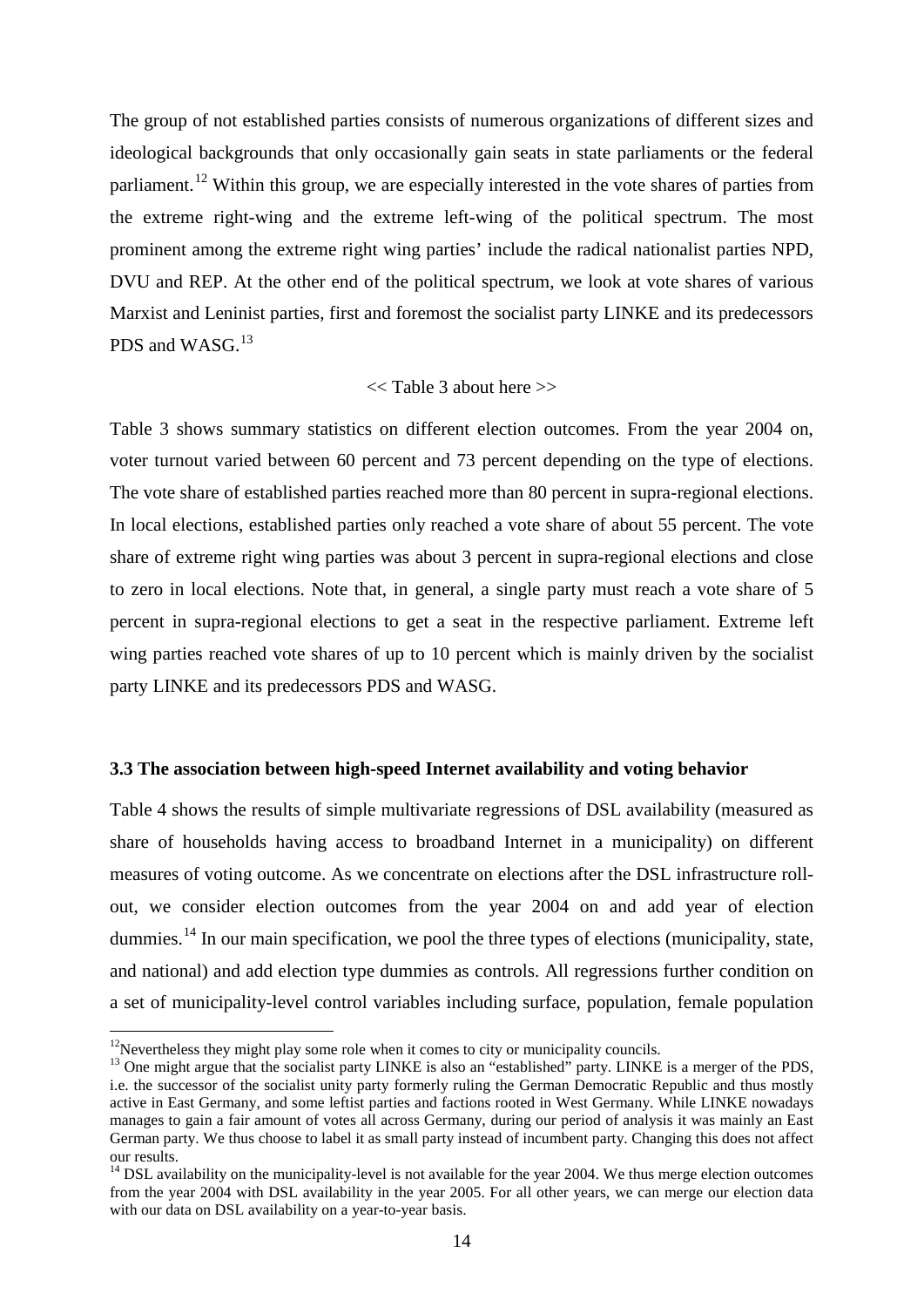share, age structure of the population, and unemployment rate. To guarantee that we only compare municipalities that are most similar with the exception of DSL availability, we finally add a full set of county dummies. The average German county contains about 27 municipalities and represents a quite homogenous regional entity. Our standard errors are clustered on the municipality level because voting outcomes in the three types of election might be correlated within municipalities.

## $<<$  Table 4 here $>>$

Conditional on our municipality-level control variables, election type dummies, year of election dummies, and county dummies, we find a significantly negative association between DSL availability in a municipality and voter turnout (Column 1); a significantly positive association between DSL availability and the vote share of established parties (Column 3); and a significantly positive association between DSL availability and the vote share of extreme right-wing parties (Column 7). We find no significant association between DSL availability in a municipality and the vote share of left wing parties (Column 5).

We do not interpret these results as causal effect of DSL availability on voting outcomes since there might be unobserved municipality characteristics that are correlated with both the DSL availability and voting outcomes. Such a bias would arise from a selection of individuals into certain locations. Let us assume that open-minded and highly educated individuals who are also interested in political issues prefer to move to dense areas rich of amenities and job opportunities. At the same time, dense areas face cost advantages in the provision of broadband infrastructure because of scale effects in the roll-out process. Combined with a large number of broadband Internet subscriptions in dense areas—presumably from young and highly-educated individuals—profit-oriented telecommunication carriers started rolling out broadband infrastructure in dense areas. As result our OLS estimates should be upward biased. Of course, one can think of many other stories why OLS estimates might tell us little about the true underlying causal relationship between broadband Internet access and voting behavior.

To overcome estimation biases that result from unobserved time persistent factors that influenced past election outcomes, still influence contemporaneous election outcomes, and are correlated with DSL roll-out across municipalities, we exploit the time dimension of our data and include the respective voting outcomes from the years before the introduction of DSL in 2000. This procedure is often referred to as *value-added model*. It is especially valuable in the context of German election outcomes since norms and values that likely influence election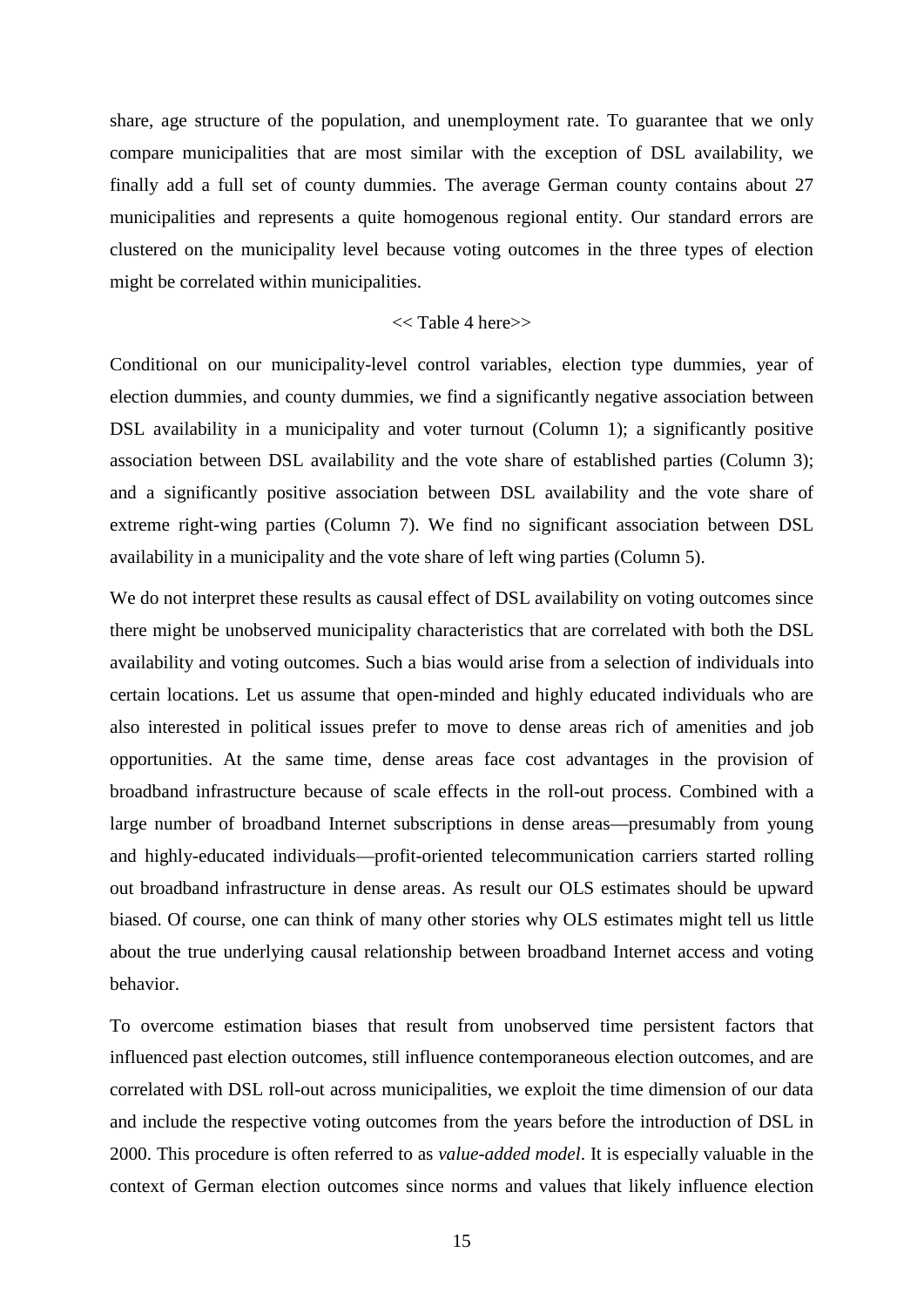outcomes are highly persistent over time and on a small geographic scale (Voigtlaender and Voth, 2012).

The results of the value-added models are shown in Table 4. We still find a significant negative association between DSL availability and voter turnout (Column 2) and a positive association between DSL availability and the vote share of established parties (Column 4). The association between DSL availability and the vote share of extreme left-wing parties becomes positive (Column 6); the association between DSL availability and the vote share for extreme right-wing parties becomes significantly negative (Column 8). While this step should control for all time persistent factors that might bias our results, we still worry about biases from time varying factors that simultaneously came up with the DSL technology and that are correlated with voting outcomes. To overcome this concern, we now turn to instrumental variable estimations where we exploit regional and technological peculiarities of the preexisting voice telephony network that hinder the roll-out of fixed-line broadband infrastructure for high-speed Internet.

## **4. Assessing Causality**

## **4.1. Technical foundations of DSL infrastructure**

We develop our instrumental variables from regional and technological peculiarities of the traditional public switched telephone network in Germany which affect certain municipalities' possibilities to access broadband Internet. The voice telephony network was rolled out at a time when considerations of its suitability for DSL technology were not a concern. As early as 1936, we observe 6,647 local telephone networks with about 3.4 million connections and the network was further developed to its current layout from the 1950s on. This allows us to identify a group of municipalities that got worse initial conditions to access DLS technology at a time when DSL was not yet thought of. In the following, we will explain the technological peculiarities underlying our instrumental variable estimations in more detail.

The early generations of DSL technology in Germany completely rely on the copper wires between the household and the main distribution frame (MDF)–the so called 'last mile' of the traditional public switched telephone network (cf. Figure 3 for a graphical illustration of the telephone network structure). Employing the existing wires is a significant cost advantage because all wires are rolled out subsurface in Germany. The public switched telephone network was rolled out at a time when the provision of telephone services was a state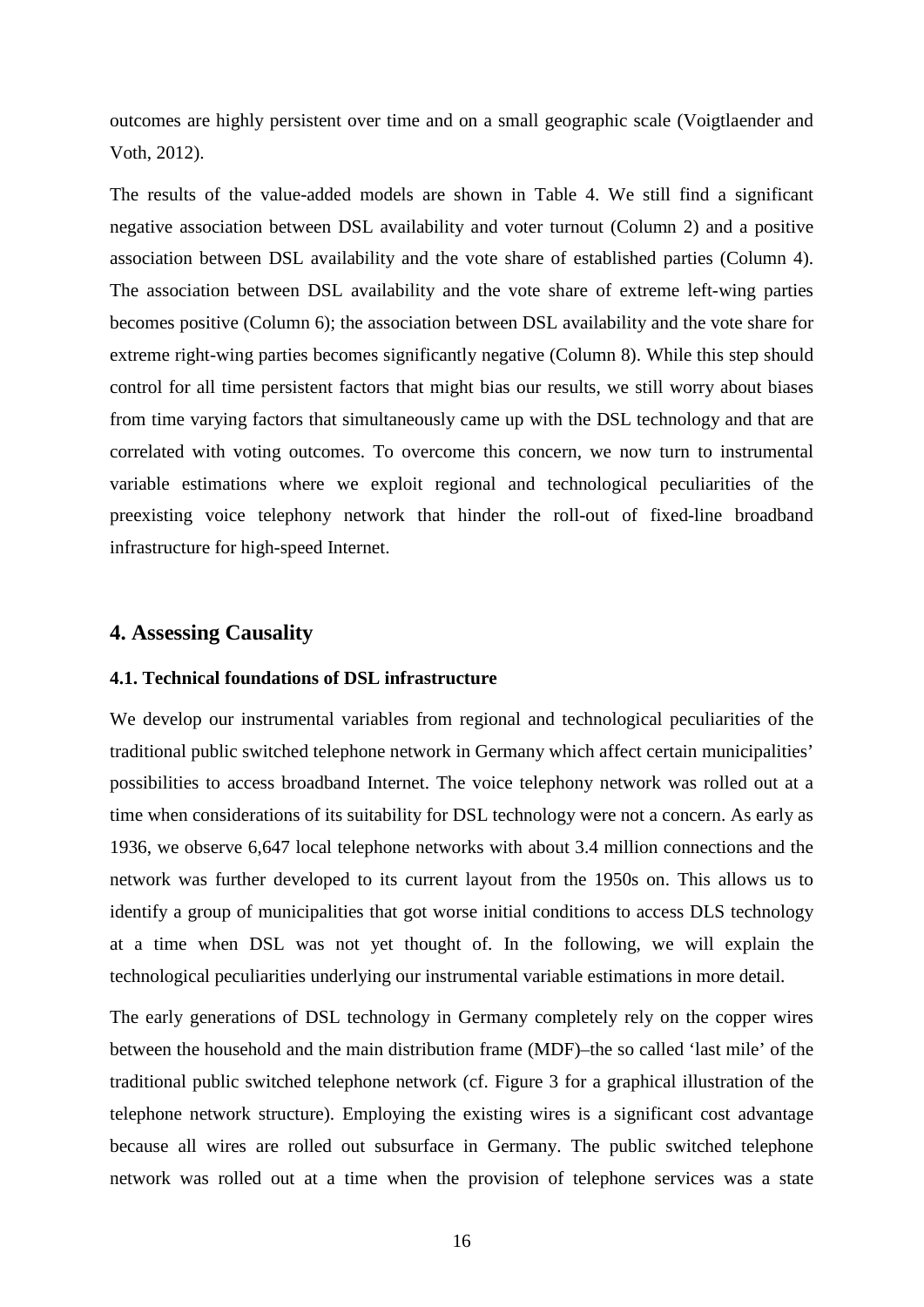monopoly with the declared goal to provide universal telephone service to all German households. While dense municipalities always have at least one own MDF, more rural municipalities typically share an MDF. The length of the copper wires was irrelevant for the quality of the telephone services and accordingly, the choice of MDF locations in more rural areas was determined by restrictions like the availability of buildings to host an MDF. However, in a DSL access network distance does play a crucial role because the maximum bandwidth depends on the length of the copper wire between the household and the MDF. When surpassing a threshold of about 4,200 meters (2.6 miles), DSL technology is no more feasible and one has to replace parts of the copper wire by fiber wire which involves costly earthworks that increase with the length of the bypass.

## <<Figure 3 and 4 here >>

Using GIS, we calculate the geographic distance from the geographic centroids of all municipalities to the MDF that serves the municipality. There are more than 8,000 MDFs in Germany which underlines the 'micro-geographic' structure of our data (cf. Figure 4). Figure 5 plots the DSL rate of a municipality against its distance to the actual MDF. The plot shows all municipalities around the critical threshold of 4,200 meters (2.6 miles). For clarity, the figure plots the average DSL availability of municipalities in bins of 100 meters (0.06 miles) as dots while the fitted lines depicting the DSL share (conditional on distance to the MDF) are calculated on the basis of all single observations. The figure clearly shows the kink in the DSL share at the threshold of 4,200 meters (2.6 miles). Municipalities with distances below 4,200 meters all have DSL shares between 70 to 80 % (red line). At distances above the critical threshold DSL availably begins to decrease sharply (blue line).

## <<Figure 5 here>>

A second source of technical variation comes from some 6% of the municipalities with a distance to their actual MDF that is greater than 4,200 meters (2.6 miles) where a closer MDF exists at a distance below the threshold of 4,200 meters (2.6 miles). This peculiarity is the result of the geographic layout of the telephone access areas that were designed when distance was irrelevant (cf. Figure 6). At that time, organizational considerations determined the allocation of municipalities within certain telephone access areas. The assignment to a certain telephone access area tied the municipality to a particular MDF which, in some cases, was further away than a neighboring telephone access area's MDF. In such a situation it is now often cheaper for the telecommunication carrier to provide DSL to a municipality via the closer MDF than via the "wrong" MDF the municipality is actually connected to. Still, both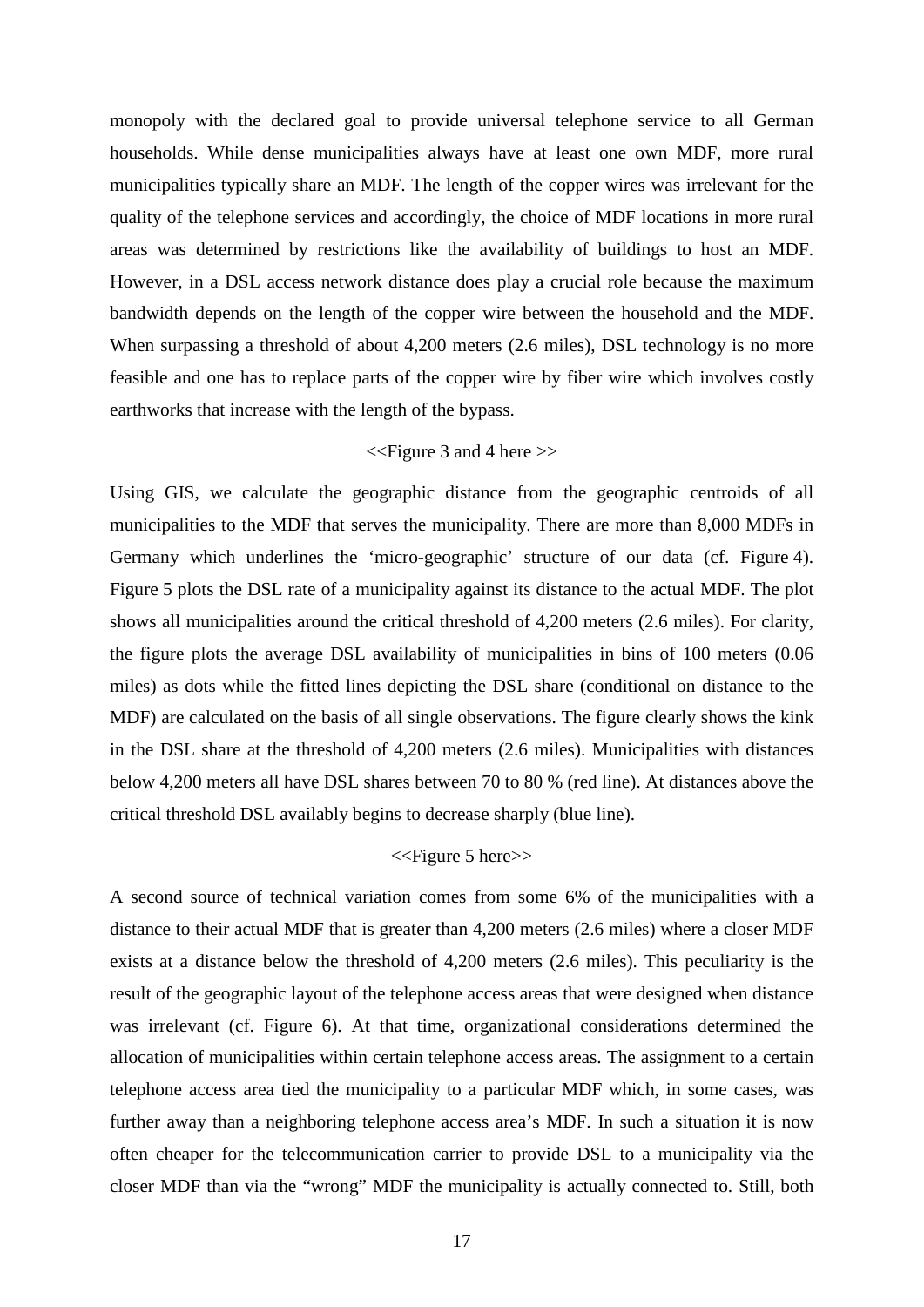procedures imply costly earthworks to roll-out new wires. We construct a dummy variable that equals unity for municipalities that are actually connected to a "wrong" MDF at a distance of more than 4,200 meters (2.6 miles) which could be connected to another MDF at a distance below 4,200 meters (2.6 miles). We expect this dummy variable to have a significant positive impact on DSL availability in the municipality.

## $<<$  Figure 6 about here  $>>$

The third source of technical variation is independent of distance. After the German reunification in 1990, there was a huge lack of telephone access lines in many parts of East Germany. To close this lack, telephony infrastructure was rolled out which was built on the basis of a special type of fiber wires, the so called OPAL technology, instead of the traditionally used copper wires. In the early 1990s, this technology was regarded to be the state-of-the-art technology that would dominate the ICT future. It is suited for voicetelephony services, ISDN services, and a limited amount of data transmission. OPAL technology was eventually rolled out in 213 East German areas (cf. Figure 7). But then things changed dramatically: The world saw the Internet revolution taking over with the Internet becoming a mass phenomenon and services on the Internet demanding higher and higher bandwidths. For reasons described above, DSL technologies became the leading access technologies for broadband Internet in Germany. This was, however, the misfortune for the thought-to-be-high-tech OPAL areas. The reason for this is that OPAL technology is simply not compatible with DSL technologies. In order to still provide broadband Internet to OPAL areas, two very costly alternatives were feasible. One could either replace the OPAL wires of the access network by copper wires or, what is even more expensive; install new hardware and software at the networks' nodes. We construct a dummy that equals unity for municipalities being situated in a (former) East German OPAL access area. We expect this dummy to have a significant negative impact on DSL availability.

## << Figure 7 about here>>

Table 5 shows the results of a multivariate regression of DSL availability in a municipality in years of elections on the variables that are technically derived from the characteristics of the pre-existing voice telephony network. These variables include the distance to the actual MDF, a threshold dummy for distances above 4,200 meters (2.6 miles), the interaction between distance and the threshold dummy, a dummy for municipalities which are actually connected to a "wrong" MDF, a dummy for municipalities that are actually connected to a 'wrong' MDF with another MDF at a distance below 4,200 meters (2.6 miles), and an OPAL dummy.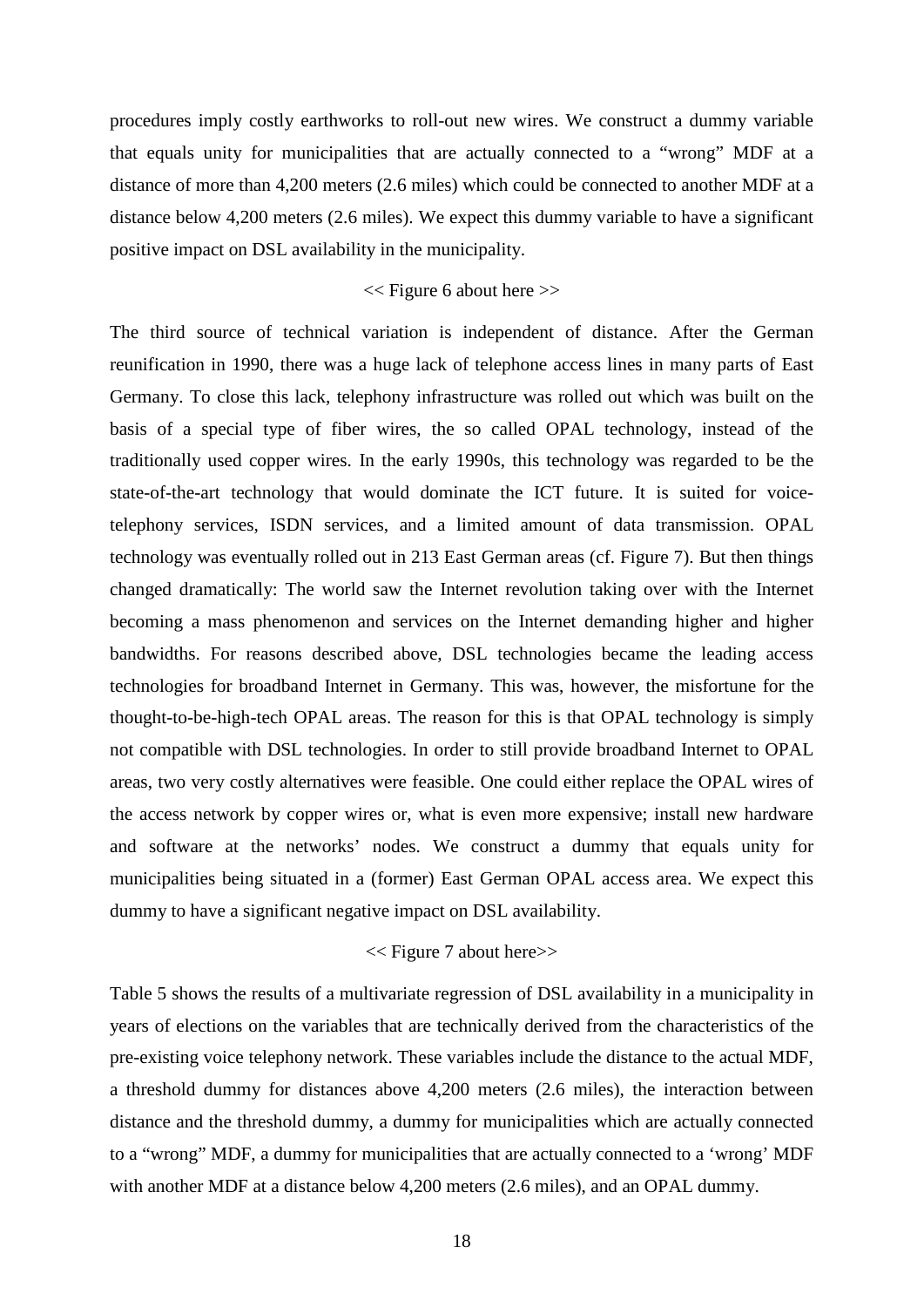## $<<$  Table 5 $>>$

The results clearly confirm our technical predictions. Distance turns out to be irrelevant for DSL availability in a municipality below the critical threshold of 4,200 meters (2.6 miles). At the threshold, DSL availability drops by 3.1 percentage points. Above this threshold the DSL share decreases by 5.9 percentages points with every kilometer (0.6 miles) the municipality is farther away from the MDF. Not being connected to the closest MDF only shows a small positive effect of 2.3 percentage points. However, for municipalities that are actually connected to an MDF farther away than 4.2 kilometers (2.6 miles) but for which another MDF is closer by the DSL share additionally increases by 8.4 percentage points reflecting the possibility to redirect DSL access to the closer MDF. Finally, the DSL share of municipalities located in OPAL areas is 8.0 percentage points lower.

### **4.2 The causal effect of high-speed Internet availability on voting behavior**

We now turn to IV estimations that exploit the regional and technical features of the preexisting voice telephony network to identify an arguably causal effect of high-speed Internet availability on voting behavior. We restrict our analysis to municipalities without an own MDF because our distance-related instruments are especially valid if we assume that the choice where to locate an MDF of the voice telephony network was as-good-as random. This is obviously not true for urban municipalities which all have at least one own MDF. However, more rural municipalities with a lower population density typically shared an MDF. Variation in DSL availability among the rural municipalities without an own MDF results from the fact that decades after the roll-out of the voice telephony network some of the municipalities were lucky to be closer than 4,200 meter (2.6 miles) to the next MDF while others were unlucky and more than 4,200 meters (2.6 miles) away. Concentrating on the more than 6,600 rural municipalities without an own MDF is a conservative approach that reduces the probability of unobserved heterogeneity between these municipalities. Within this subset, we compare municipalities within a county which had a lucky draw to those with an unlucky draw.

The regression results for the subsample of municipalities without an own MDF are shown in Table 6. Each cell shows the DSL availability coefficient from a separate regression. As a starting point, column 1 shows the value-added results for our sample. The results are comparable to those for the full sample shown in Table 4. Again, we pool outcomes of elections after 2004 at three main levels of governance in Germany, i.e. elections for the Federal Parliament (*Bundestagswahlen*), elections for the State Parliaments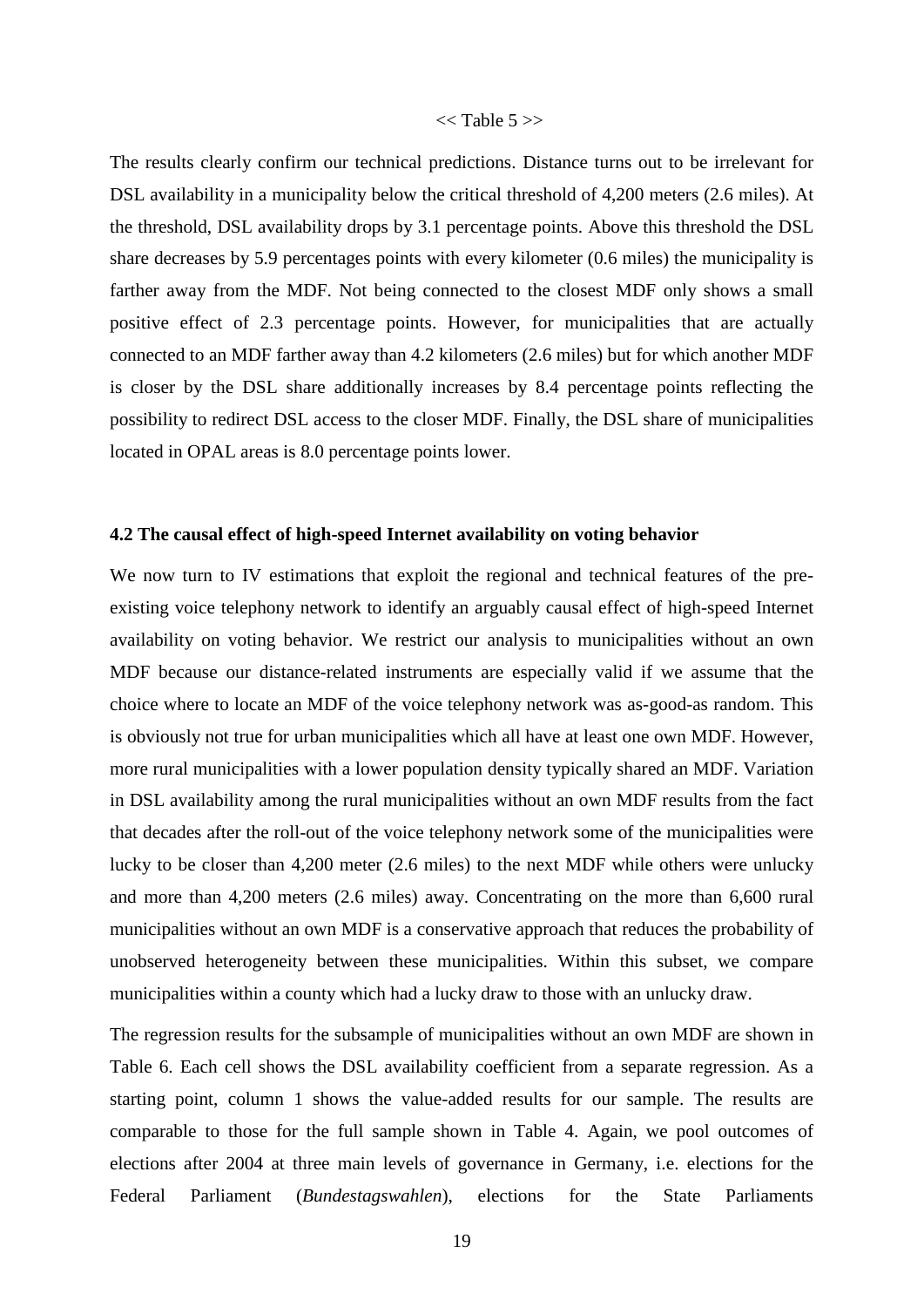(*Landtagswahlen*), and elections for the municipal- or city councils (*Gemeinderatswahlen* or *Stadtratswahlen*). All regressions include controls for contemporaneous municipality characteristics (surface, population, female population share, age structure of the population, and unemployment rate), pre-DSL-infrastructure roll-out election outcomes, election type dummies, county dummies, and year dummies. We cluster our standard errors at the municipality level.

## << Table 6 here>>

In all IV specifications, the F-tests of excluded instruments range around 67 thus underlining the high relevance of our instruments. Our IV results clearly show a negative effect of DSL availability on voter turnout. An increase in DSL availability from 0 to 100 percent is estimated to have decreased voter turnout by 1.9 percentage points. We further find that DSL availability does not systematically benefit single parties. When looking at vote shares, the DSL availability coefficient is generally not significantly different from zero. The only exception is the regression on the vote share of extreme right wing parties where the DSL availability coefficient is marginally significantly different from zero and negative. Accordingly, an increase in DSL availability from 0 to 100 percent decreases the vote share by 0.4 percentage points. Given an average vote share of 2.2 percent, this effect translates into a sizeable decrease of 20 percent.

In a robustness test, we change all our distance-related measures and calculate the distance between the MDF and a municipality's population center instead of its geographic centroid. Doing so accounts for the possibility of an uneven population distribution across the municipality which would violate the assumption that the geographic centroid approximates a household's average distance to the next MDF. We used *Google Earth* and the *Corine Land Cover* database to determine each municipality's population center.<sup>[15](#page-14-2)</sup> The results are shown in Column 3. In general, the DSL availability coefficients change only slightly indicating that the geographic centroid approximates a municipality's population center quite well. Based on this alternative distance measure, an increase in DSL availability from 0 to 100 percent is now estimated to have decreased voter turnout by 2.5 percentage points. When looking at vote shares, the DSL effect on the vote share of extreme right-winged parties as well as incumbent and left-winged parties is not significantly different from zero in all specifications.

<span id="page-20-0"></span><sup>&</sup>lt;sup>15</sup> Note that we only calculate the contemporaneous population centers and thus rely on the assumption that the population centers did not change over our period of analysis.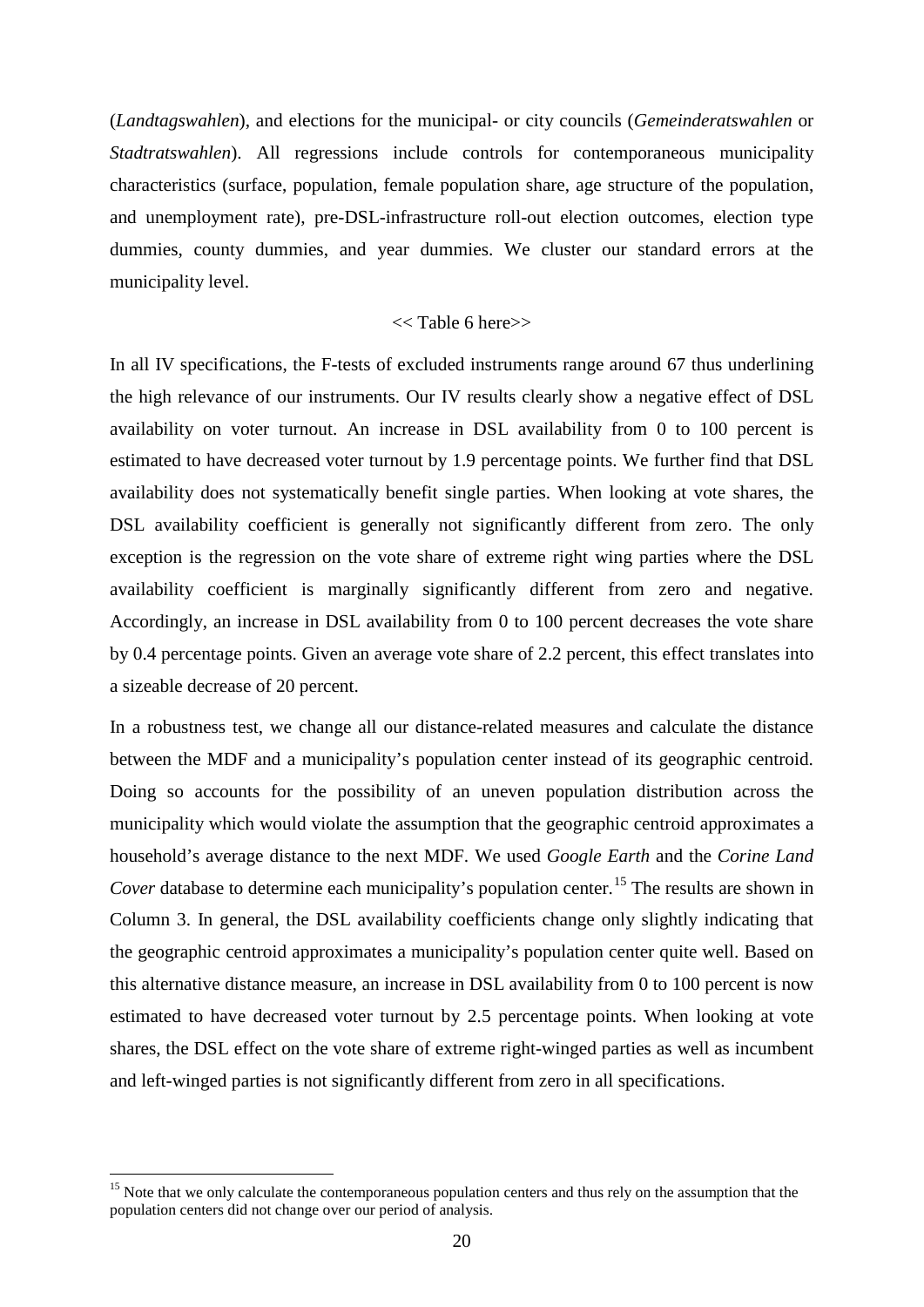One might argue that our complier municipalities' voting outcomes already differed from the other municipalities before the introduction of DSL. Although we already control for pre-DSL infrastructure roll-out election outcomes, we additionally run placebo regressions. Here, we regress pre-DSL infrastructure voting outcomes from the years 1995 to 1999 on instrumented DSL availability. The placebo specification is also a value-added specification that includes election outcomes from the years 1990 to 1994 as controls. In this earlier period, (instrumented) DSL availability cannot affect voting behavior since the technology did not yet exist. Hence measuring significant placebo coefficients would be an indication for an omitted variables bias in our IV regressions. Again, all placebo regressions include contemporaneous municipality characteristics from the pre-roll-out period (surface, population, female population share, age structure of the population, and unemployment rate), election type dummies, county dummies, and year dummies. We also cluster our standard errors at the municipality level. The results are shown in Column 4 of Table 5 for the distance-related instruments calculated from the geographic centroids of the municipalities. All coefficients are not significantly different from zero and most point estimates are also close to zero.<sup>[16](#page-20-0)</sup> This provides confidence that we indeed identify a causal effect of high-speed Internet availability on voting outcomes which does not simply reflect persistent differences between municipalities.

## $<<$ Table 7 about here  $>>$

We also tested the Internet effect on electoral volatility within the group of established parties to account for potential shifts between parties due to better Internet availability. The underlying argument is that media coverage determines voters' possibilities to hold politicians accountable (cf. Snyder and Stroemberg; 2010). While the process of screening and filtering in the traditional media might affect the quality of information, we argue that the Internet provides a way to distribute unbiased information as news do not have to pass editorial departments.<sup>[17](#page-21-0)</sup> To the extent that the Internet supports a more differentiated supply of information and that individuals use this information to monitor politicians more effectively, increased accountability may be reflected in a higher turbulence in parties' vote shares.

<sup>&</sup>lt;sup>16</sup> Note that the lower number of observations in our placebo estimations is due to missing observations for municipality and state elections in the state Schleswig-Holstein (see Table 2). To test whether the exclusion of these observations biases our results, we re-ran the value added and instrumental variable regressions without these two elections. It does not affect our results. Results are available from the authors on request.

<span id="page-21-1"></span><span id="page-21-0"></span><sup>&</sup>lt;sup>17</sup> For instance, Puglisi and Snyder (2011) suggestively ask how much negative news a newspaper will carry about ideologically close politicians. Using data on US newspapers, they find that papers with a Republican tendency tend to write more about scandals that involve Democrats and vice versa. Gentzkow and Shapiro (2010a) further show that biases in the US newspaper market are mostly driven by their audiences' ideological leanings.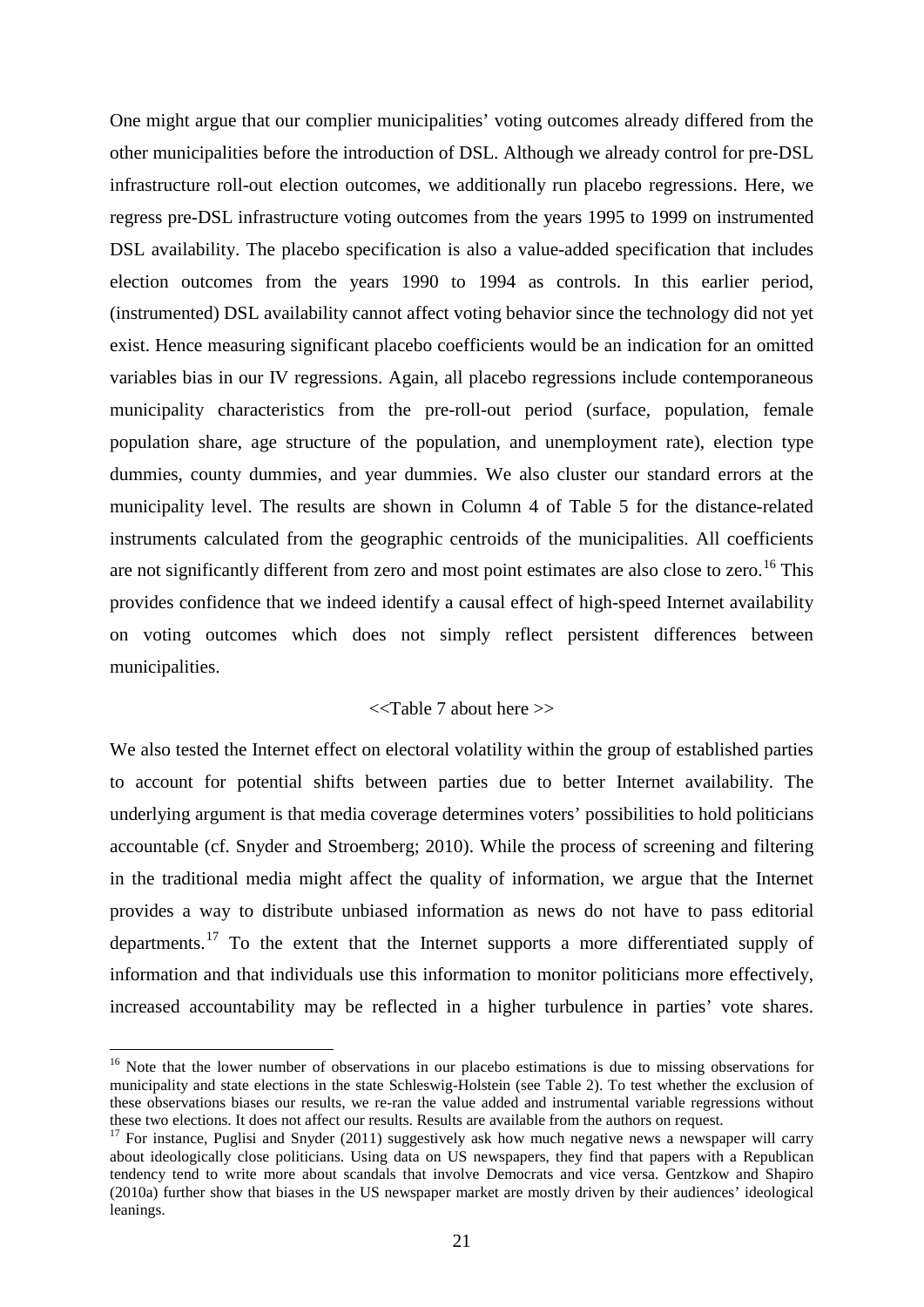However, our estimations do not provide any indication for an increased volatility within the group of established parties. The results are available from the authors on request.

In a final step, we now turn to the heterogeneity of the effect of DSL availability on voting outcomes across election types, i.e., federal -, state -, and municipality elections.<sup>[18](#page-21-1)</sup> Table 7 shows the effects of DSL availability on our voting outcomes of interest across the three election types. These subsample analyzes suggest that the effect of the Internet on voter turnout is driven by supra-regional elections at the federal and state level. In the next section, we will rationalize this finding by a crowding out of national newspapers but not local newspapers.

## **5. Mechanisms**

## **5.1. Crowding-out of Newspapers**

A possible explanation for the negative effect of the Internet on voter turnout is that the Internet carries less or other information than the media that it crowds out. Recent research on whether the Internet is just a substitute for TV suggests that TV is so far not affected by the emergence of the Internet (Liebowitz and Zentner, 2011). We can reproduce this finding for Germany in simple multivariate regressions on the basis of representative individual-level time use data collected as part of the German Socioeconomic Panel (SOEP). Regressing the respondents' intensity of TV consumption on their intensity of Internet consumption conditional on a large set of socio-economic background variables we find a positive and statistically significant association between TV and Internet consumption. The analysis is performed for the year 2008 on the basis of data from about 18,500 respondents. Detailed results are available from the authors on request.

Next we turn to newspapers and test whether the emergence of the Internet exerts a crowding out effect that might explain the negative effect on voter turnout. Comparable to Gentzkow (2006) who shows that TV crowds out newspapers, the Internet might crowd out daily newspapers. Given that we only find negative effects of the Internet on voter turnout in supraregional elections, the Internet may crowd out national newspapers but not local newspapers. Local newspapers are the primary source of information about local topics and local politicians' efficiency (cf. Bruns and Himmler 2011). Given the regional restriction of their

<span id="page-22-0"></span><sup>&</sup>lt;sup>18</sup> We also ran regressions for East and West Germany separately. The negative effect on voter turnout is in absolute terms significantly larger in the West sample than in the East sample. Overall, the coefficients are more precisely estimated in the West sample. The results are available from the authors upon request.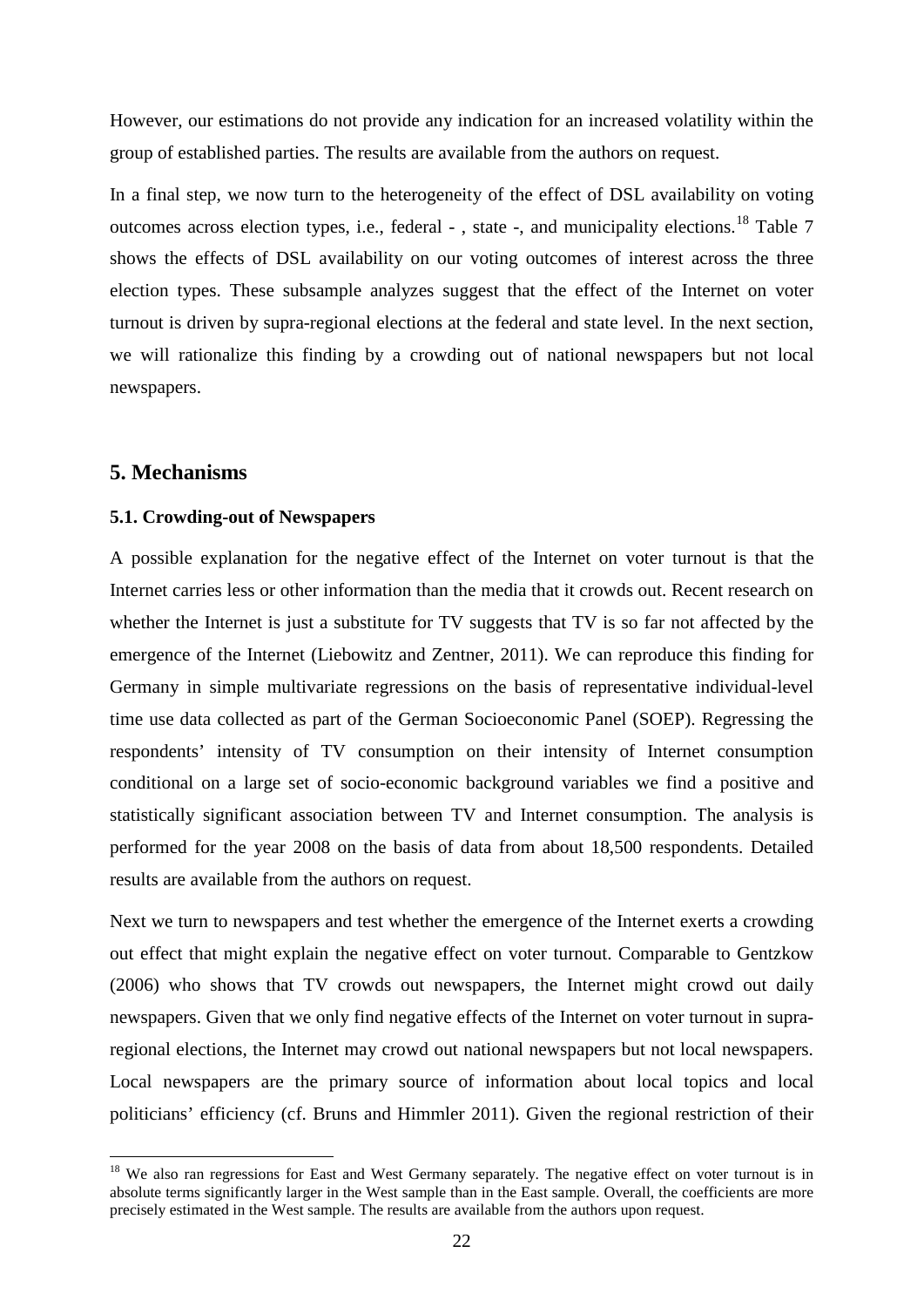readership, local newspapers likely face less competition from online news because of limited returns to scale. Local newspapers being unaffected by the Internet would also be in line with findings on a crowding out of social capital by TV or the Internet. Local newspapers are often seen as a measure for local social capital or the "civicness" of the local population (Putnam 1993). Olken (2009) shows that TV crowds out local social capital while the Internet does not seem to crowd out social capital measured over several dimensions (Bauernschuster et al. 2011).

To test whether the Internet crowds out national newspapers but not local newspapers, we use municipality-level information about the circulation of all German daily national and local newspapers from 2000 to 2010. Data are provided every two years by the *Informationsgemeinschaft zur Feststellung der Verbreitung von Werbeträgern e.V.* (IVW). On average, 50 percent of the households in the municipalities without an own MDF read a daily local newspaper at the beginning of the Internet period in 2004 and 7.4 percent read a daily national newspaper. By the end of our observation period in 2008, these numbers decreased to an average of 46 percent of the households reading a daily local newspaper and 6.8 percent reading a daily national newspaper. Figure 8 shows the average number of daily national and local newspapers across the subsample of municipalities without an own MDF over the whole period 2000 to 2010. The figure clearly shows that the circulation of both national and local daily newspapers decreases over time. However, at the beginning of the Internet era, the relative decrease of national newspapers becomes relatively steeper than the decrease of local newspapers.[19](#page-22-0)

## << Figure 8 about here >>

To directly relate the relative decline of national and local newspapers to the availability of broadband Internet, we run a three equation seemingly unrelated regression model. The first equation relates the growth rate of local newspapers per household in a municipality from 2004 to 2006 (2008 or 2010 respectively) to the DSL availability at the beginning of the period. The second equation repeats these estimations for national newspapers. Finally, the third equation relates DSL availability in 2005 to the full set of instruments. We also condition these estimations on the same set of municipality characteristics used before and on the log of the initial number of local newspapers per household in 2004. The results of our regressions are shown in Table 8. Across all timespans and specifications, results point to the

 $19$  Note in this context that only a small part of the sharp decline in national printed newspapers can be explained by subscriptions for e-paper versions of national daily newspapers. In 2005, about 27,000 e-papers were sold Germany-wide. This number only increased to about 57,000 sold e-papers in 2010.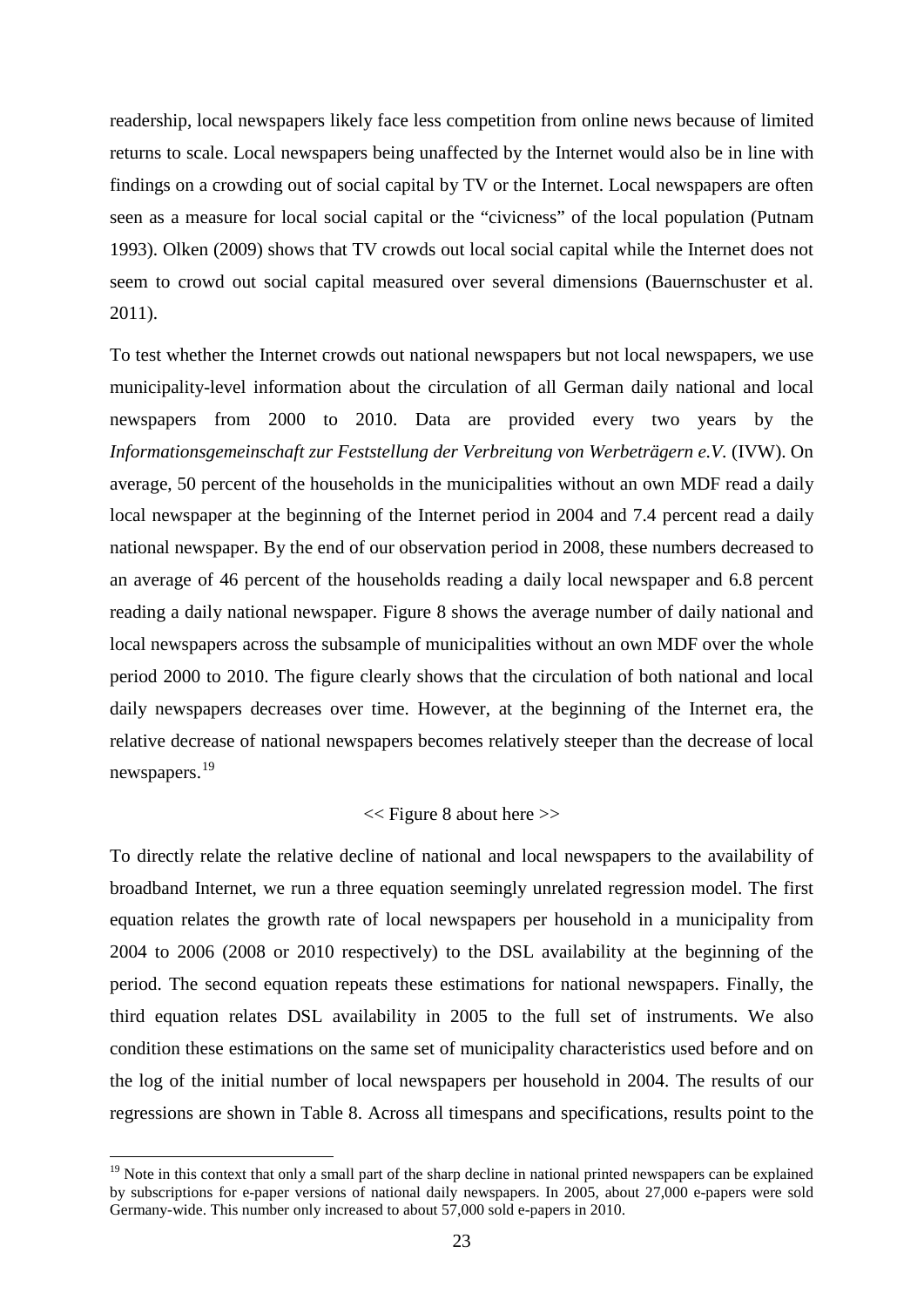same direction. In municipalities with high DSL availability, the decline of national daily newspaper circulation is accelerated while the generally flatter decline of local daily newspaper circulation even decelerates. We interpret this finding as one explanation for the observed negative effect of DSL availability on voter turnout in supra-regional elections but not in local elections.

<< Table 8 about here>>

## **5.2. Internet, Unemployment and voting Behavior**

Charles and Stephens Jr. (2011) argue that activities that provide political information are substitutive to labor market activity. As a consequence, increased labor market activity should go in hand with lower voter turnout. The Internet might thus affect voter turnout through two channels: (i) through the information channel as discussed above and (ii) through an economic channel. If the Internet increased economic activity and thus labor market participation we would expect that voter turnout decreases. Indeed, Czernich et al. (2011) show important economic growth effects of broadband infrastructure in a cross-country analysis. Crossregional evidence for the U.S. however suggests that the local economic benefits of broadband expansion for a single location are limited (Kolko, 2012). Taking these two results together, one might come to the conclusion that the Internet does have positive effects on macroeconomic growth which result from increased transparency, more competition, or ICTbased organizational innovations within firms; however, the Internet did not change the spatial distribution of economic activity within a country.

## <<Table 9 about here>>

To test whether this alternative and indirect mechanism is at work, we re-run our crossmunicipality analyses with the unemployment rate as alternative outcome variable. We consider the unemployment rate to be a comprehensive measure of the overall economic activity in a municipality. The results are shown in Table 9. Once we instrument Internet availability and thus come to a causal interpretation of our results, we do not find any indication of this alternative economic mechanism. Differences in the availability of broadband Internet do not cause any significant differences in the local unemployment rates. This finding additional supports our strategy and conclusion that we identify an information (crowding-out) effect of the Internet on voter turnout.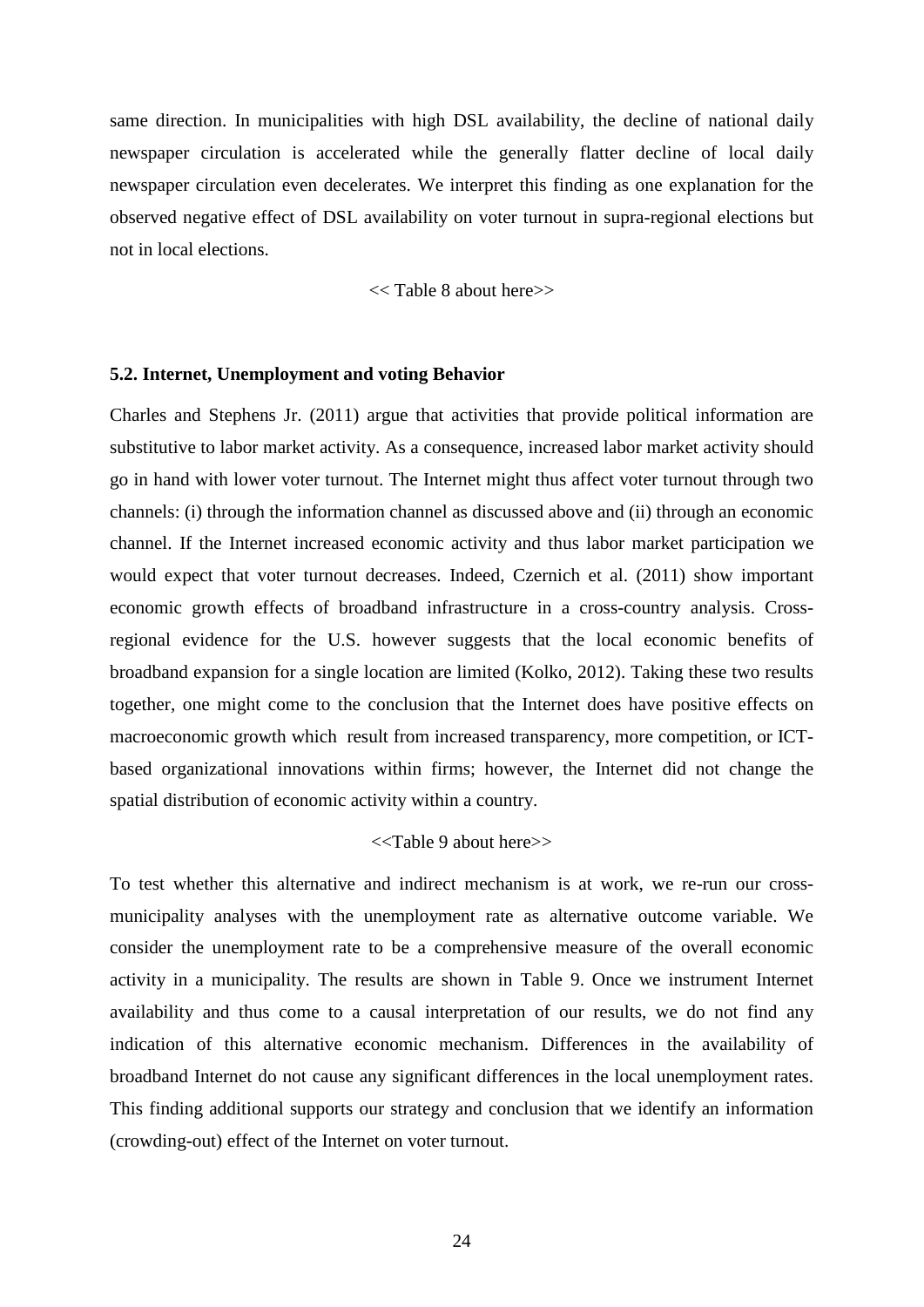## **6. Conclusions**

This paper analyses the effect of the Internet on voting behavior. Research on the introduction of the equally influential mass media radio and TV shows that increased media coverage provides more information for voters. However, while more information is generally good for voters because it promotes the accountability of politicians, research on the political economy of mass media also suggests that editorial filtering and the selection of certain topics can lead to adverse effects. If the media disseminate biased information, more information does not necessarily imply more transparency. In the Internet, editorial filtering is per se not a problem. Everyone can consume and produce information without any restriction and at reasonable costs. At the same time, the almost unlimited possibility to supply information bears the risk of an information overflow. As a result, people may concentrate on a limited number of topics and areas they want to hear and read about which may foster segregation and ideological polarization. An alternative reaction to an overflow of information would be that people demand aggregated sources of information. In this case, existing media outlets could simply use their infrastructure to provide their news and information through an additional channel, the Internet.

Our paper tests the effect of the Internet on different aspects of voting behavior. First, we look at voter participation and find statistically significant and negative effects of Internet access on voter turnout. Subsample estimations show no Internet effect on voter turnout in local elections but only on supra-regional elections. One possible explanation for this finding could be that the Internet crowds out other media that contain more or better information. TV is broadcasted nationally and does not help explain this finding. By contrast, newspapers are less homogeneous. On the one hand, there are national newspapers that distribute supra-regional information for a large audience. These newspapers are indeed affected by the Internet as new channel to disseminate information on a broad scale. On the other hand, there are local newspapers with an endemic focus. Clearly, there are less scale economies in the dissemination of region-specific information by the Internet and accordingly, we find that the Internet exerts higher competitive pressure on national newspapers than on local newspapers. This crowding-out of national newspapers may affect the dissemination of supra-regional information which translates into a lower voter turnout in supra-regional elections. Beyond the effect on voter turnout, we find some indication of a negative effect of Internet availability on extremist right wing parties' vote shares. Other parties' vote shares are not systematically affected by the availability of broadband Internet.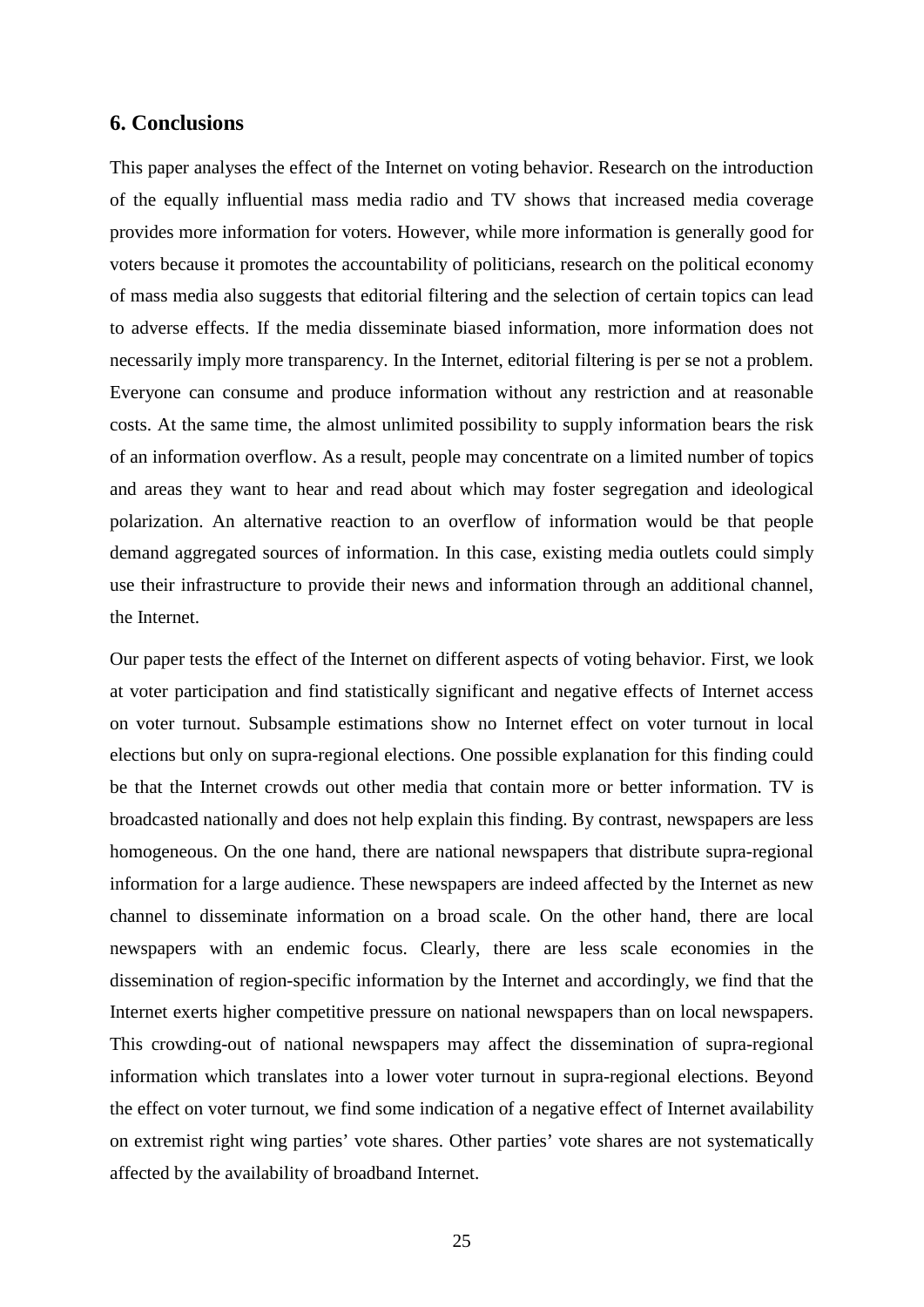Taken together, we believe that our instrumental variable strategy enables us to report first causal evidence for an Internet effect on different aspects of voting behavior. However, we should also stress that our paper only analyses the *introduction* of the Internet. Further research is needed to assess whether the estimated effects persist when considering additional mobilization effects from web 2.0 applications like blogs or *Facebook*. Web 2.0 applications might especially be of interest for people who are interested in topics off the main policy issues. Before the Web 2.0 era, voting for small parties without a chance to win a significant vote share was one way to make a political statement. In the Web 2.0 era, blogging may be a more effective way to express political opinions on specific topics. However, these recent developments are not yet covered in our election data and thus remain the subject of future research.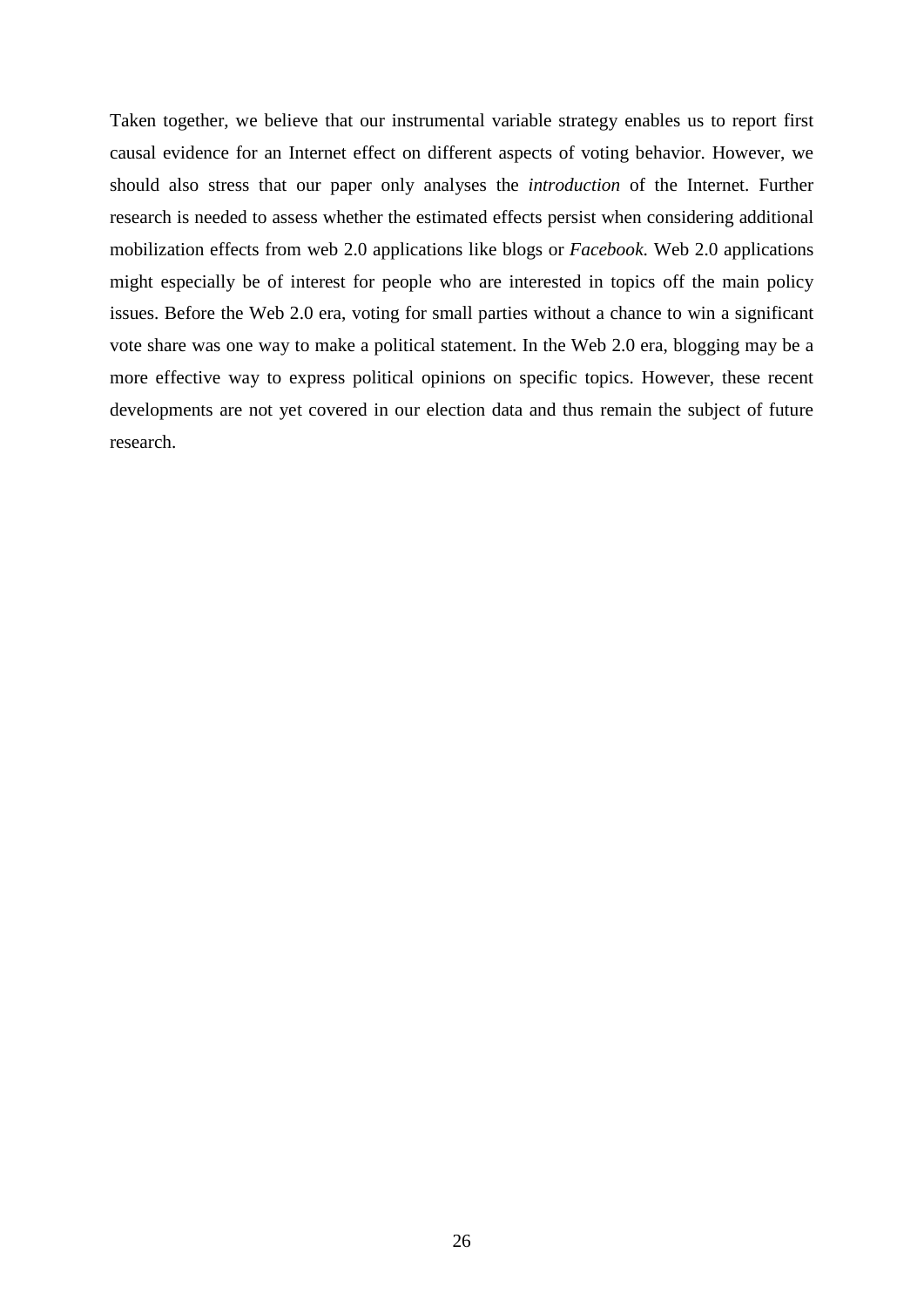## **References**

- Anell, P., S. Jay, and T. Plückebaum (2007). Nachfrage nach Internetdiensten Dienstearten, Verkehrseigenschaften und Quality of Service, wik Discussion Paper 302.
- Bauernschuster, S., O. Falck, and L. Woessmann (2011). Surfing Alone? The Internet and Social Capital: Evidence from an Unforeseeable Technological Mistake. IZA Discussion Paper 5747.
- Bruns, C. and O. Himmler (2011). Newspaper Circulation and Local Government Efficiency. Scand. Journal of Economics 113(2): 470–492.
- Czernich, N., Falck, O., T. Kretschmer, and L. Woessmann (2011). Broadband Infrastructure and Economic Growth, Economic Journal, 121(May): 505-532.
- Besley, T. and A. Prat (2006). Handcuffs for the Grabbing Hand? The Role of the Media in Political Accountability. American Economic Review 96(3): 720-736.
- Besley, T. and R. Burgess (2002). The Political Economy of Government Responsiveness: Theory and Evidence from India, Quarterly Journal of Economics 117 (4): 1414-1451.
- Bundesnetzagentur, (2000). Jahresbericht 1999, Bonn.
- Bundesnetzagentur, (2001). Jahresbericht 2000, Bonn.
- Campante, F. R. and D. Hojman (2010). Media and Polarization. Working Paper, Harvard Kennedy School.
- Charles, K. K. and M. Stephens Jr. (2011). Employment, Wages and Voter Turnout, NBER Working Paper 17270.
- DellaVigna, S. and E. Kaplan (2007). The Fox News Effect: Media Bias and Voting, Quarterly Journal of Economics 122 (3): 1187-1234.
- Durante, R., and B. Knight (2011). Partisan Control, Media Bias, and Viewer Responses: Evidence from Berlusconi's Italy, Journal of European Economic Association, forthcoming.
- Enikolopov, R., M. Petrova, and E. V. Zhuravskaya (2011). Media and Political Persuasion: Evidence from Russia, American Economic Review 101(7): 3253-3285.
- Gentzkow, M. (2006). Television and Voter Turnout, Quarterly Journal of Economics 121 (3): 931-972.
- Gentzkow, M. and J. Shapiro (2010a). What Drives Media Slant? Evidence from U.S. Daily Newspapers, Econometrica 78(1): 35-71.
- Gentzkow M. and J. M. Shapiro (2010b). Ideological Segregation Online and Offline, Quarterly Journal of Economics 126(4): 1799-1839.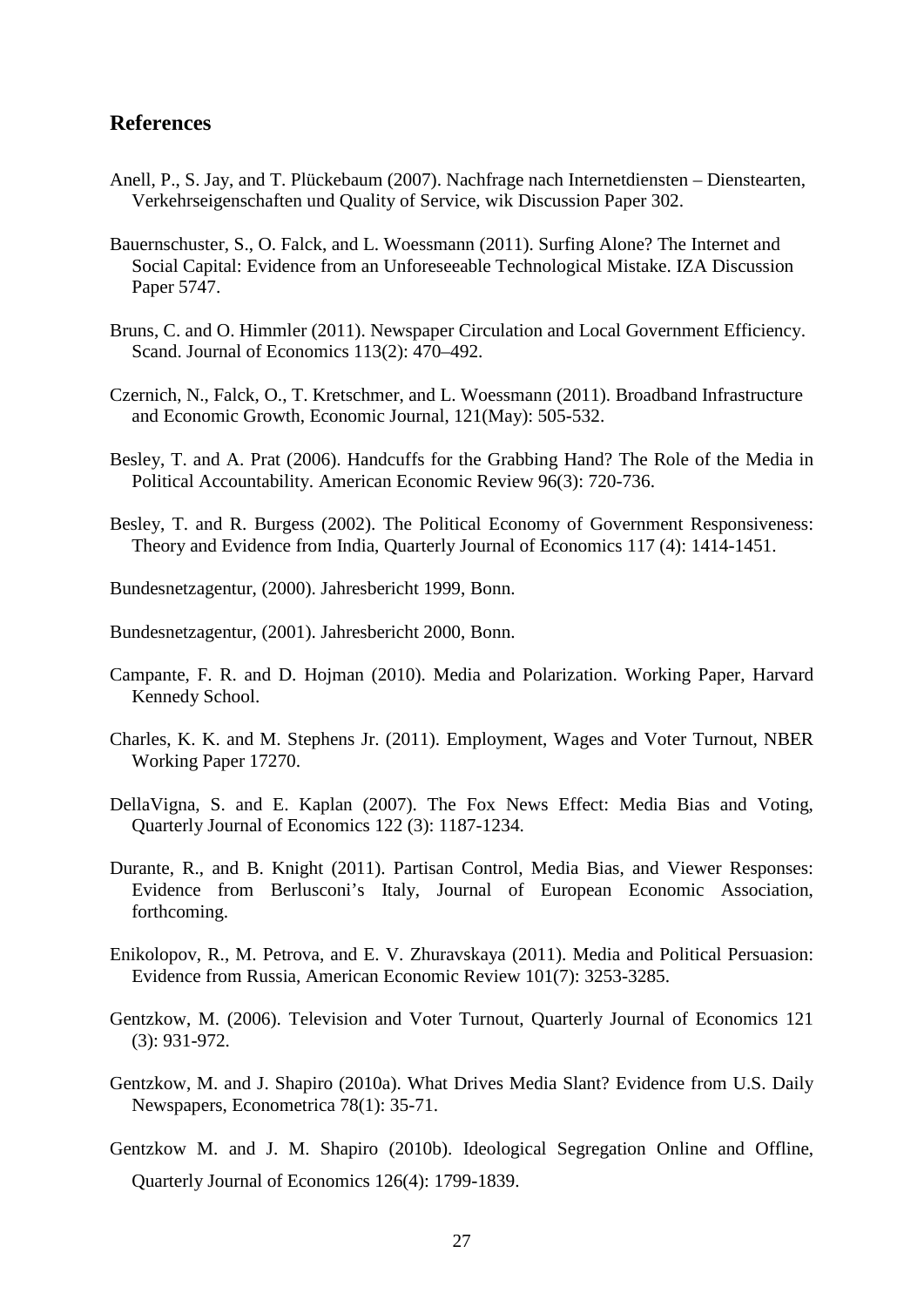Gentzkow, M., J. Shapiro, and M. Sinkinson (2011). The Effect of Newspaper Entry and Exit on Electoral Politics, American Economic Review, 101: 2980–3018.

Initiative D21 (2010). (N)ONLINER Atlas 2010. Berlin.

- Kolko, J. (2012). Broadband and Local Growth. Journal of Urban Economics 71(1): 100-113.
- Liebowitz, S. J., and A. Zentner (2011). Clash of the Titans: Does Internet Use Reduce Television Viewing? Review of Economics Statistics, forthcoming.
- McMillan, J. and P. Zoido (2004). How to Subvert Democracy: Montesinos in Peru, Journal of Economic Perspectives 18(4): 69-92.
- Oberholzer-Gee, F. and J. Waldfogel (2009). Media Markets and Localism: Does Local News en Espanol Boost Hispanic Voter Turnout? American Economic Review 99(5): 2120-28.
- Olken, B.A. (2009). Do Television and Radio Destroy Social Capital? Evidence From Indonesian Villages. American Economic Journal: Applied Economics 1(4): 1-33.
- Prat, A. and D. Strömberg (2006). Commercial Television and Voter Information. CEPR Discussion Paper No. 4989.
- Prat, A. and D. Strömberg (2011). The Political Economy of Mass Media. Stockholm University Working Paper.
- Puglisi, R. and J. M. Snyder, Jr. (2011). News Coverage of Political Scandals, Journal of Politics 73(3): 931-950.
- Putnam, R. D. (1993). Making Democracy Work. Civic Traditions in Modern Italy. Princeton, NJ: Princeton University Press.
- Putnam, R.D. (2000). Bowling Alone : The Collapse and Revival of American Community. New York: Simon & Schuster.
- Snyder, J. M. and D. Strömberg (2010). Press Coverage and Political Accountability. Journal of Political Economy 118(2): 355-408.
- Strömberg, D. (2004a). Radios Impact on Public Spending. Quarterly Journal of Economics 119(1):189-221.
- Strömberg, D. (2004b). Mass Media Competition, Political Competition, and Public Policy. Review of Economic Studies 71(1): 265-284.
- Sunstein, C. R. (2001). Republic.com. Princeton, NJ: Princeton University Press.
- Voigtlaender, N. and J. Voth (2012). Persecution Perpetuated: Medieval of Anti-Semitic Violence in Nazi Germany, Quarterly Journal of Economics, forthcoming.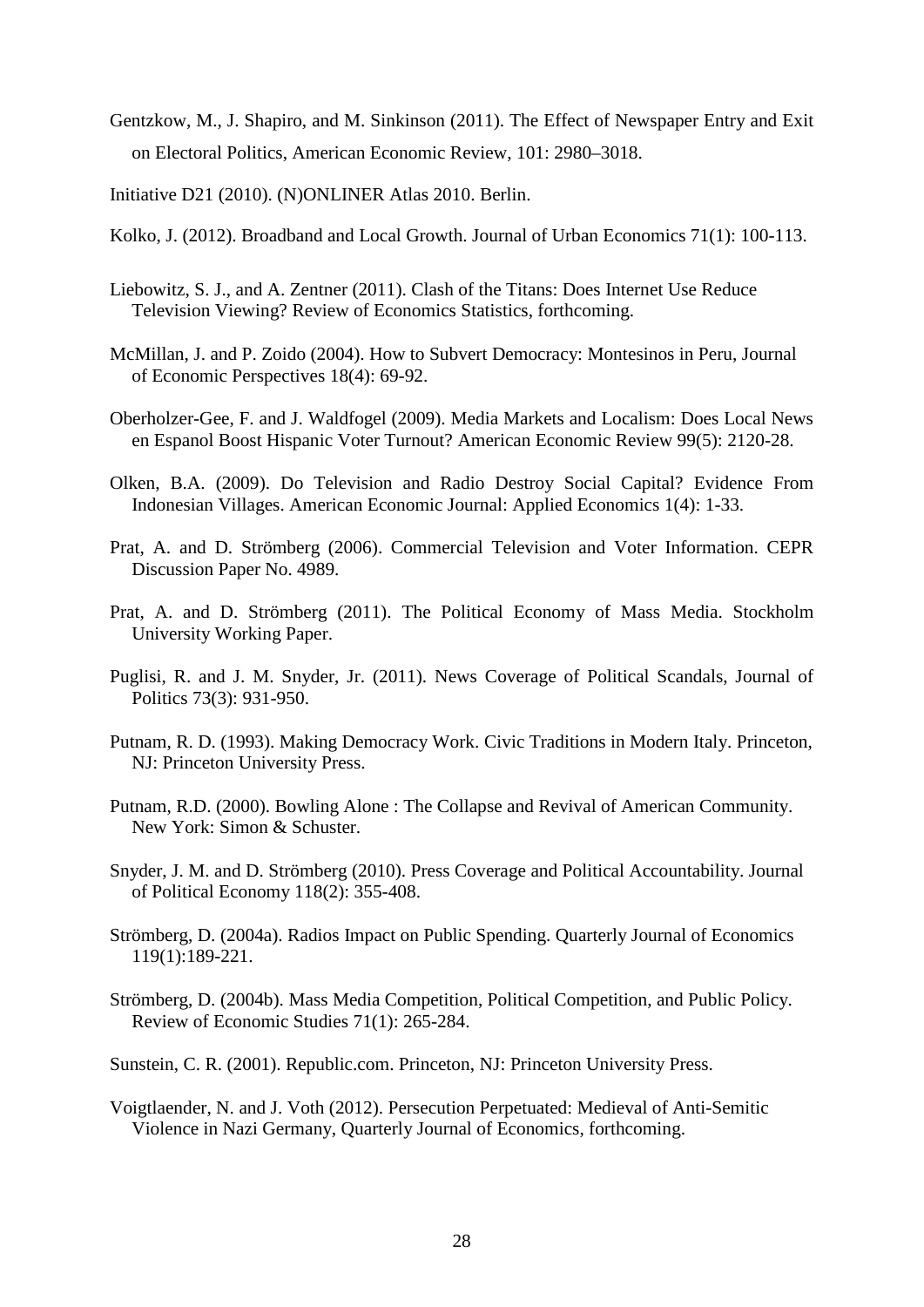**Figure 1: Development of Broadband Subscriptions in Germany by Technology**



*Notes*: Bundesnetzagentur 2010. The figure shows the development of broadband subscriptions in Germany. The lower, lighter bars show the number of DSL subscriptions that are realized via DSL. The upper, darker bars represent the number of broadband subscriptions that are realized via other technologies, mainly via the cable TV network.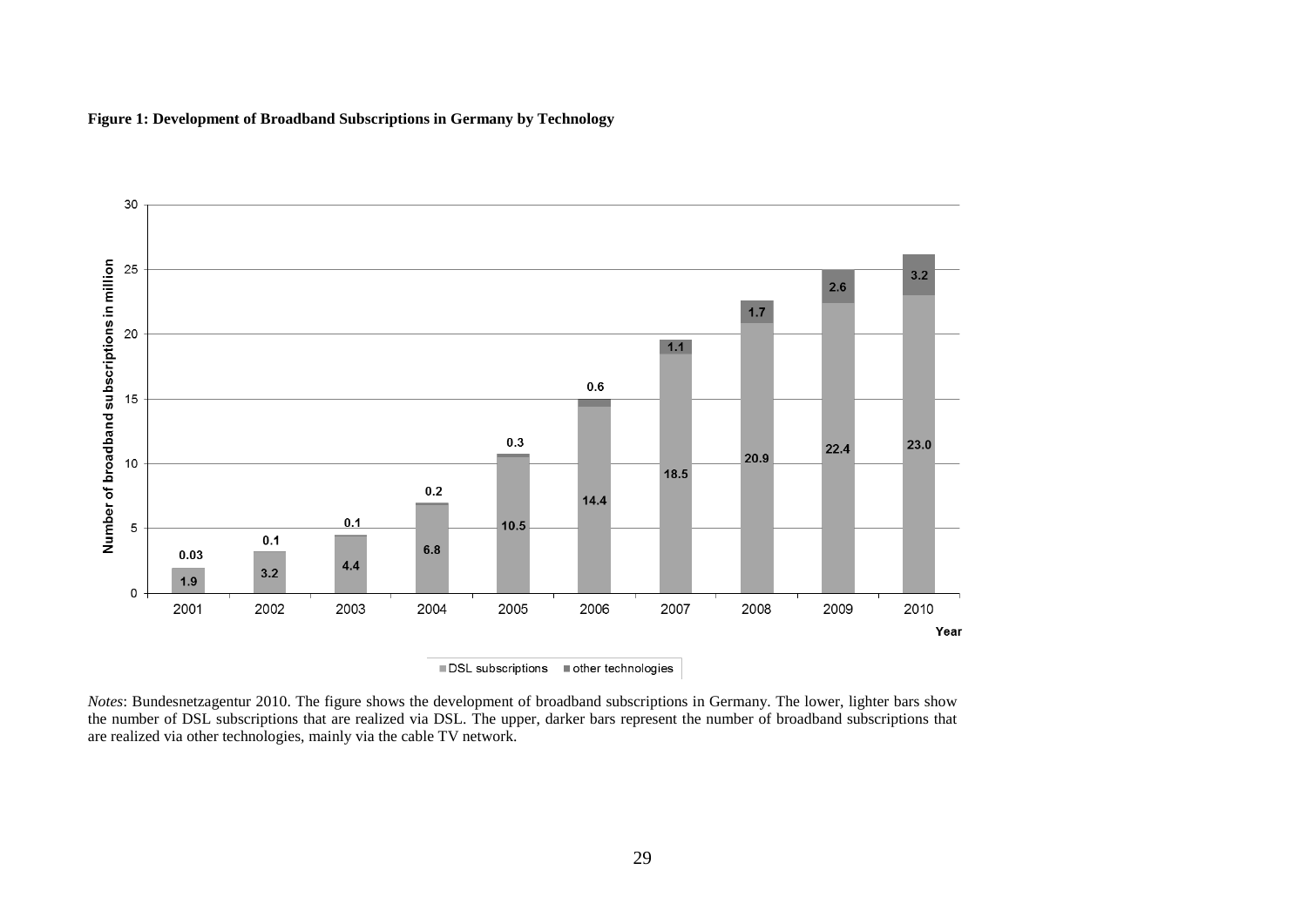![](_page_30_Figure_0.jpeg)

**Figure 2: DSL Availability across German Municipalities, 2005-2008**

Notes: The Figure shows Histograms of the DSL rate across12,202 municipalities in the years 2005-2008.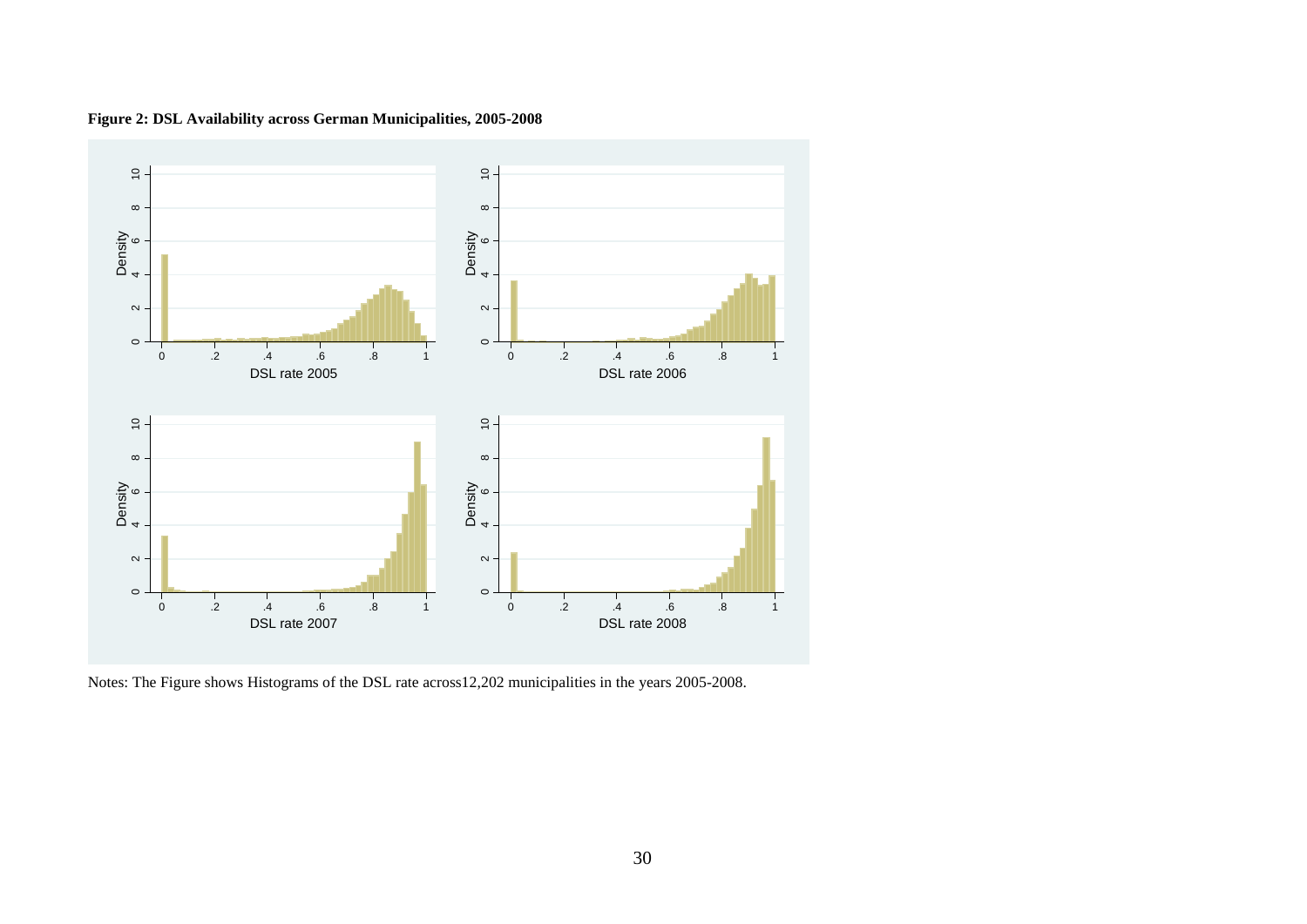## **Table 1: Internet Usage**

|                    | Yes    | $\%$  | No     | $\%$  | No answer | Total  |
|--------------------|--------|-------|--------|-------|-----------|--------|
| <b>News</b>        | 13.594 | 71.7% | 5,312  | 28.0% | 48        | 18,954 |
| Information search | 17.939 | 94.6% | 984    | 5.2%  | 31        | 18,954 |
| Entertainment      | 9,258  | 48.8% | 9,581  | 50.5% | 115       | 18,954 |
| <b>Services</b>    | 10.400 | 54.9% | 8,481  | 44.7% | 73        | 18,954 |
| Shopping           | 10,475 | 55.3% | 8,418  | 44.4% | 61        | 18,954 |
| <b>Banking</b>     | 8,326  | 43.9% | 10,550 | 55.7% | 78        | 18,954 |
| Discussion forums  | 6,153  | 32.5% | 12.727 | 67.1% | 74        | 18,954 |
| E-Mail             | 16,937 | 89.4% | 1,984  | 10.5% | 33        | 18,954 |
|                    |        |       |        |       |           |        |

*Notes*: Survey by *Arbeitsgemeinschaft Media Anaylse* in 2007 among 18,954 Internet users. Interviewees were asked for which purpose they use the Internet. Multiple answers were allowed.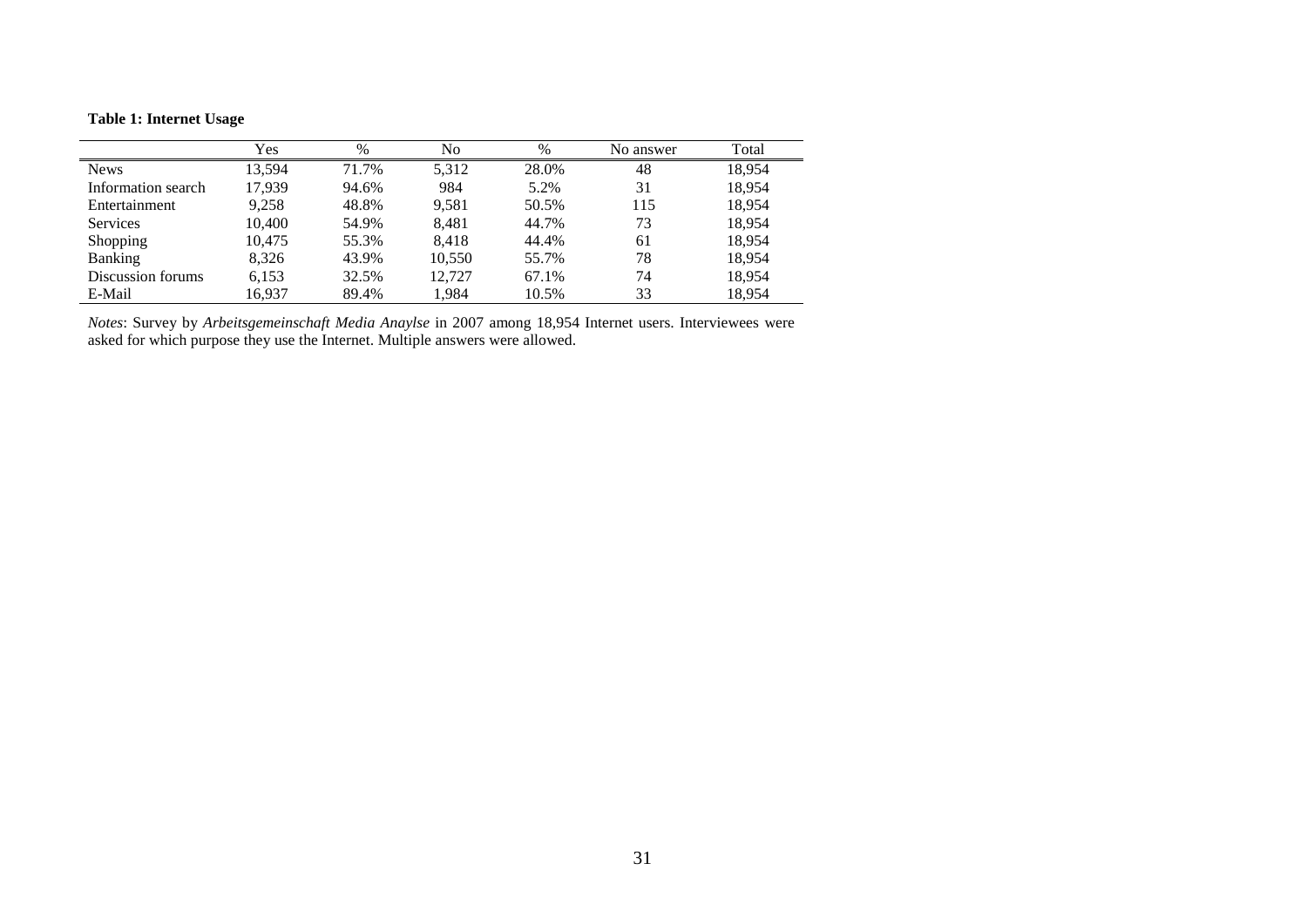#### **Table 2: The Timing of Elections**

|                                   | pre-pre-period<br>$(1990-1994)$ | pre-period<br>$(1995-1999)$ | post-period<br>$(2004 - 2008)$ | election type |
|-----------------------------------|---------------------------------|-----------------------------|--------------------------------|---------------|
|                                   | 1994                            | 1998                        | 2005                           | federal       |
| Schleswig-Holstein                |                                 | 1996                        | 2005                           | state         |
|                                   |                                 | 1998                        | 2008                           | local         |
|                                   | 1994                            | 1998                        | 2005                           | federal       |
| Lower Saxony                      | 1990                            | 1998                        | 2008                           | state         |
|                                   | 1991                            | 1996                        | 2006                           | local         |
|                                   | 1994                            | 1998                        | 2005                           | federal       |
| North Rhine-Westphalia            | 1990                            | 1995                        | 2005                           | state         |
|                                   | 1994                            | 1999                        | 2004                           | local         |
|                                   | 1994                            | 1998                        | 2005                           | federal       |
| Hesse                             | 1991                            | 1995                        | 2008                           | state         |
|                                   | 1993                            | 1997                        | 2006                           | local         |
|                                   | 1994                            | 1998                        | 2005                           | federal       |
| Rhineland-Palatinate              | 1991                            | 1996                        | 2006                           | state         |
|                                   | 1994                            | 1999                        | 2004                           | local         |
|                                   | 1994                            | 1998                        | 2005                           | federal       |
| Baden-Wuerttemberg                | 1992                            | 1996                        | 2006                           | state         |
|                                   | 1994                            | 1999                        | 2004                           | local         |
|                                   | 1994                            | 1998                        | 2005                           | federal       |
| Bavaria                           | 1994                            | 1998                        | 2008                           | state         |
|                                   | 1990                            | 1996                        | 2008                           | local         |
|                                   | 1994                            | 1998                        | 2005                           | federal       |
| Saarland                          | 1990                            | 1999                        | 2004                           | state         |
|                                   | 1994                            | 1999                        | 2004                           | local         |
|                                   | 1994                            | 1998                        | 2005                           | federal       |
| Brandenburg                       | 1990                            | 1999                        | 2004                           | state         |
|                                   | 1993                            | 1998                        | 2008                           | local         |
|                                   | 1994                            | 1998                        | 2005                           | federal       |
| Mecklenburg-<br>Western Pomerania | 1990                            | 1998                        | 2006                           | state         |
|                                   | 1994                            | 1999                        | 2004                           | local         |
|                                   | 1994                            | 1998                        | 2005                           | federal       |
| Saxony                            | 1990                            | 1999                        | 2004                           | state         |
|                                   | 1994                            | 1999                        | 2004                           | local         |
|                                   | 1994                            | 1998                        | 2005                           | federal       |
| Saxony-Anhalt                     | 1990                            | 1998                        | 2006                           | state         |
|                                   | 1994                            | 1999                        | 2004                           | local         |
|                                   | 1994                            | 1998                        | 2005                           | federal       |
| Thuringia                         | 1990                            | 1999                        | 2004                           | state         |
|                                   | 1994                            | 1999                        | 2004                           | local         |

*Notes*: The Table plots the elections years employed in the paper by state, period (relative to DSL rollout), and election type (level of governance).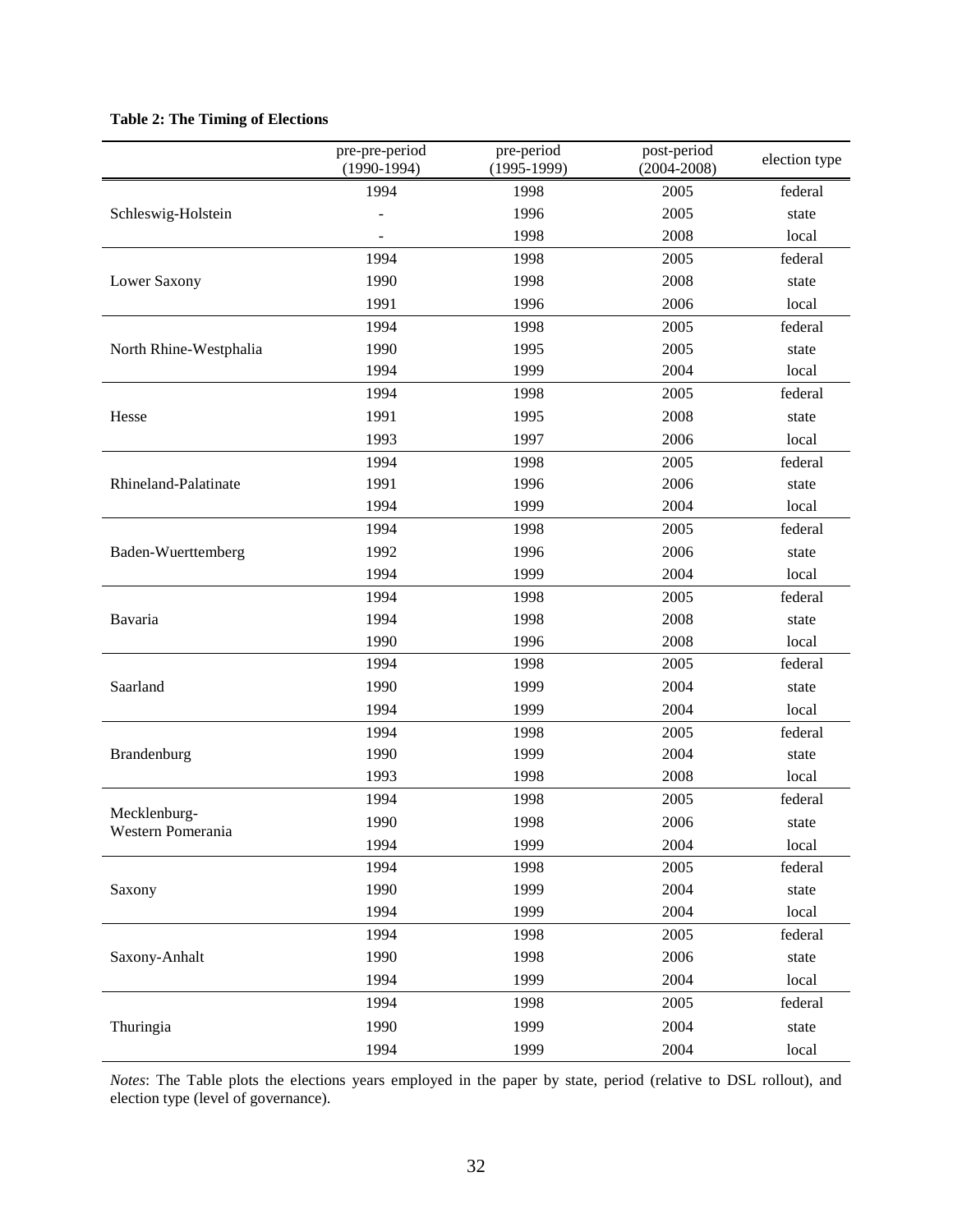#### **Table 3: Summary Statistics on Election Outcomes, 2004 – 2008**

|                                    | <b>Observations</b> | Mean  | Std. Dev. | Min   | Max   |
|------------------------------------|---------------------|-------|-----------|-------|-------|
| <b>National Elections</b>          |                     |       |           |       |       |
| Turnout                            | 12205               | 0.728 | 0.070     | 0.396 | 0.957 |
| Vote share established parties     | 12205               | 0.851 | 0.109     | 0.478 |       |
| Vote share ext. right-wing parties | 12205               | 0.028 | 0.022     | 0.000 | 0.207 |
| Vote share ext. left-wing parties  | 12205               | 0.105 | 0.099     | 0.000 | 0.449 |
| <b>State Elections</b>             |                     |       |           |       |       |
| Turnout                            | 12205               | 0.591 | 0.098     | 0.280 |       |
| Vote share established parties     | 12205               | 0.817 | 0.123     | 0.345 |       |
| Vote share ext. right-wing parties | 12205               | 0.034 | 0.034     | 0.000 | 0.382 |
| Vote share ext. left-wing parties  | 12205               | 0.085 | 0.093     | 0.000 | 0.482 |
| <b>Municipality Elections</b>      |                     |       |           |       |       |
| Turnout                            | 10783               | 0.609 | 0.105     | 0.271 |       |
| Vote share established parties     | 10783               | 0.548 | 0.336     | 0.000 |       |
| Vote share ext. right-wing parties | 10783               | 0.001 | 0.008     | 0.000 | 0.252 |
| Vote share ext. left-wing parties  | 10783               | 0.030 | 0.070     | 0.000 | 0.988 |

*Notes*: The Table presents descriptive statistics for our four outcome variables Turnout, by election type in the Internet era, i.e. the post-rollout period from 2004 to 2008.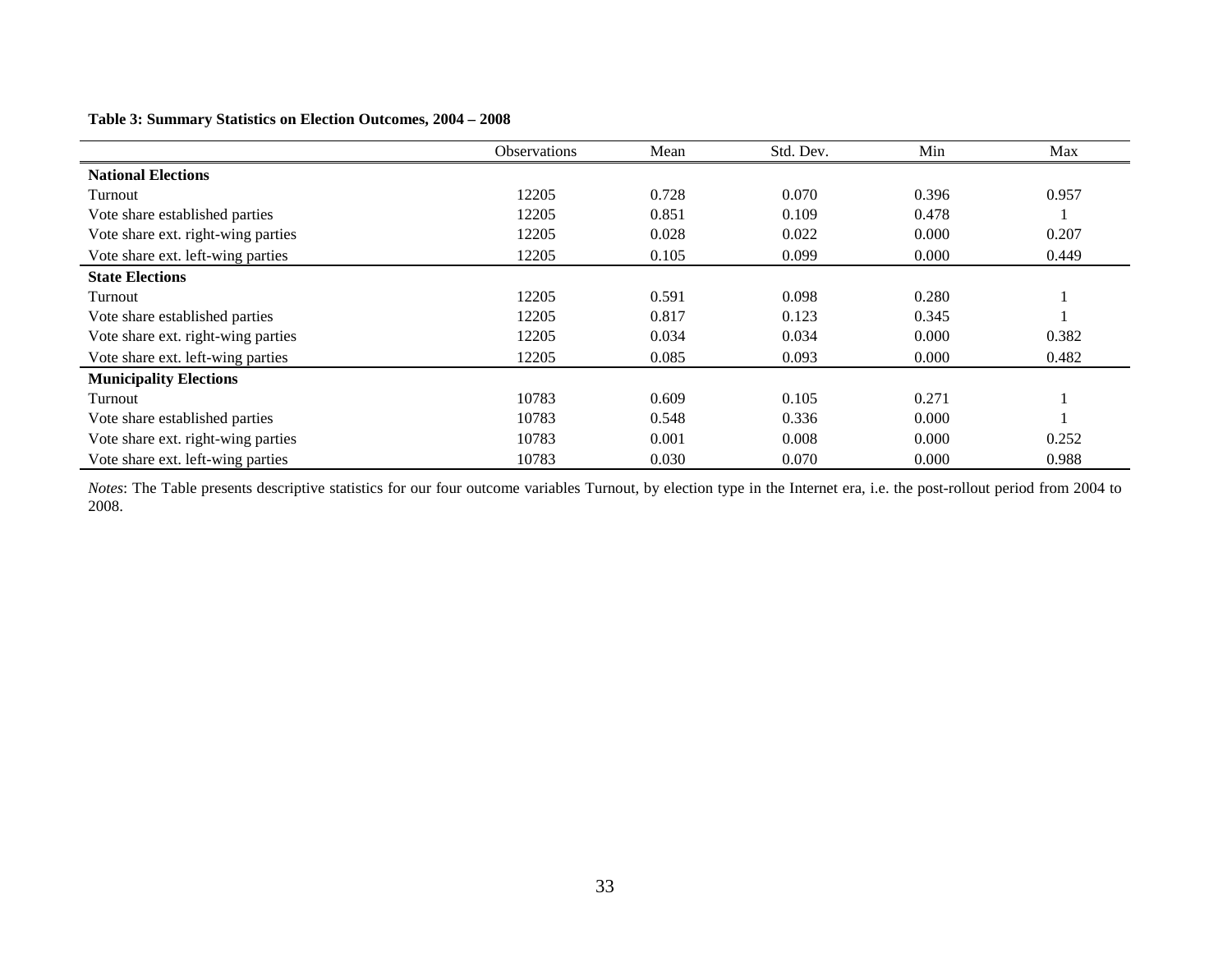#### **Table 4: The Association Between High-Speed Internet Availability and Voting Outcomes**

|                                            | Turnout                |                        | Vote share<br><b>Established Parties</b> |                       | Vote share<br>Extreme right-wing parties |                       | Vote share<br>Extreme left-wing parties |                        |
|--------------------------------------------|------------------------|------------------------|------------------------------------------|-----------------------|------------------------------------------|-----------------------|-----------------------------------------|------------------------|
|                                            | (1)                    | (2)                    | (3)                                      | (4)                   | (5)                                      | (6)                   | (7)                                     | (8)                    |
| DSL availability                           | $-0.022***$<br>(0.002) | $-0.015***$<br>(0.002) | $0.028***$<br>(0.004)                    | $0.011***$<br>(0.002) | 0.000<br>(0.001)                         | $0.002***$<br>(0.001) | $0.004**$<br>(0.002)                    | $-0.007***$<br>(0.001) |
| Pre-broadband Internet election<br>outcome |                        | $0.741***$<br>(0.006)  |                                          | $0.843***$<br>(0.005) |                                          | $0.456***$<br>(0.008) |                                         | $0.896***$<br>(0.014)  |
| Number of observations                     | 34,759                 | 34,759                 | 34,759                                   | 34,759                | 34,759                                   | 34,759                | 34,759                                  | 34,759                 |
| $R^2$                                      | 0.596                  | 0.775                  | 0.591                                    | 0.880                 | 0.537                                    | 0.633                 | 0.714                                   | 0.883                  |

*Notes*: The Table shows municipality-level pooled regressions for elections after 2004 at three main levels of governance in Germany, i.e. elections for the Federal Parliament (*Bundestagswahlen*), elections for the State Parliaments (*Landtagswahlen*), and elections for the municipal- or city councils (*Gemeinderatswahlen* or *Stadtratswahlen*). All regressions include municipality characteristics (surface, population, female population share, age structure of the population, and unemployment rate), election type dummies, county dummies, and year dummies. Standard errors are clustered on the municipality-level. \*\*\* 1% significance level; \*\* 5% significance level; \* 10% significance level.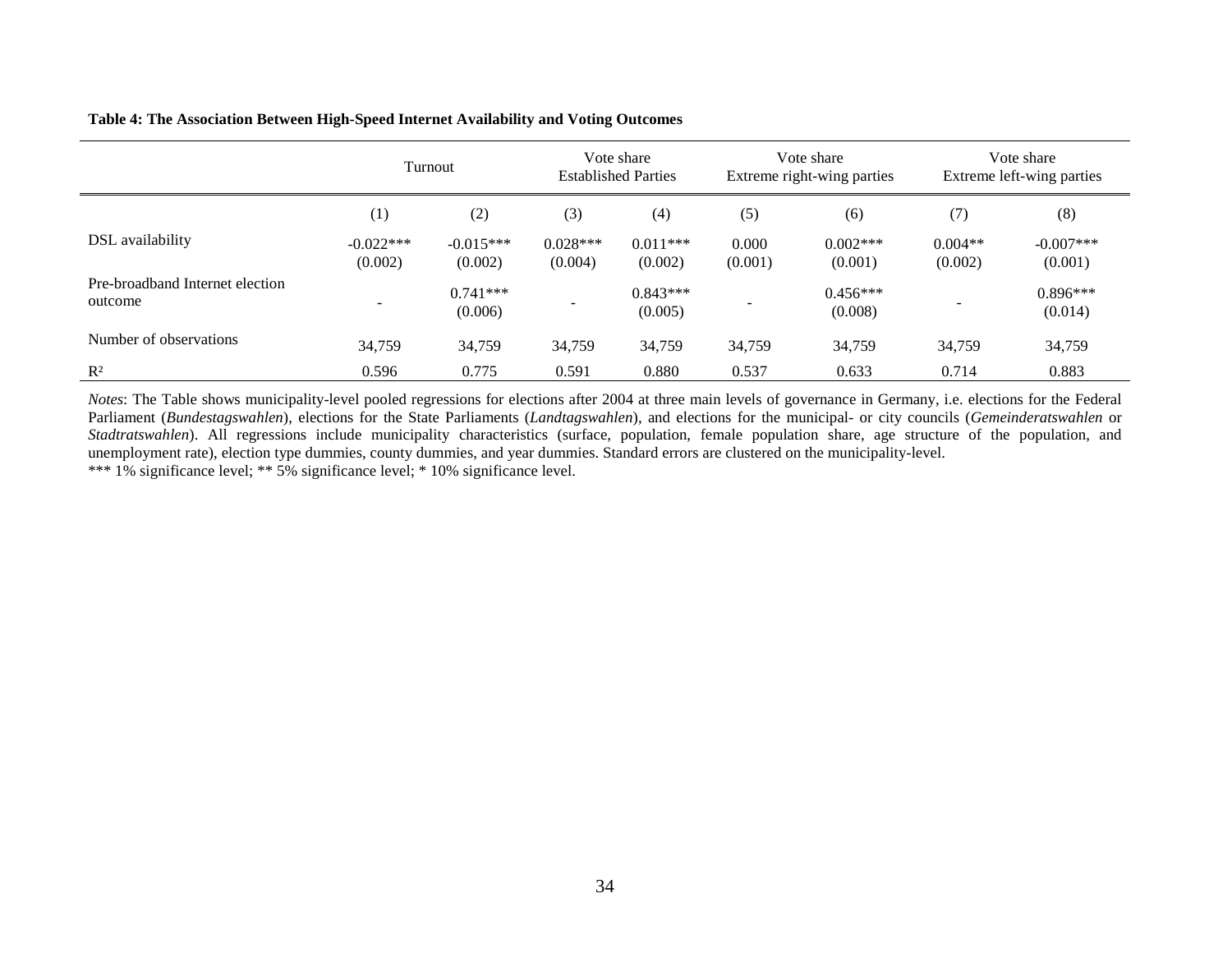#### **Figure 3: The Structure of a DSL Network**

![](_page_35_Figure_1.jpeg)

*Notes*: The access network is based on the traditional copper wires of the public switched telephone network (PSTN). The early generations of DSL technology connect the copper wires of the access network to the backbone network at the main distribution frame by means of a DSLAM [\(Digital Subscriber Line Access](http://de.wikipedia.org/wiki/Digital_Subscriber_Line_Access_Multiplexer)  [Multiplexer\)](http://de.wikipedia.org/wiki/Digital_Subscriber_Line_Access_Multiplexer). This structure allows bandwidth of up to 16 Mbit/s. For the newer VDSL technology which allows bandwidths of up to 50 Mbit/s and for areas where the distance between households and MDFs are too long to make DSL feasible the copper wire between the MDF and a node which is nearer to the household, e.g., a street cabinet is bypassed by fiber wire and an (Outdoor-) DSLAM is installed at this node (street cabinet). Source: Anell et al. (2007).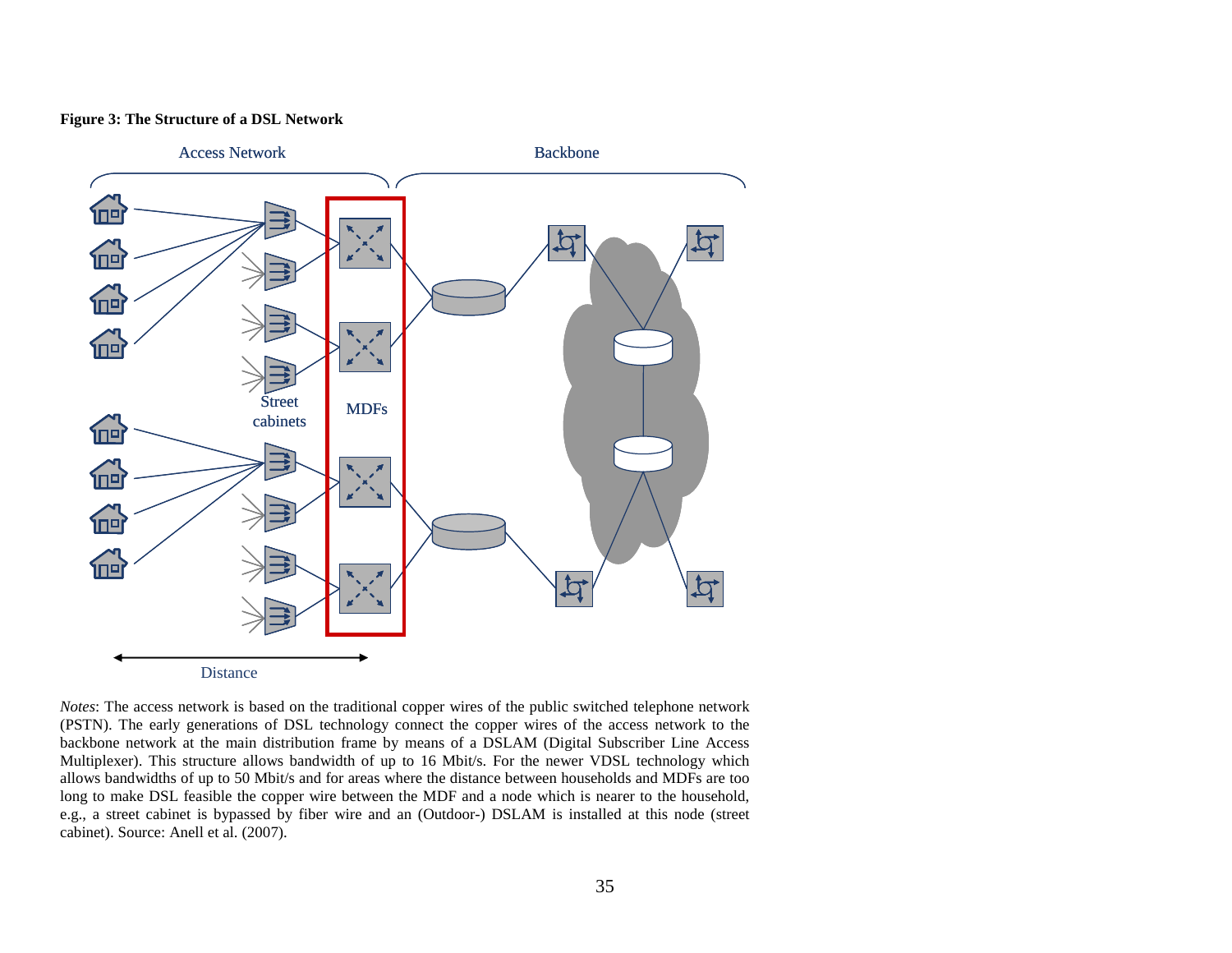**Figure 4: The Spatial Distribution of Main Distribution Frames (MDF) in Germany**

![](_page_36_Picture_1.jpeg)

*Notes*: The map shows the spatial distribution of the more than 8,000 main distribution frames (MDF) in Germany.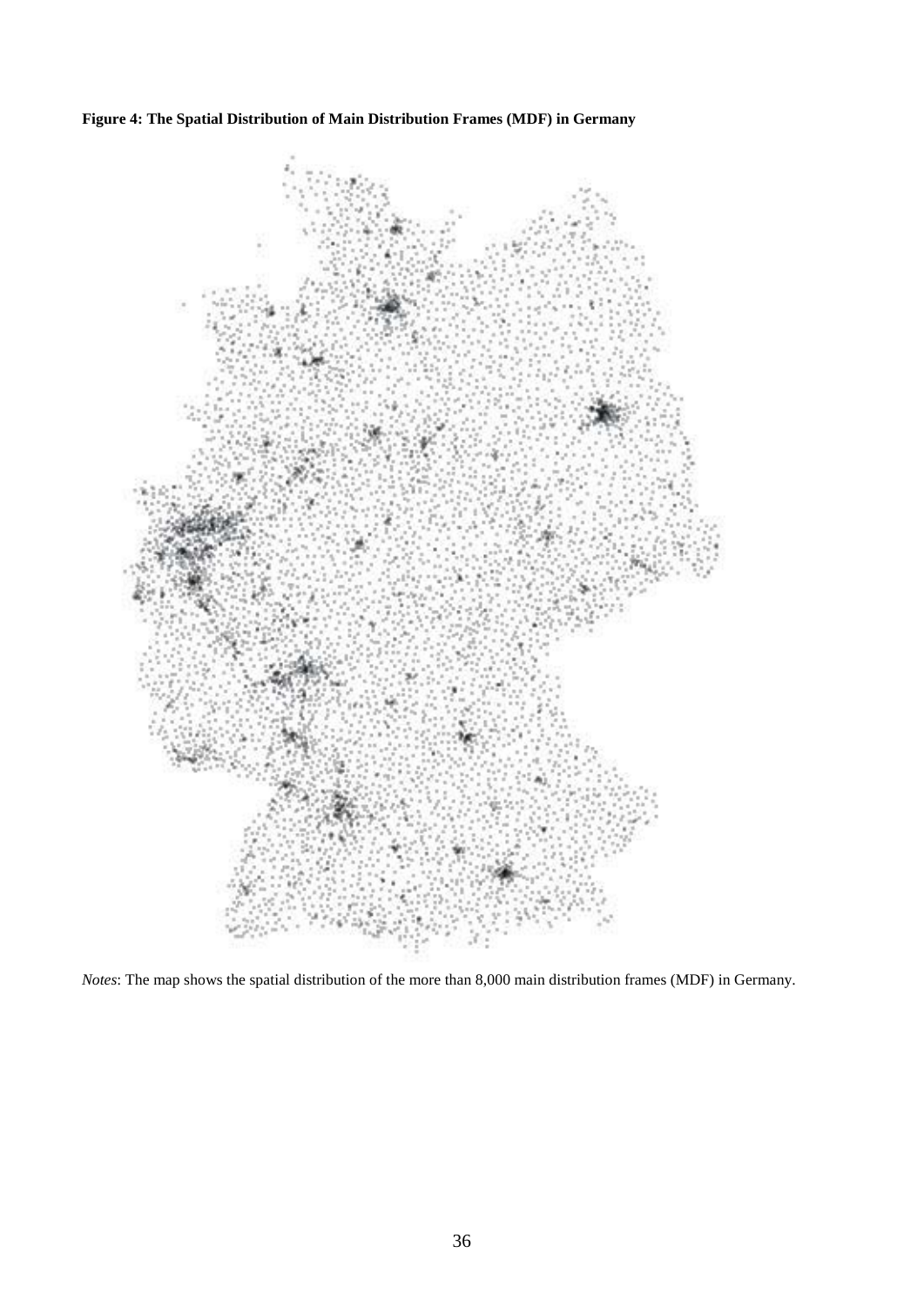![](_page_37_Figure_0.jpeg)

**Figure 5: The Relationship between DSL Availability in a Municipality and Distance to MDF**

*Notes*: The Figure plots the share of households with DSL access in a municipality (municipalities are averaged across bins of 100 meter) against the distance from the geographic centroid of the municipality to the actual main distribution frame (MDF). The red line to the left of the technological threshold and the blue line to the right of the threshold are both fitted lines on the basis of individual observations.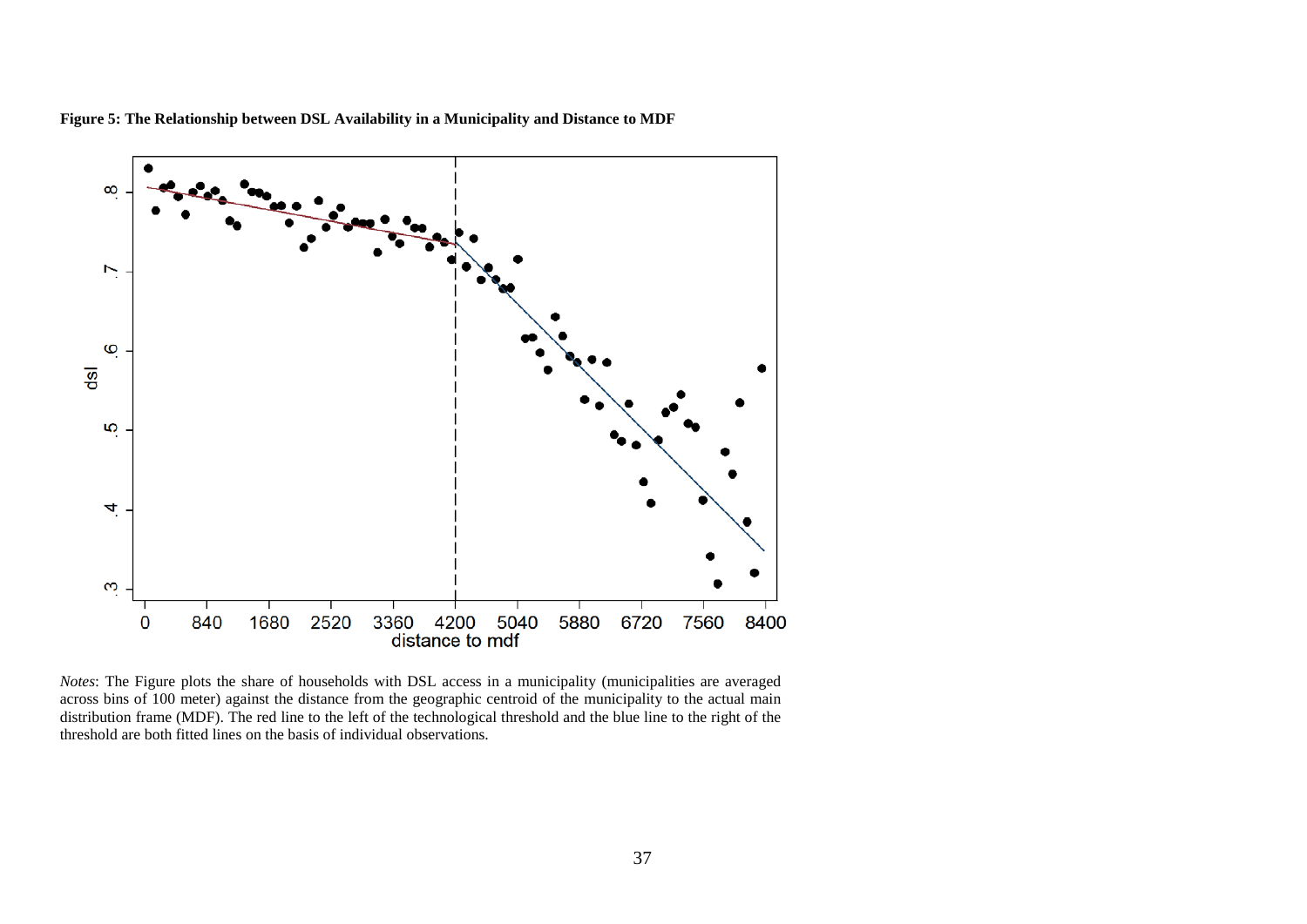**Figure 6: The Geographic Layout of Telephone Access Areas in Germany**

![](_page_38_Figure_1.jpeg)

*Notes*: The map shows the geographic layout of the more than 5,000 telephone access areas in Germany.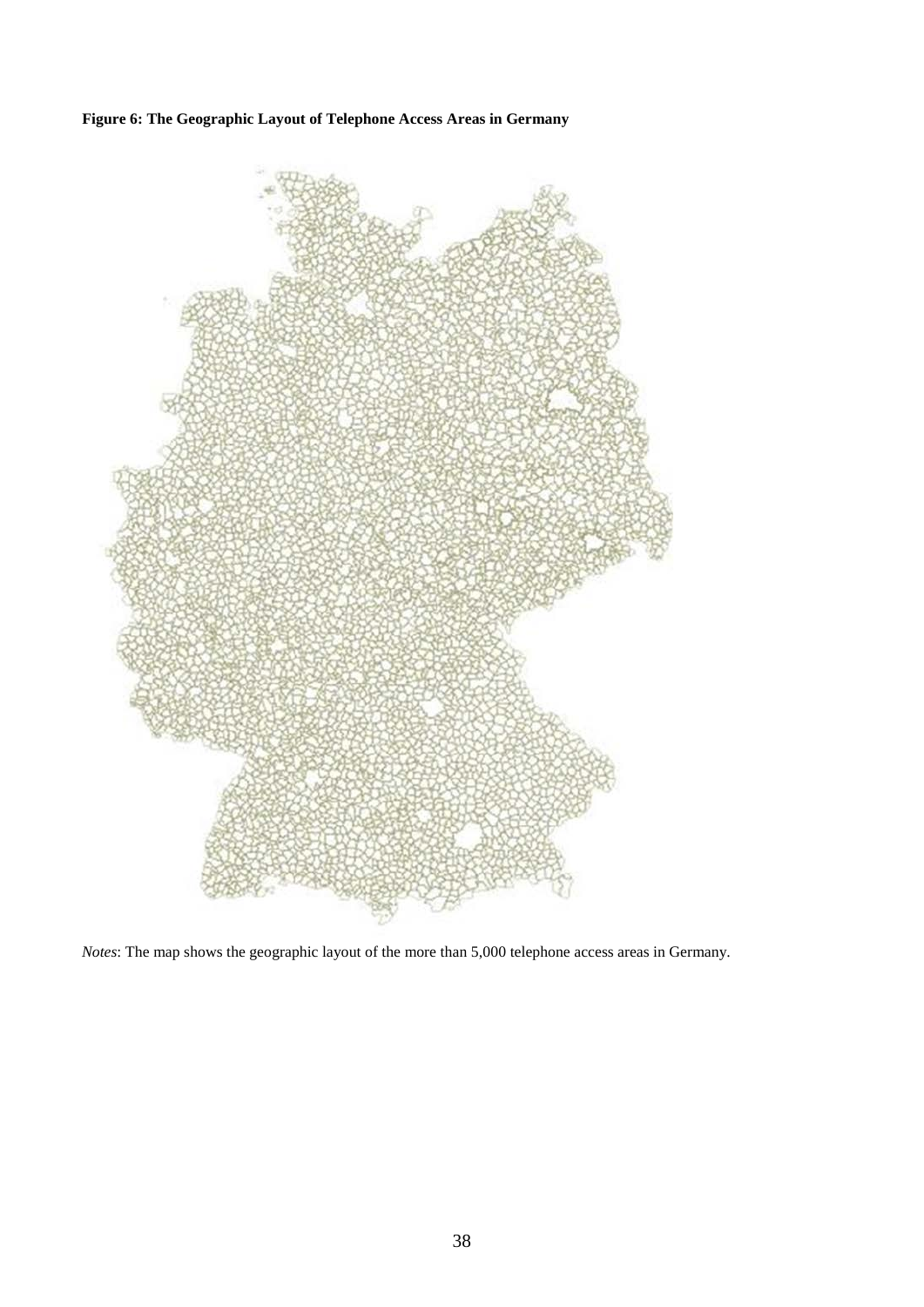# **Figure 7: OPAL Access Nodes in East Germany**

![](_page_39_Figure_1.jpeg)

*Notes*: The map shows the Opal access nodes in East German that provided about 11 percent of the East German population with OPAL technology.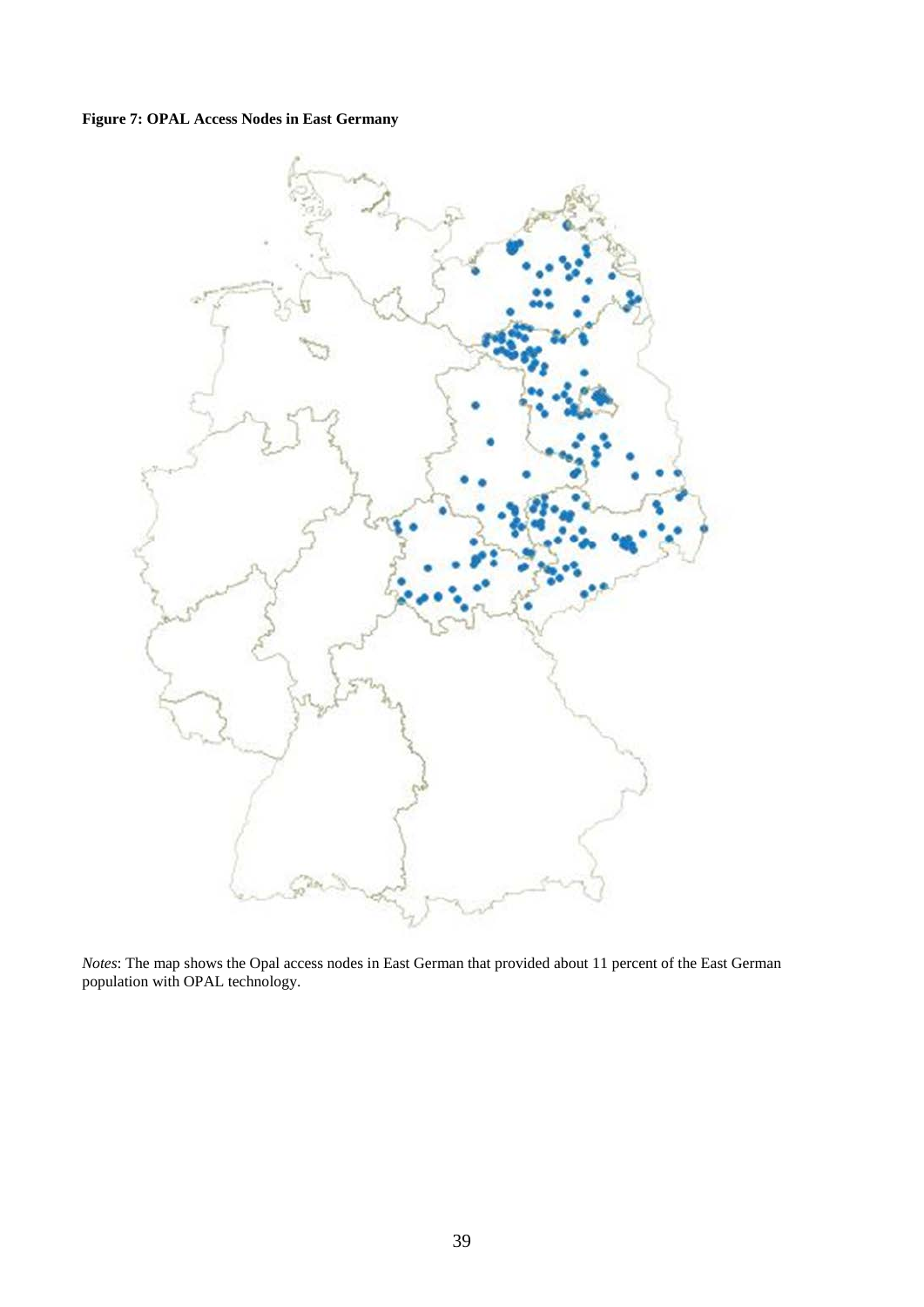|                                              | DSL share   |  |
|----------------------------------------------|-------------|--|
|                                              | $-0.001$    |  |
| Centered Distance (in km)                    | (0.002)     |  |
|                                              | $-0.031***$ |  |
| Threshold (4.2 km)                           | (0.008)     |  |
| Distance * threshold                         | $-0.059***$ |  |
|                                              | (0.006)     |  |
| "Wrong" MDF dummy                            | $0.023***$  |  |
|                                              | (0.008)     |  |
| Actual MDF $> 4.2$ km & Closer MDF $<4.2$ km | $0.084***$  |  |
|                                              | (0.011)     |  |
|                                              | $-0.080***$ |  |
| OPAL dummy                                   | (0.017)     |  |
| $R^2$                                        | 0.458       |  |

**Table 5: DSL Availability in Municipalities and Characteristics of the Pre-Existing Voice-Telephony Network**

*Notes*: Municipality-level regression of technical characteristics of the pre-existing voice telephony network on the share of households for which DSL is technically feasible in a municipality conditional municipality characteristics. DSL availably is measured in the relevant years of elections. Distance is centered around the threshold at 4.2km. Distance related variables are calculated from the geographic centroids of the municipalities. 4.2 km are about 2.6 miles. \*\*\* 1 % significance level; \*\* 5% significance level; \* 10% significance level.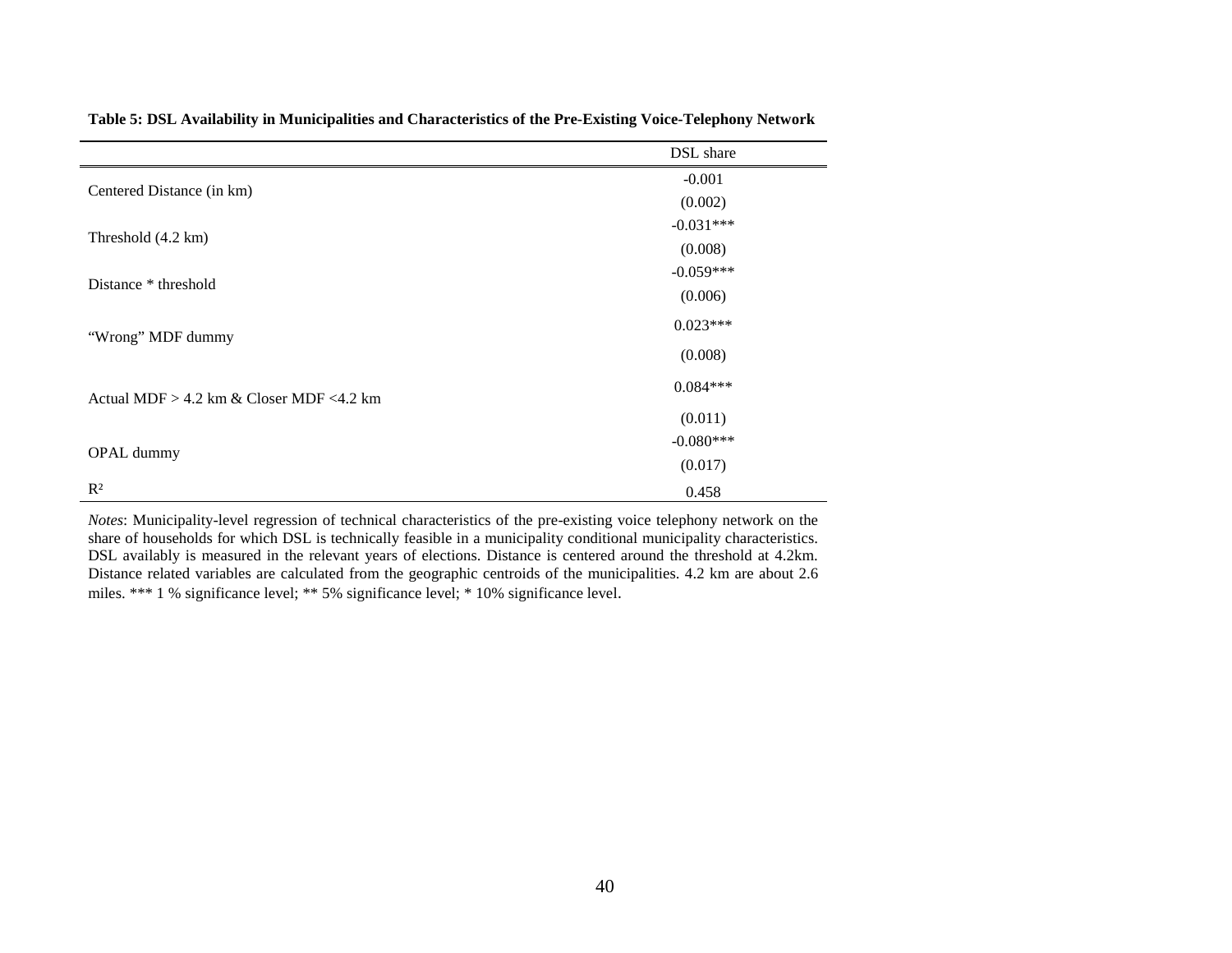#### **Table 6: Instrumental Variable Results**

|                            | VA<br>No own MDF | IV<br>No own MDF<br>geographic centroid | IV<br>No own MDF<br>population center | Placebo<br>No own MDF<br>geographic centroid |
|----------------------------|------------------|-----------------------------------------|---------------------------------------|----------------------------------------------|
| Voter turnout              | (1)              | (2)                                     | (3)                                   | (4)                                          |
|                            | $-0.011***$      | $-0.019***$                             | $-0.025***$                           | 0.006                                        |
|                            | (0.002)          | (0.007)                                 | (0.006)                               | (0.006)                                      |
| Vote share                 | $0.010***$       | 0.013                                   | 0.007                                 | 0.014                                        |
| established parties        | (0.003)          | (0.010)                                 | (0.010)                               | (0.011)                                      |
| Vote share                 | $0.001**$        | $-0.004*$                               | $-0.003$                              | 0.000                                        |
| extreme right-wing parties | (0.001)          | (0.002)                                 | (0.002)                               | (0.002)                                      |
| Vote share                 | $-0.007***$      | 0.001                                   | $-0.002$                              | 0.001                                        |
| Extreme left-wing parties  | (0.001)          | (0.004)                                 | (0.004)                               | (0.004)                                      |
| Number of observation      | 19,930           | 19,168                                  | 19,168                                | 17,542                                       |

*Notes*: Municipality-level pooled value-added regressions for elections at three main levels of governance in Germany, i.e. elections for the Federal Parliament (*Bundestagswahlen*), elections for the State Parliaments (*Landtagswahlen*), and elections for the municipal- or city councils (*Gemeinderatswahlen* or *Stadtratswahlen*). The first three columns refer to election outcomes after 2004. The fourth column refers to election outcomes before 2000. Each cell shows the DSL availability coefficient from a separate regression. All regressions include contemporaneous municipality characteristics (surface, population, female population share, age structure of the population, and unemployment rate), election type dummies, county dummies, and year dummies. Clustered standard errors on the municipality-level. \*\*\* 1% significance level; \*\* 5% significance level; \* 10% significance level.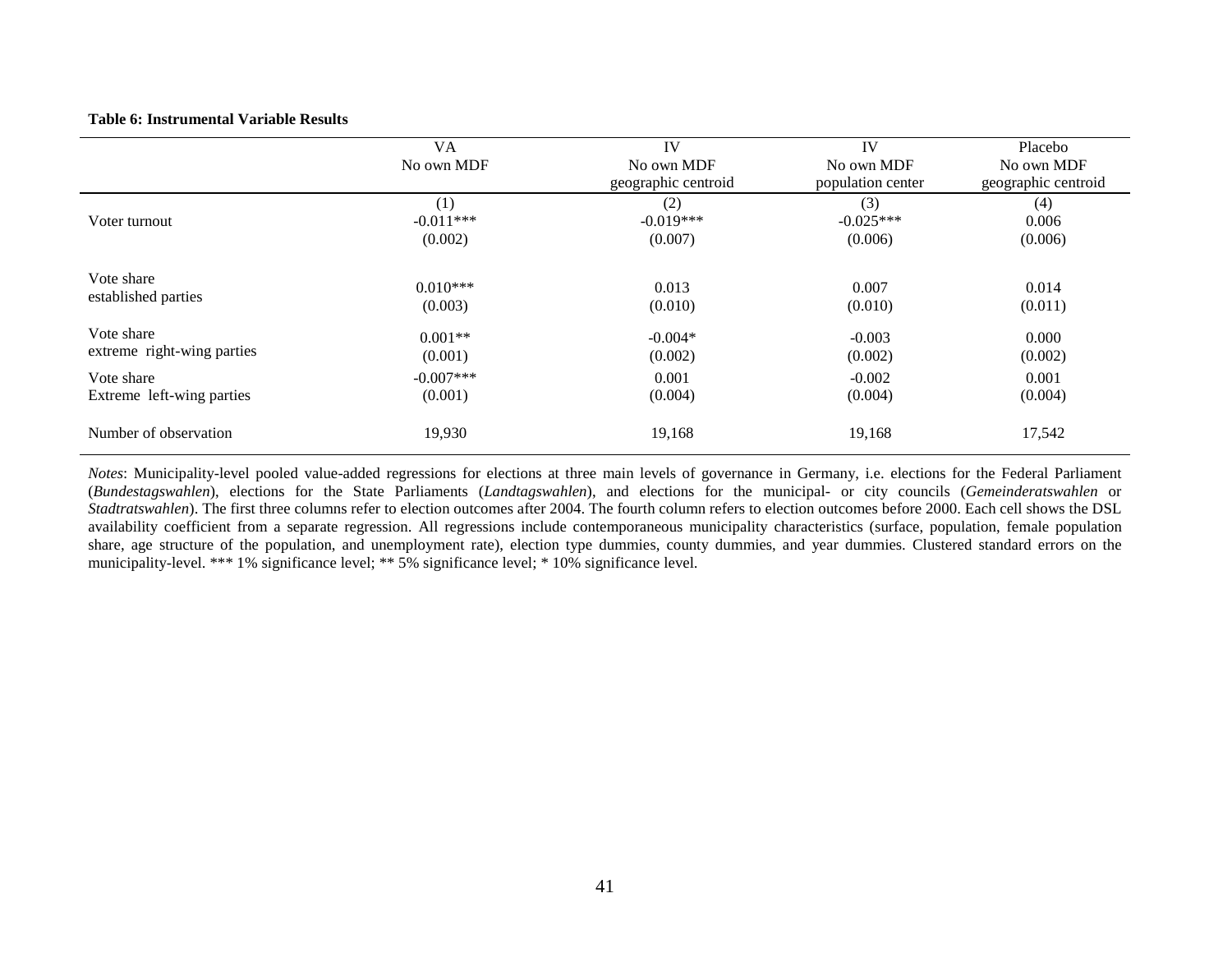## **Table 7: IV Regressions by Election Type**

|                                                         |             | Vote share          | Vote share                 | Vote share                |  |
|---------------------------------------------------------|-------------|---------------------|----------------------------|---------------------------|--|
|                                                         | Turnout     | established parties | extreme right-wing parties | extreme left-wing parties |  |
|                                                         | (1)         | (2)                 | (3)                        | (4)                       |  |
| Federal elections (Municipalities without own MDF)      |             |                     |                            |                           |  |
| DSL availability                                        | $-0.024***$ | 0.002               | $-0.006**$                 | 0.003                     |  |
|                                                         | (0.007)     | (0.006)             | (0.003)                    | (0.005)                   |  |
| Number of observations                                  | 6,800       | 6,800               | 6,800                      | 6,800                     |  |
| $R^2$                                                   | 0.669       | 0.913               | 0.633                      | 0.923                     |  |
| F test of ex. Instruments                               | 53.76       | 53.81               | 53.76                      | 53.82                     |  |
| State elections (Municipalities without own MDF)        |             |                     |                            |                           |  |
| DSL availability                                        | $-0.019***$ | $-0.001$            | $-0.004$                   | 0.001                     |  |
|                                                         | (0.007)     | (0.007)             | (0.003)                    | (0.005)                   |  |
| Number of observations                                  | 6,796       | 6,796               | 6,796                      | 6,796                     |  |
| $R^2$                                                   | 0.765       | 0.883               | 0.748                      | 0.913                     |  |
| F test of ex. Instruments                               | 80.95       | 80.81               | 80.97                      | 80.95                     |  |
| Municipality elections (Municipalities without own MDF) |             |                     |                            |                           |  |
| DSL availability                                        | $-0.010$    | 0.059               | 0.000                      | $-0.015$                  |  |
|                                                         | (0.017)     | (0.042)             | (0.002)                    | (0.012)                   |  |
| Number of observations                                  | 5,572       | 5,572               | 5,572                      | 5,572                     |  |
| $\mathbb{R}^2$                                          | 0.663       | 0.821               | 0.286                      | 0.650                     |  |
| F test of ex. Instruments                               | 25.58       | 26.05               | 26.27                      | 26.33                     |  |

*Notes*: Municipality-level value-added IV regressions for elections after 2004. Sample includes all municipalities without an own MDF. All regressions include municipality characteristics (surface, population, female population share, age structure of the population, and unemployment rate) , election type dummies, county dummies, year dummies. Distance related instruments are calculated from the geographic centroids of the municipalities. Clustered standard errors on the municipality-level. \*\*\* 1% significance level; \*\* 5% significance level; \* 10% significance level.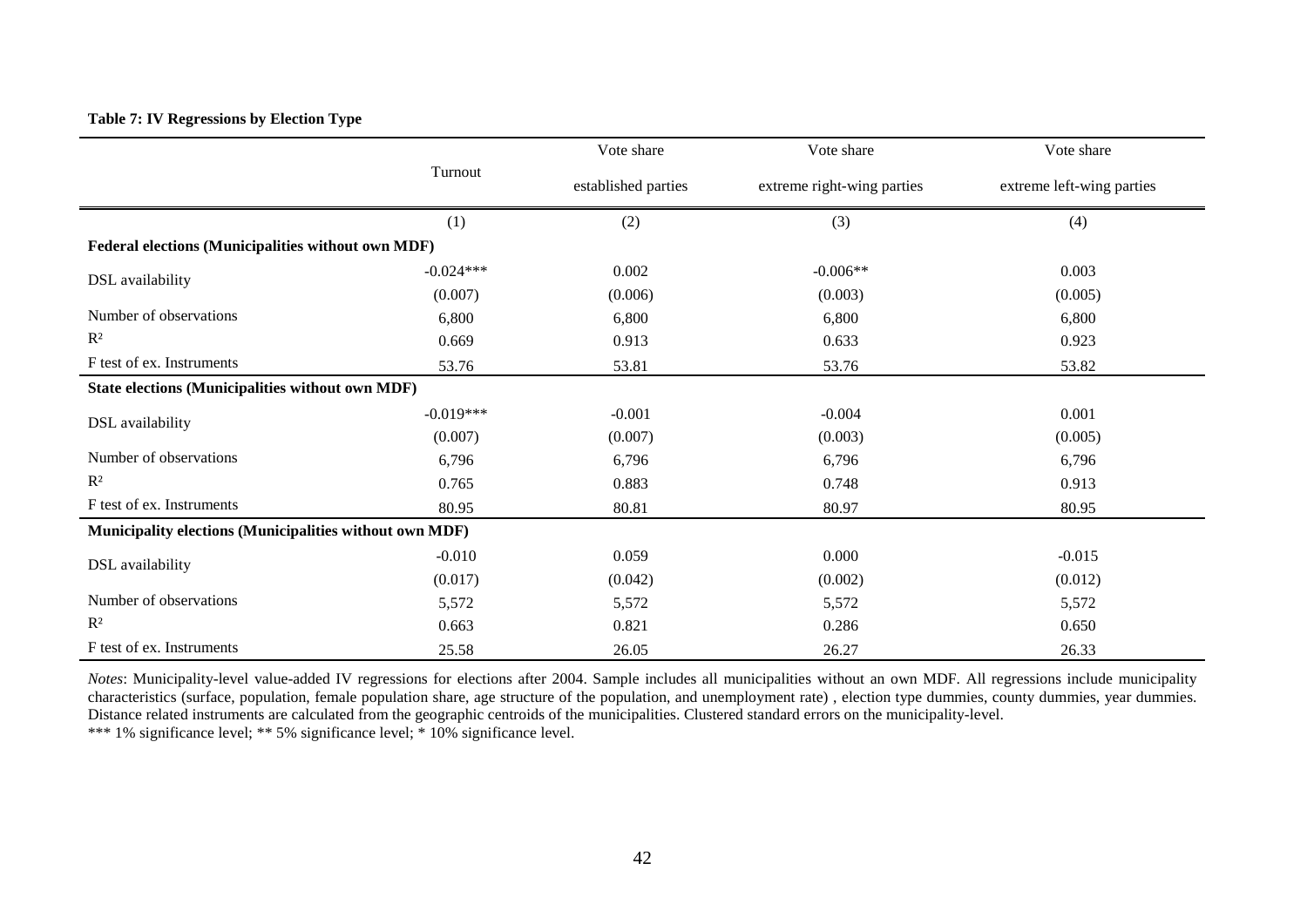![](_page_43_Figure_0.jpeg)

**Figure 8: National and Local Newspaper Circulation**

*Notes*: The Figure shows the development of the average number of daily local (solid line) and daily national (dashed line) newspapers per household across the subsample of municipalities without an own MDF. The scales are proportionate.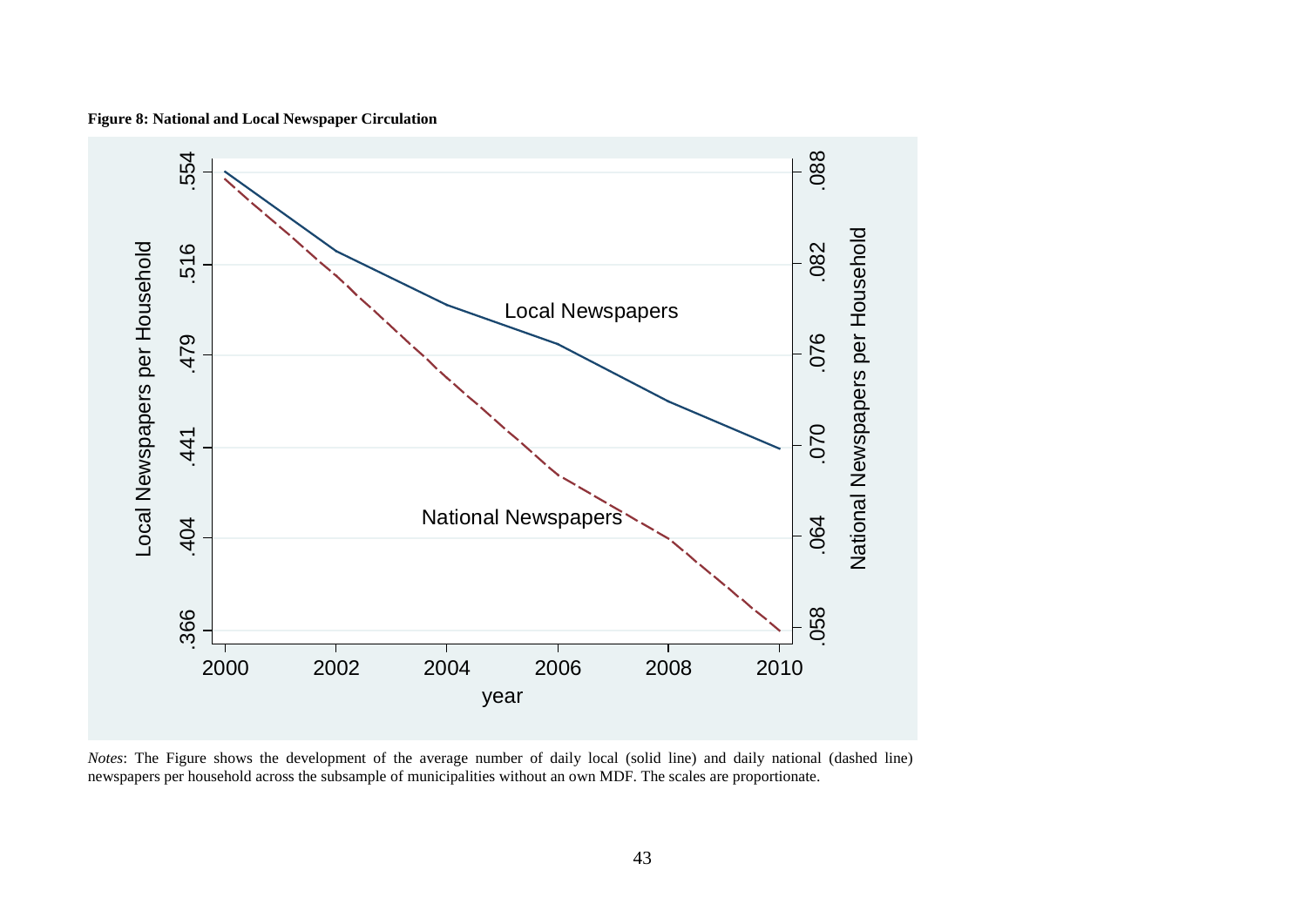#### **Table 8: Crowding out of Newspapers, Seemingly Unrelated Regression**

|                                                  |                       | <b>SUR</b>             |                     | <b>SUR</b>             | <b>SUR</b>          |                        |
|--------------------------------------------------|-----------------------|------------------------|---------------------|------------------------|---------------------|------------------------|
|                                                  | Local<br>Newspapers   | National<br>Newspapers | Local<br>Newspapers | National<br>Newspapers | Local<br>Newspapers | National<br>Newspapers |
|                                                  | (1)                   | (2)                    | (3)                 | (4)                    | (5)                 | (6)                    |
| <b>Growth 2004-2006</b>                          |                       |                        |                     |                        |                     |                        |
| DSL availability                                 | $0.025***$<br>(0.007) | $-0.065***$<br>(0.025) | 0.008<br>(0.008)    | $-0.067**$<br>(0.028)  | 0.012<br>(0.008)    | $-0.039$<br>(0.028)    |
| Equality of DSL coefficients                     |                       | $11.79***$             |                     | $6.70***$              |                     | $3.21*$                |
| Controls                                         |                       |                        | Y                   | Y                      | Y                   | Y                      |
| log(local or national newspapers per HH in 2004) |                       |                        |                     |                        | Y                   | Y                      |
| Number of observations                           | 5,413                 | 5,413                  | 5,375               | 5,375                  | 5,375               | 5,375                  |
| $R^2$                                            | 0.003                 | 0.001                  | 0.018               | 0.007                  | 0.116               | 0.042                  |
| <b>Growth 2004-2008</b>                          |                       |                        |                     |                        |                     |                        |
|                                                  | $0.029***$            | $-0.069**$             | 0.006               | $-0.111***$            | 0.0103              | $-0.065**$             |
| DSL availability                                 | (0.008)               | (0.031)                | (0.008)             | (0.034)                | (0.008)             | (0.033)                |
| Equality of DSL coefficients                     |                       | $9.68***$              | $11.29***$          |                        | $5.10**$            |                        |
| Controls                                         |                       |                        | Y                   | Y                      | Y                   | Y                      |
| log(local or national newspapers per HH in 2004) |                       |                        |                     |                        | Y                   | Y                      |
| Number of observations                           | 5,369                 | 5,369                  | 5,331               | 5,331                  | 5,331               | 5,331                  |
| $R^2$                                            | 0.003                 | 0.001                  | 0.025               | 0.003                  | 0.170               | 0.082                  |
| <b>Growth 2004-2010</b>                          |                       |                        |                     |                        |                     |                        |
|                                                  | $0.054***$            | 0.001                  | $0.020**$           | $-0.060$               | $0.029***$          | 0.003                  |
| DSL availability                                 | 0.009                 | 0.034                  | (0.009)             | (0.038)                | (0.008)             | (0.036)                |
| Equality of DSL coefficients                     |                       | 2.22                   | $4.32**$            |                        | 0.52                |                        |
| Controls                                         |                       |                        | Y                   | Y                      | Y                   | Y                      |
| log(local or national newspapers per HH in 2004) |                       |                        |                     |                        | Y                   | Y                      |
| Number of observations                           | 5,172                 | 5,172                  | 5,172               | 5,172                  | 5,172               | 5,172                  |
| $R^2$                                            | 0.008                 | 0.000                  | 0.060               | 0.004                  | 0.238               | 0.107                  |

*Notes*: Municipality-level three equations seemingly unrelated regressions. Sample includes all municipalities without an own MDF. Only first two equations are shown in the table. DSL availability is regressed on the full set of instruments in the third equation whereby distance related instruments are calculated from the geographic centroids of the municipalities. Controls include surface, population, female population share, age structure of the population, and the unemployment rate.

\*\*\* 1% significance level; \*\* 5% significance level; \* 10% significance level.